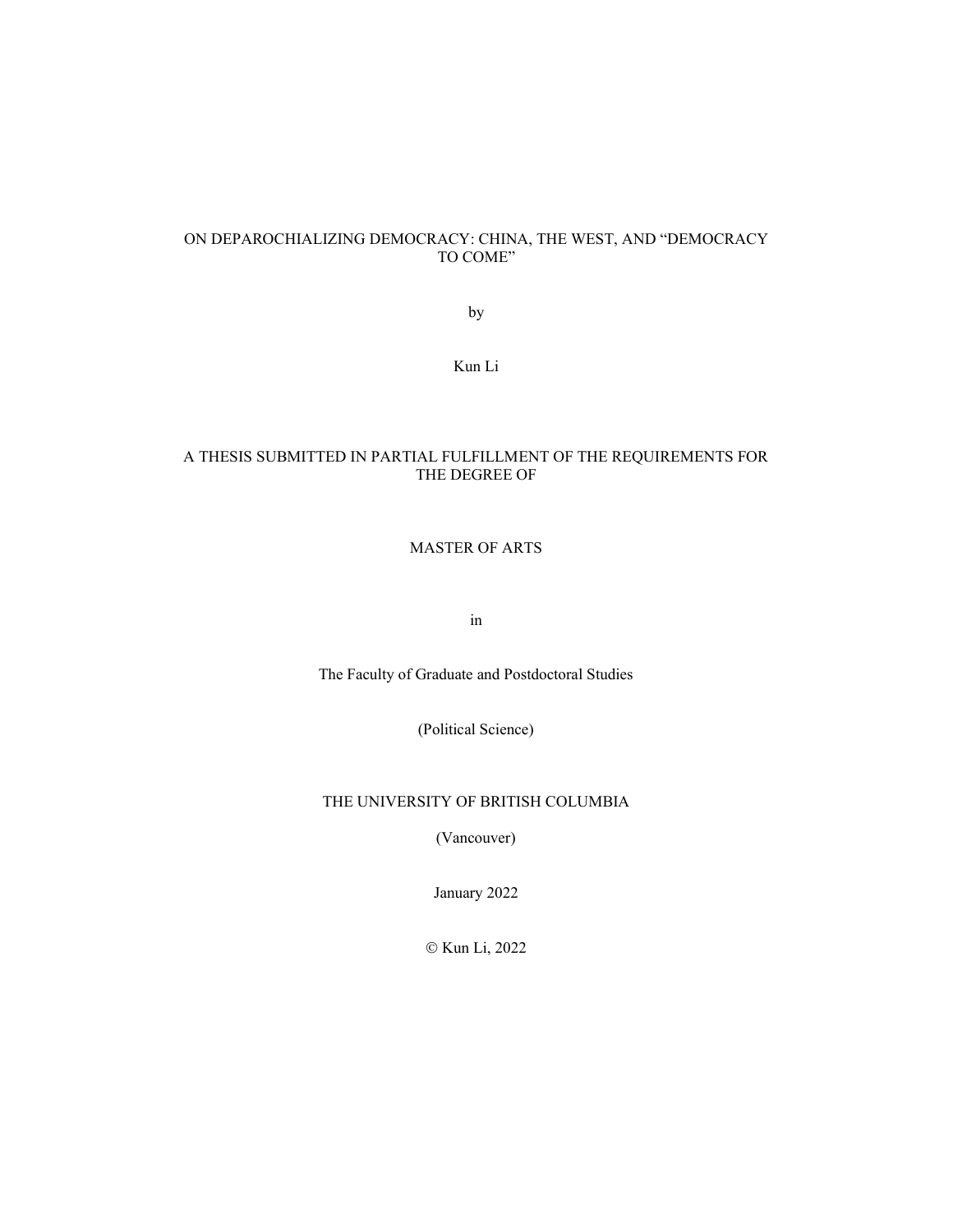The following individuals certify that they have read, and recommend to the Faculty of Graduate and Postdoctoral Studies for acceptance, the thesis entitled:

On deparochializing democracy: China, the West, and "democracy to come"

Submitted by Kun Li

in partial fulfillment of the requirements for

the degree of Master of Arts

in Political Science

## **Examining Committee:**

Dr. Bruce Baum, Associate Professor, Political Science, UBC Supervisor

Dr. Mark Warren, Professor, Political Science and *Harold and Dorrie Merilees Chair in the Study of Democracy*, UBC

Supervisory Committee Member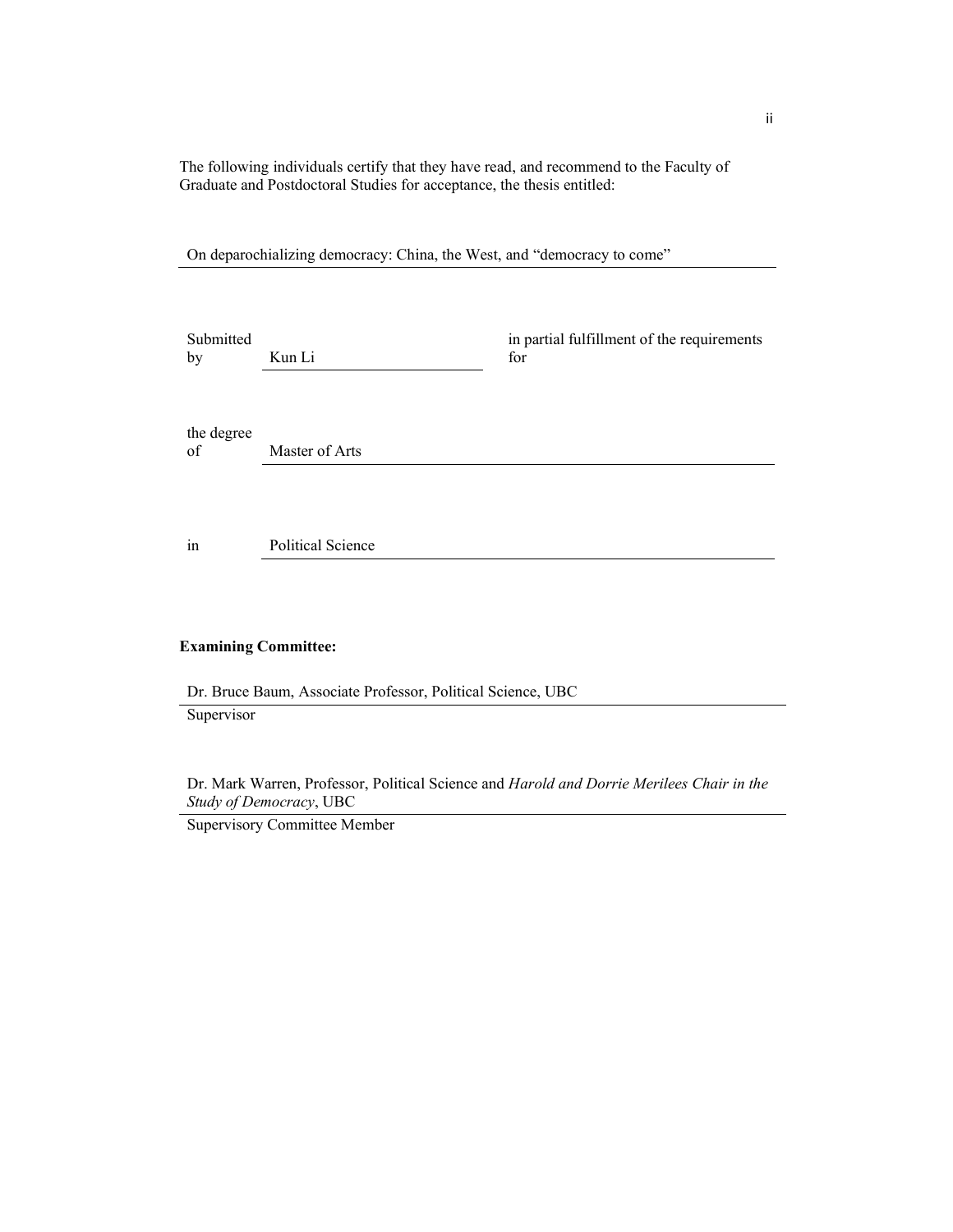#### **Abstract**

With the spread of democratic struggles from Europe and America to other parts of the globe in the past several centuries, some scholars have set out to transcend the Westerncentrism of political theory as a discipline and of democratic theory as a subfield. The term "deparochializing" is sometimes used to characterize this effort. Relevant and ongoing debates turn on two salient questions: What does the practice of deparochializing political theory entail? How do insights from comparative political theory inform our approach to democracy? I explore these questions in the context of contemporary democratic struggles in China and through scrutinizing cross-cultural interactions between "Western" and "Chinese" political traditions of thought and practice past and present. I argue that the practice of theorizing "democracy" must focus on understanding, criticizing and re-interpreting the idioms and practices in Chinese politics to prepare the way for democrats to come, as opposed to a focus on institutional arrangements as criteria of evaluation. Second, democratic theory must transcend its prevailing Western-centric and empiricist-scientific conception for it to be relevant and valuable to differently situated and practical democratic problems.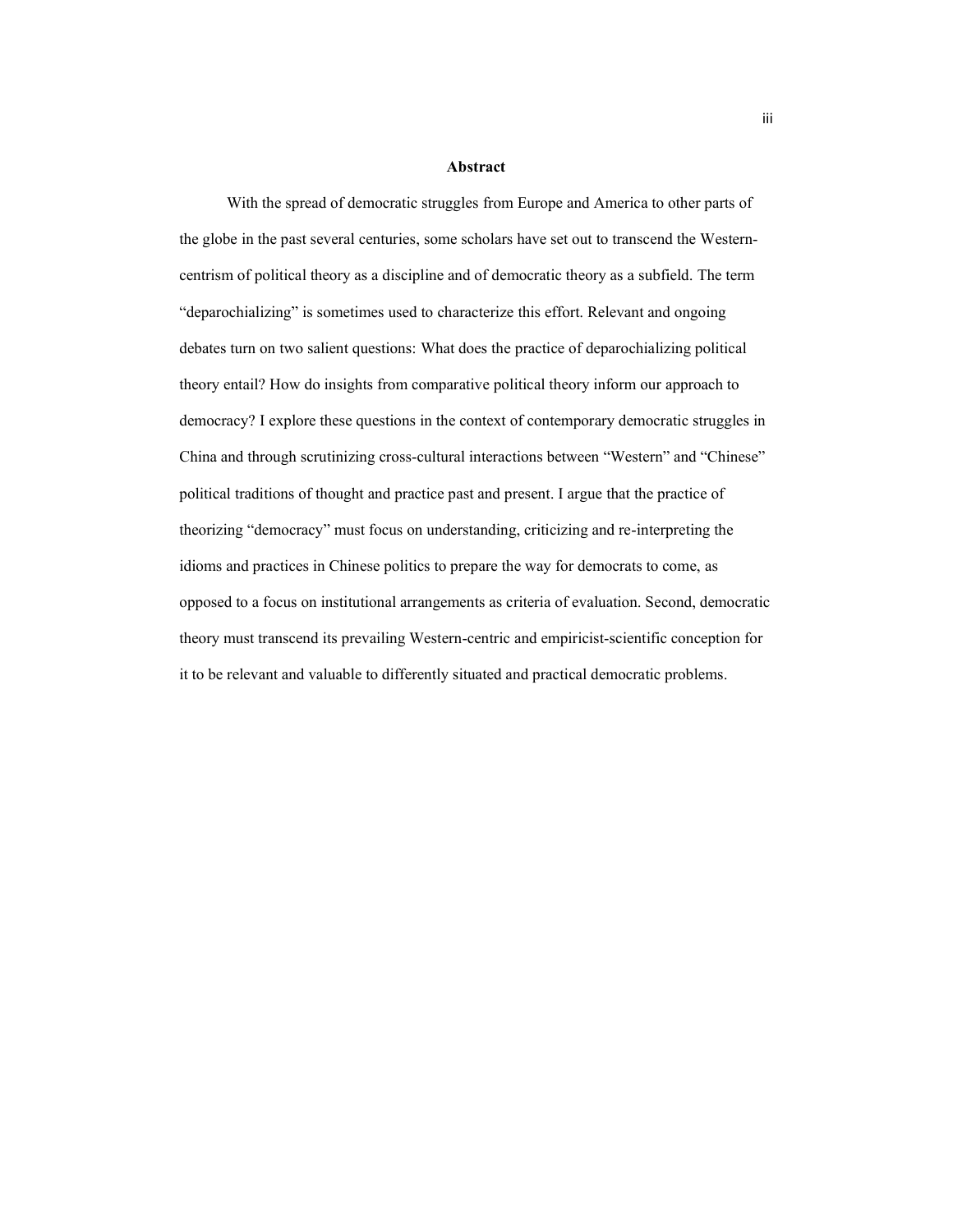#### **Lay Summary**

The Chinese Communist Party suppresses democratic struggles in China with the pretext that the political ideals they strive for, such as rule of law and freedom of press, are "Western" ideas and institutions that are incompatible with and even hostile to China. To refute this claim, I reveal the politics in identifying and comparing what is suppousedly "Western" and "Chinese." Instead of rejecting democracy because of its being a "Western" idea, I argue for a cross-cultural perspective that brings political theory, which has so far focused on European and American political thinkers, texts, and contexts, in mutual understanding and dialogue with Chinese politics and political traditions. My thesis clarifies what a cross-cultural perspective might look like and applies the insights gained from this perspective to the democratic struggles in China.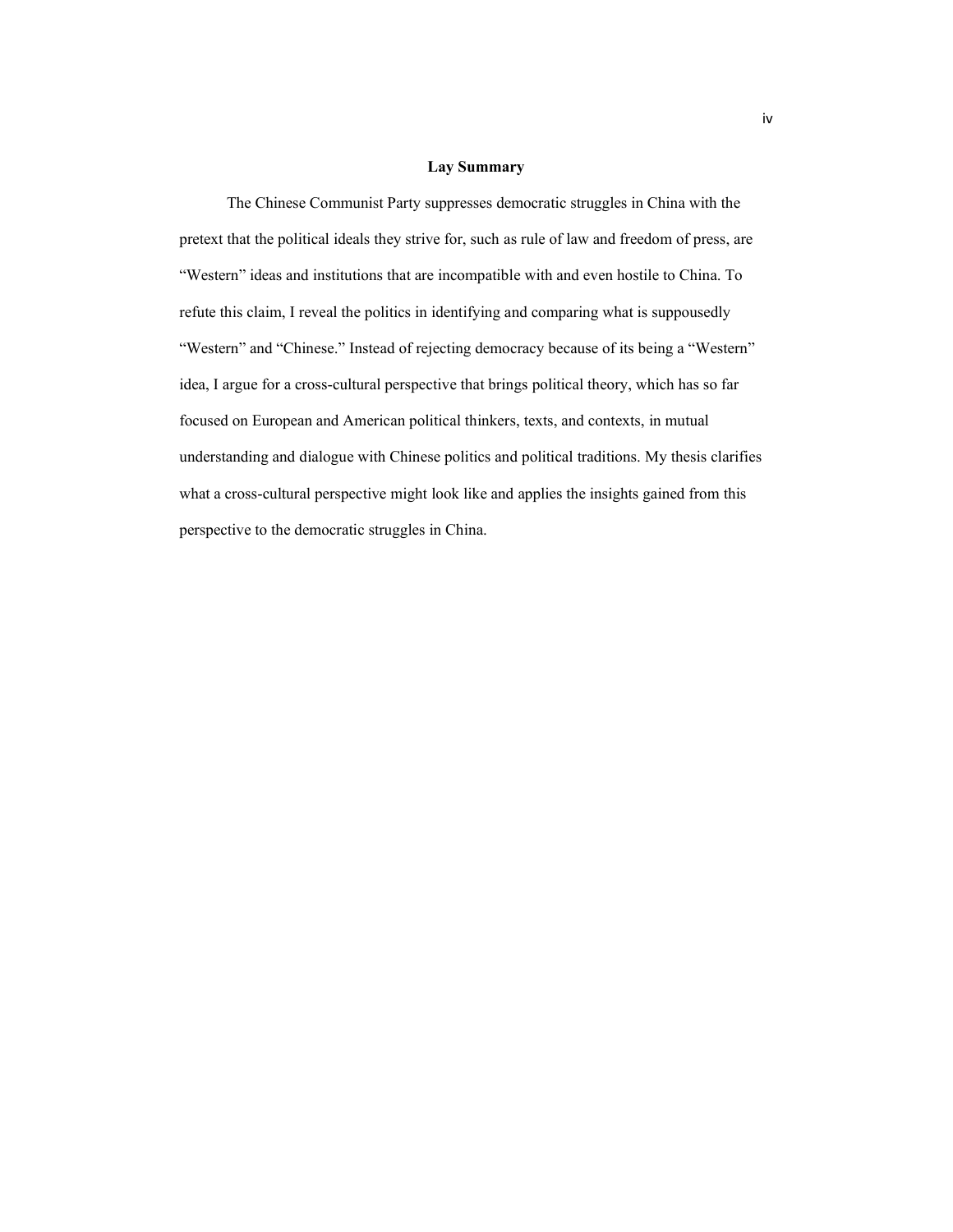# **Preface**

This thesis is original, unpublished, independent work by the author, Kun Li.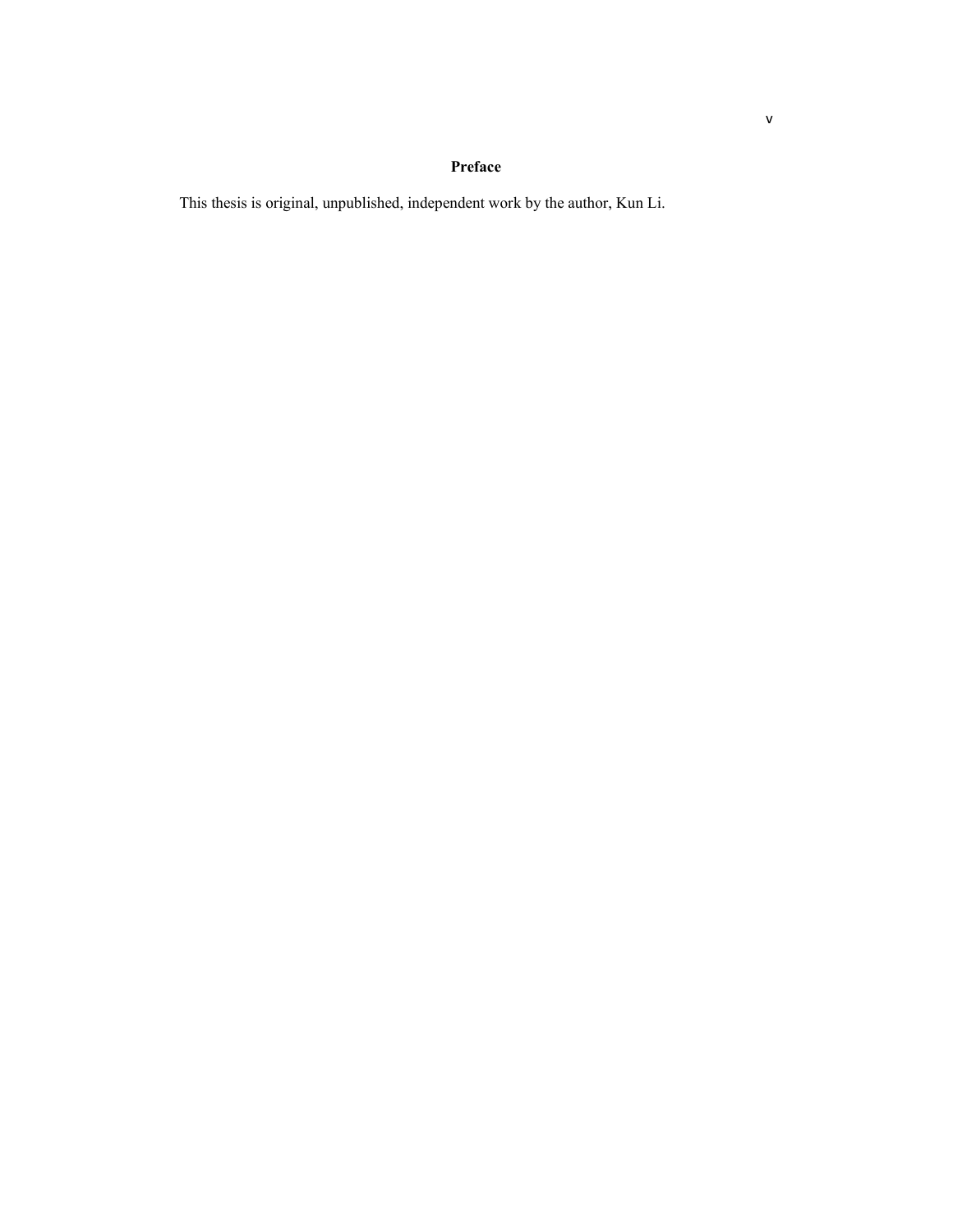# **Table of Contents**

| 1.                                                                                    |
|---------------------------------------------------------------------------------------|
| 2.                                                                                    |
| Comparative Political Theory: Critical Reflexivity, Understanding, and Change12<br>3. |
| Talking about Democracy: "Chinese" Understanding and "Democracy to Come"32<br>4.      |
|                                                                                       |
|                                                                                       |
| 5.                                                                                    |
|                                                                                       |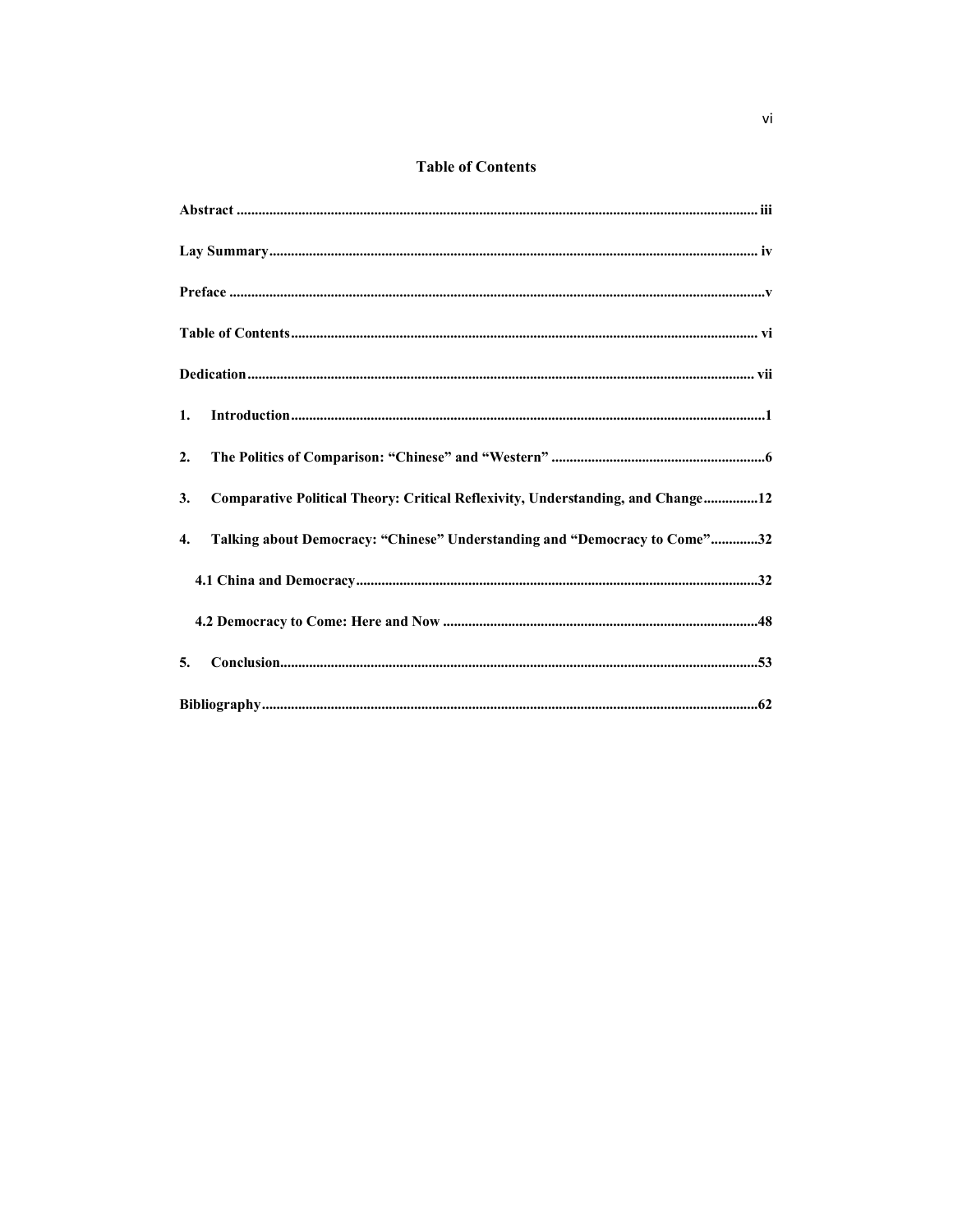*To my family*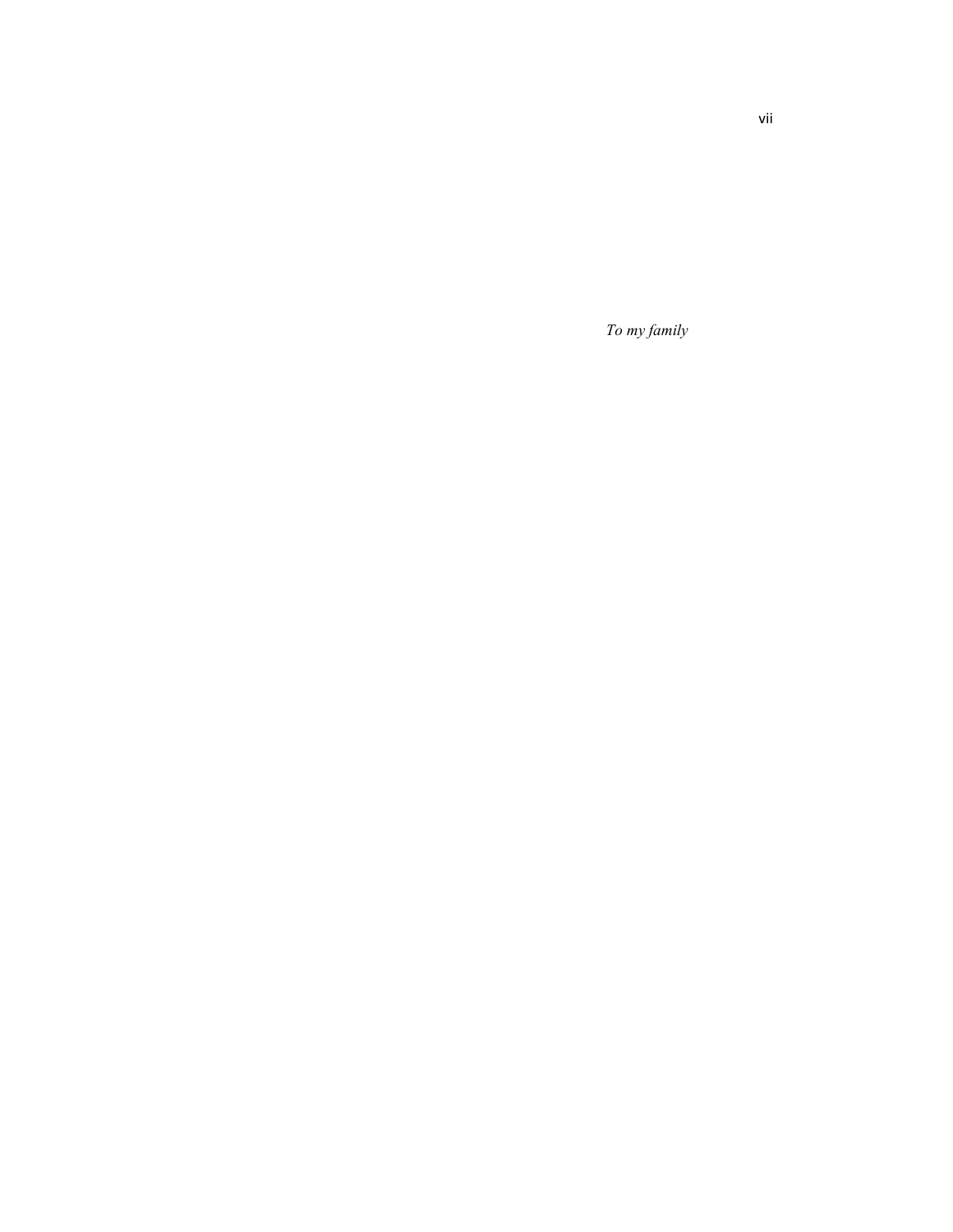#### **1. Introduction**

The struggle for democracy has spread from Europe and America to other parts of the globe in the past several centuries. Yet, as Fred Dallmayr observes, there was barely any qualitative change regarding the meaning of "democracy" throughout the "waves of democratization" of the  $19<sup>th</sup>$  and  $20<sup>th</sup>$  century depicted by Samuel Huntington; instead, they spatially or quantitatively extended the reach of the American version of "liberal" or libertarian democracy.<sup>1</sup> The global extension of a static and parochial meaning of democracy reflects the entrenchment of Euro-American dominance over the thinking and practice of democracy. As Leigh Jenco points out, recent philosophical debates have typically identified political and social knowledge about how to live a collective life of peace, prosperity and morality with "principles and practices that underlie modern liberal democracy," which are taken to be "universal" with respect to either their applicability or justification.<sup>2</sup> This universalism is then supported by "claims about how we come to actually possess the knowledge that supports specific (i.e., liberal) forms of political organization over others."<sup>3</sup> Thus, we end up with uniform "democratizations" that aim to transplant Western institutions into non-Western countries, the worst of which are carried out in an imperialistic form of "messianic interventionism" that waged "merciful wars" and dropped "humanitarian" bombs."<sup>4</sup>

This injustice calls for a critique towards the discipline of political theory. The meaning of "democracy" must be reimagined in ways that reflect and center on non-Western understandings and experiences. Moreover, the supposedly "global" discipline of political

<sup>1</sup> Fred Dallmayr, *Democracy to Come: Politics as Relational Praxis* (New York: Oxford University Press, 2017), 2, https://doi.org/10.1093/acprof:oso/9780190670979.001.0001.

<sup>2</sup> Leigh Jenco, *Changing Referents: Learning Across Space and Time in China and the West* (New York: Oxford University Press, 2015), 48, https://doi.org/10.1093/acprof:oso/9780190263812.001.0001.

<sup>3</sup> Jenco, *Changing Referents*, 48.

<sup>4</sup> Dallmayr, 55.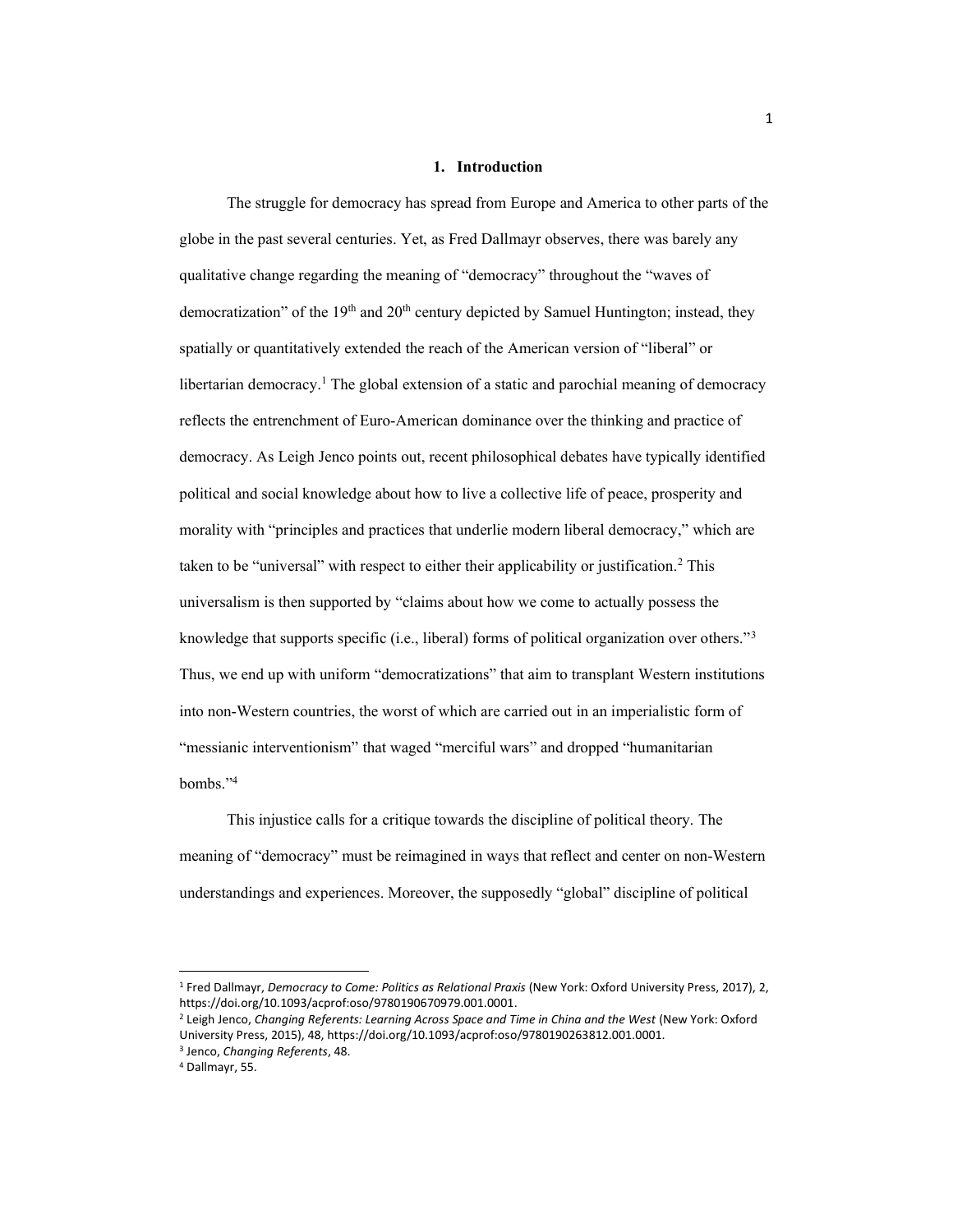theory must gain self-reflexivity over its ethnocentric blind spots by opening itself to texts, histories, and questions sited elsewhere in the world.

Several scholars have set out to transcend the Western-centrism both in the discipline of political theory at large and in the field of democratic theory specifically. This effort is referred to by some using the term "deparochializing" and it has often been carried out within the field of "comparative political theory."<sup>5</sup> The formal emergence of this nascent field is commonly traced to the works of Roxanne Euben and Fred Dallmayr. <sup>6</sup> That said, earlier works of political theory had already studied historically marginalized thinkers, texts, and traditions of thought and practice to destabilize reified and power-laden categories such as "the West" and "the East," years before the first published use of the term "comparative" political theory" in 1997.<sup>7</sup> Still, because of the predominant disciplinary focus of political theory on Euro-American sources, sites and questions, political theory trails behind, hence could substantially benefit from, efforts made in other disciplines and fields, such as literary studies and subaltern studies, to engage political practice, ideas, and thought in "non-Western" traditions and societies.<sup>8</sup> In this regard, Edward Said's work, although grounded in

<sup>7</sup> Idris, 6-7.

<sup>&</sup>lt;sup>5</sup> For instance, Melissa S. Williams, "Deparochializing Democratic Theory," in Deparochializing Political Theory, ed. Melissa S. Williams (Cambridge: Cambridge University Press, 2020), 201-29, https://doi.org/DOI: 10.1017/9781108635042.009. As pointed out by Murad Idris, when referring to the field in this stylised expression, we should continue to problematize the marker "comparative" lest that it naturalizes the correspondence of "comparative" with "non-Western." See Murad Idris, "Political Theory and the Politics of Comparison," Political Theory, (July 26, 2016): https://doi.org/10.1177/0090591716659812. Additionally, to the extent that "[t]heory takes shape by advancing claims about comparative similarity that name (and by naming, unite) a series of heretofore specific and unconnected circumstances as iterations of some larger, more general phenomenon or activity," political theory itself "traffic[s] in claims to equivalence." See Leigh Jenco, *Changing Referents*, 19-20. Like the distinction between West/non-West, use of the adjective "comparative" should interrupt, as opposed to reify, the boundaries of the categories under comparison, and reveal the historicity and politics of its current delineation. See Farah Godrej, "Towards a Cosmopolitan Political Thought: The Hermeneutics of Interpreting the Other," Polity 41, no. 2 (July 28, 2009): 135-65, http://www.jstor.org/stable/40213498.

<sup>&</sup>lt;sup>6</sup> Melissa S. Williams, "Introduction: The Practice of Deparochializing Political Theory," in Deparochializing *Political Theory*, ed. Melissa S. Williams (Cambridge: Cambridge University Press, 2020), 2, https://doi.org/DOI: 10.1017/9781108635042.002; Diego von Vacano, "The Scope of Comparative Political Theory," Annual Review *of Political Science* 18, no. 1 (May 11, 2015): 466-467, https://doi.org/10.1146/annurev-polisci-071113- 044647.

<sup>8</sup> Godrej, 136.; Jenco, *Changing Referents*, 24-25.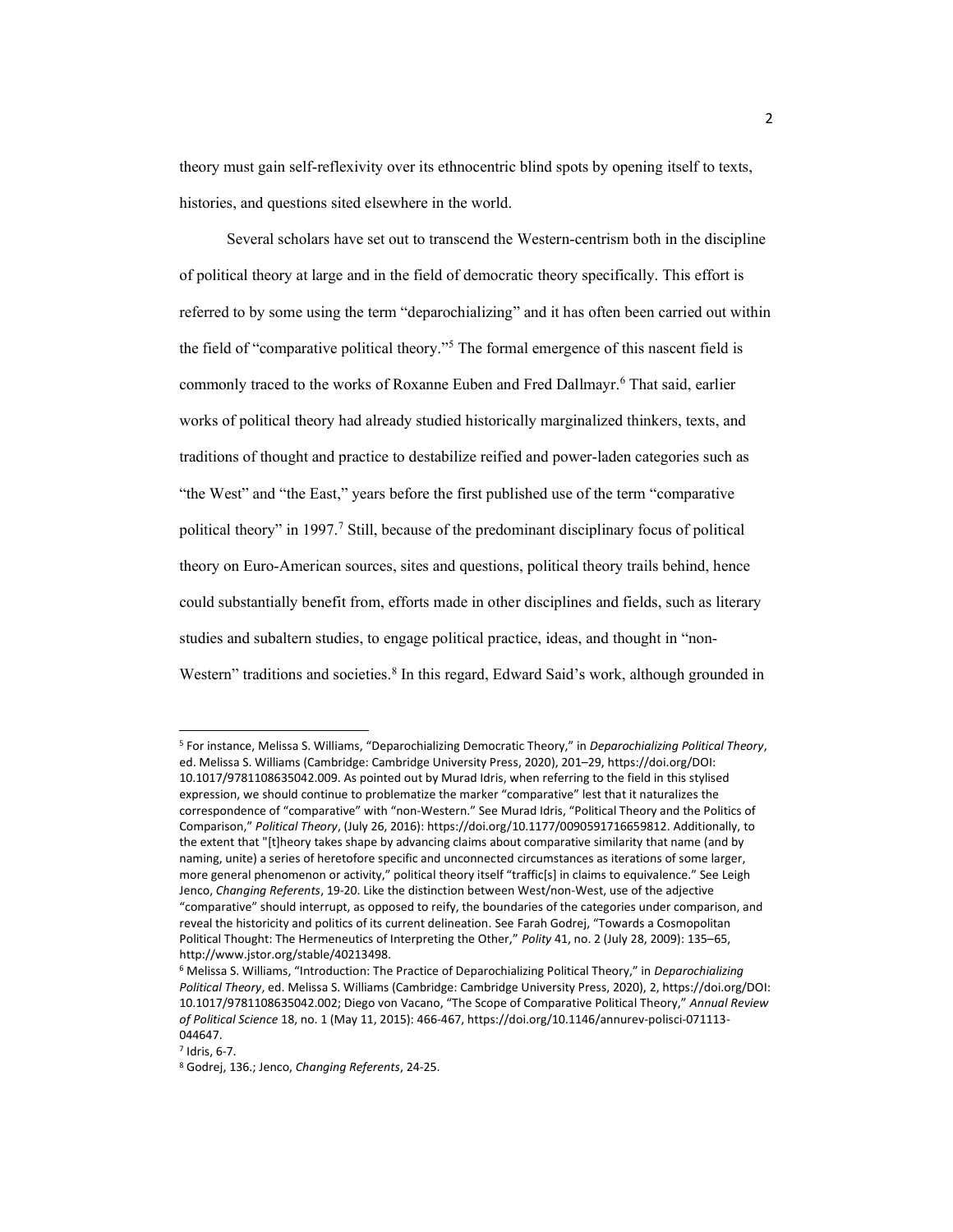literary studies, has had a significant impact on the "comparative turn" of political theory through books like *Orientalism* and *Culture and Imperialism*.

Existing literature of comparative political theory is divergent in terms of the methodologies used, thinkers and texts of different non-Western societies and cultures studied, frames of inquiry adopted, and substantive discourses contributed to. Yet, it shares the overarching goal of expanding, interrupting, displacing, and/or transforming the terms of knowledge production implicated by colonial, economic, and political power. "Comparison," in this sense, should be understood as "an *act* and an *artifact* of political theorizing."<sup>9</sup> That is, the ideas, categories, and distinctions of comparison, and comparison itself, are discursive artifacts constructed and implicated in relations of power in the present and in history, with their own genealogies and framings of difference. The act of comparison, in turn, operates within and on the configurations of power relations.

In this spirit and joining the broader call of deparochializing democratic theory, I focus my attention on the politics of a comparison constructed by elites within the Chinese Communist Party (CCP) who construe "democracy" as essentially "Western" in order to suppress the imagination of and the struggle for "democracy to come" in China. I contend that the dominant theories of democracy that circulate globally are deeply rooted in Western perspectives and histories, which pay insufficient attention to contexts like China with their distinctive histories and struggles. This, however, does not mean that they are or could be of no use to democratic struggles in China, which is an ill-advised conclusion that falls in line with the rhetoric and interests of the CCP.

Drawing on Jacques Derrida and Fred Dallmayr, I argue that we should think about and work toward "democracy to come" in China. This means two things: first, the practice of theorizing "democracy" must focus on understanding, criticizing and re-interpreting the

<sup>9</sup> Idris, 5. Original italics.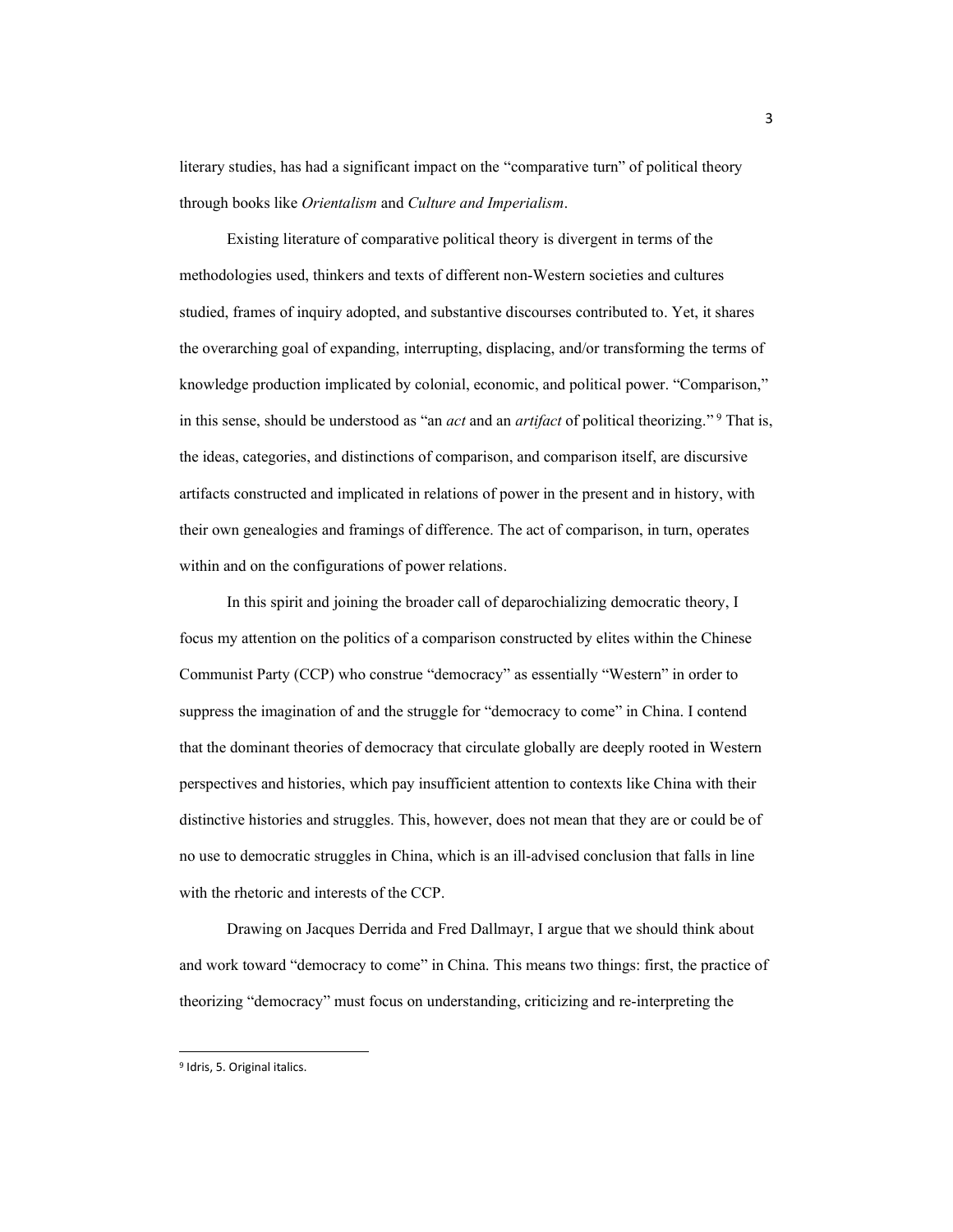idioms and practices in Chinese politics to prepare the way for democrats to come, as opposed to a focus on institutional arrangements as criteria of evaluation. Second, democratic theory must transcend its prevailing Western-centric and empiricist-scientific conception for it to be relevant and valuable to differently situated and practical democratic problems. I argue that an understanding of democracy as a potentiality, as a constant and continuous struggle towards relational equality, does not neglect or dismiss democratic practices and subjectivities unnamed and/or yet to come.

I will establish my argument in three sections. In the first section, I offer a brief description of the contemporary political, historical and cultural context of the People's Republic of China, highlighting the party's enforcement of political and ideological control. I focus my attention on how the CCP has compared "Chinese" and "Western" values, institutions, and practices of political significance. By scrutinizing their act of comparison, I hope to demonstrate how the content and boundaries between "Chinese" and "Western" have been effectively determined by the political elites within the CCP in a way that renders them impermeable and rigid, suppressing ongoing debates on and struggles for democracy in China. I recall a recent history of the late  $19<sup>th</sup>$  and early  $20<sup>th</sup>$  century, which is effaced in the current dominant discourse, when patriotic intellectuals and political actors embarked on a contentious and turbulent journey of "Western Learning" (xixue). I examine their comparison of "Western" and "Chinese" forms of knowledge and knowledge production. Contrasting these two acts of comparison, I hope to reveal the politics at work in each case and to intimate the potential and necessity of criticizing the reification of "Chinese" and "China" with respect to political traditions and practices. I will pick up this issue in the concluding section.

In the second section, I turn to three theorists who either self-identify as comparative political theorists or have contributed substantially to cross-cultural understanding. My aim

4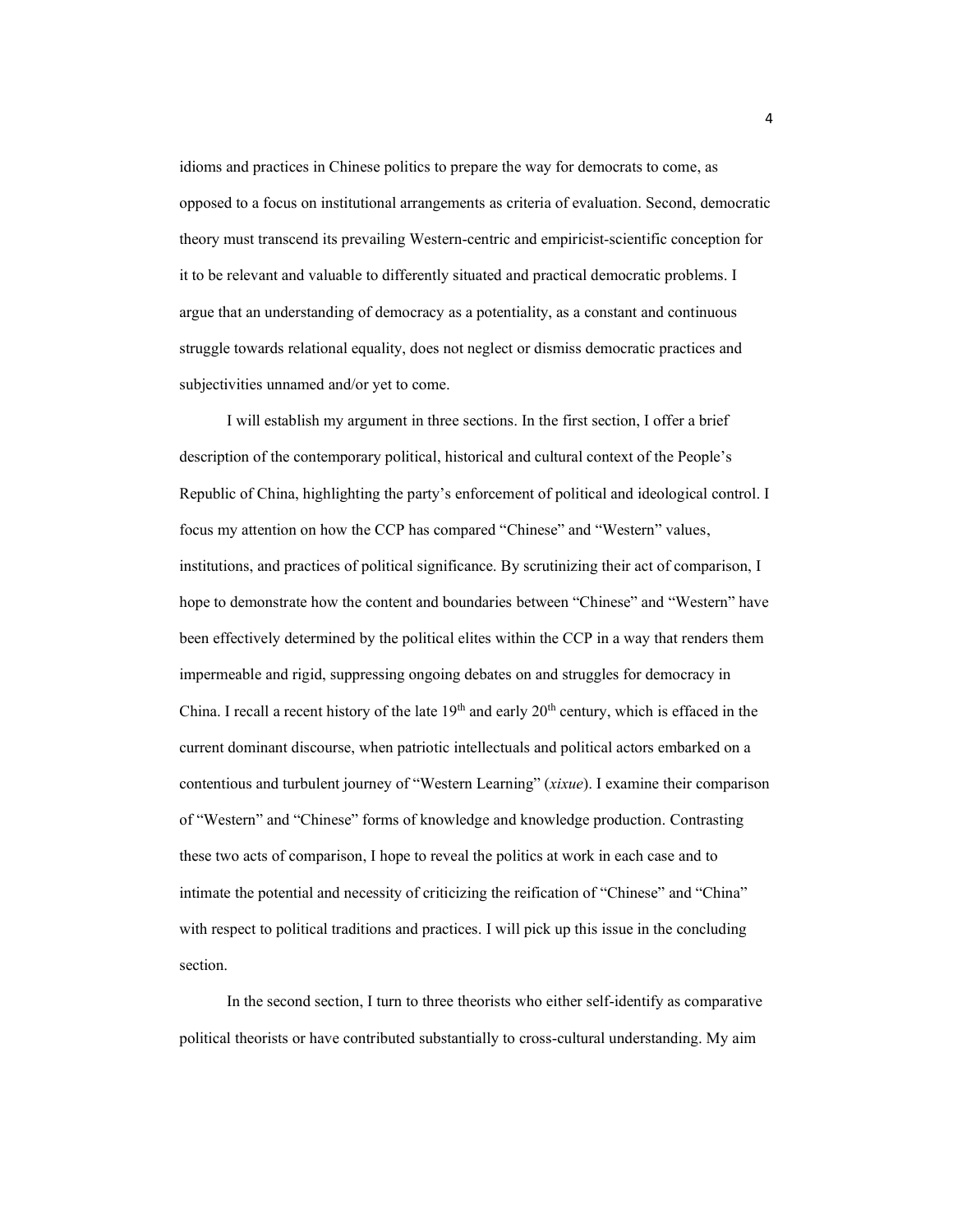here is to clarify what it might mean to deparochialize the Western-centric discipline of political theory and democratic theory, and to indicate how this can advance the cause of democracy in China. I argue that comparative political theory has considerable value for both of these purposes because of its focus on the constitutive relationship of language, lived experiences, and reality, its emphasis on grasping the self-understanding of and meanings for local agents, its quest for self-reflexivity, its attention to local configurations of power, and its efforts at re-energizing non-Western traditions.

In the third section, I focus my attention more closely on the efforts by Chinese democratic theorists to deparochialize the meaning of "democracy." I begin with a review of the literature on the meaning of democracy and on democratization in what is sometimes called "Confucian-capitalist states." Then, I respond to Baogang He's criticism of the problem of "the retreat into theory" evident in Confucian democracy studies and the call for a problem-driven and empirically based institutional approach. Borrowing form Jacques Derrida and Fred Dallmayr, I argue that instead of thinking of a "Confucian democracy" or a "Chinese model," we should think about and work toward "democracy to come" in China, which is simultaneously a call for democrats to come. To prepare the way for the coming of democracy, I analyse two political and cultural instruments which the CCP has relied on for its authoritarian rule – first, the hierarchical positioning of "the emperor" and "the sage" or "the gentleman" above the "little man" and the practice of moral exemplarity; second, the centric position occupied by essentialist determinations of "China" and "Chinese" in the Sinophone sphere.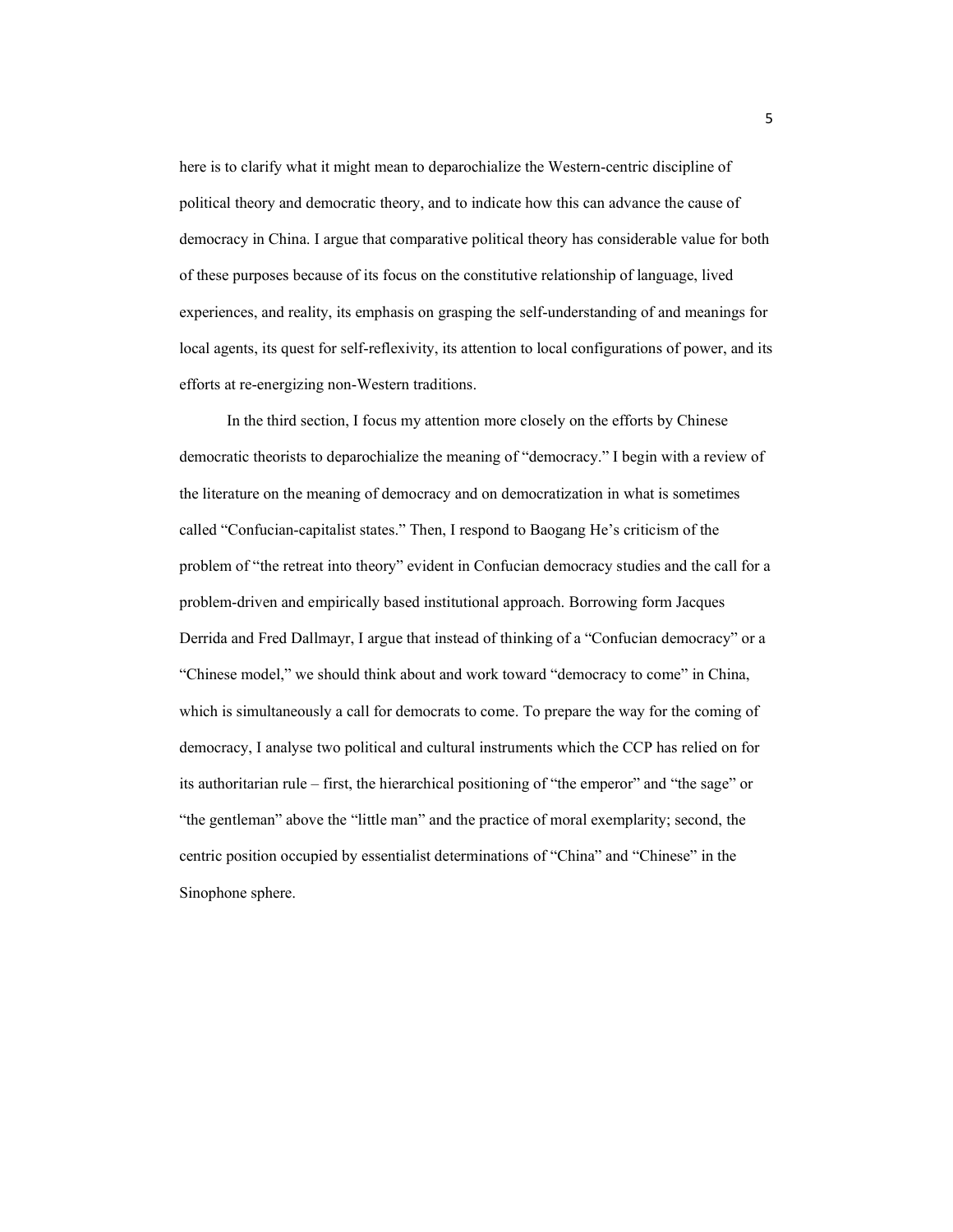#### 2. The Politics of Comparison: "Chinese" and "Western"

Debates and struggles over political reforms and democratic rights have become particularly heated since the suppressed Tiananmen Square protests of 1989 and, more recently, since Xi Jingping's ascent to presidency and the office of General Secretary of the Communist Party of China. Of special concern is the way that the authoritarian rule of the CCP has been shored up by an ethnic-nationalist narrative, at the core of which stands a contrast between "Chinese" and "Western." This narrative disavows calls for democratic supporters, rights, and institutional reforms by sweeping them under the category "Western," which signifies incompatibility with and hostile destruction of what "being Chinese" means and "what China needs" as determined by the CCP.

With the CCP's dominant power of censorship, propaganda and state violence, and as it is sutured with "national security and interests," this narrative prevails in controlled, mainstream political discourses. It also justifies emboldened and far-reaching acts to further limit venues for and freedom of political contestation, while it protects the elite-controlled political instruments of power from democratization. A glimpse of this process is afforded by the widely reported "Document Number Nine," or "Communiqué on the Current State of the Ideological Sphere," which was at first restricted to internal circulation within the CCP in 2013. 10

Accounts of the document emerged online by May 2013, a month into its internal circulation, after party officials at the local bureaucratic units in government and universities were briefed in secret meetings.<sup>11</sup> A copy of the document was later obtained and published

<sup>10</sup> For an English translated version, see "Document 9: A ChinaFile Translation," ChinaFile, November 8, 2013, https://www.chinafile.com/document-9-chinafile-translation.

<sup>&</sup>lt;sup>11</sup> Raymond Li, "Seven Subjects off Limits for Teaching, Chinese Universities Told," South China Morning Post, May 10, 2013, https://www.scmp.com/news/china/article/1234453/seven-subjects-limits-teaching-chineseuniversities-told; "Tilting Backwards," The Economist, June 2013,

https://www.economist.com/analects/2013/06/24/tilting-backwards.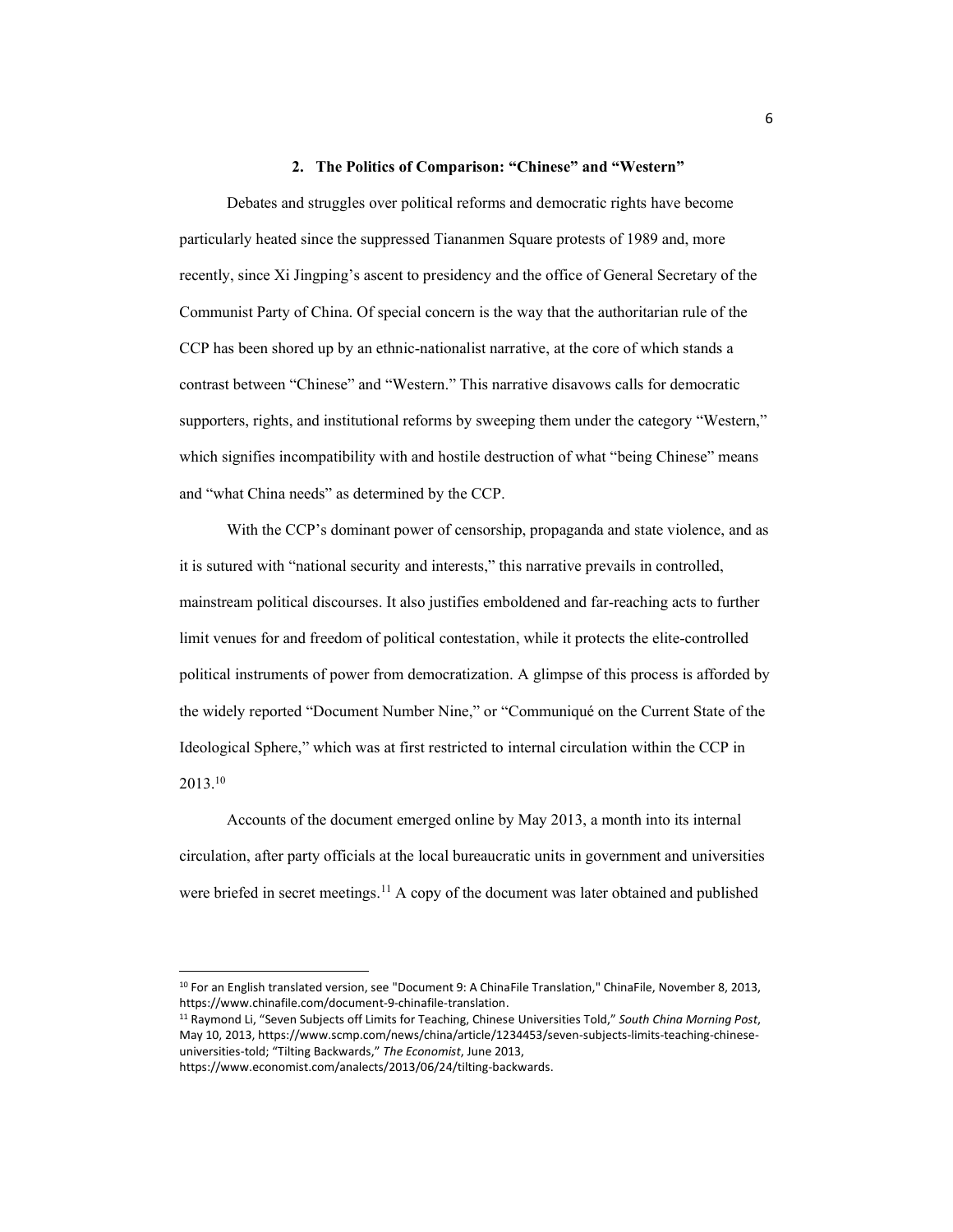by *Mingjing* magazine in September 2013.<sup>12</sup> The document enumerates seven "false" ideological trends, positions, and activities," which are "Western Constitutional Democracy," "universal values," "civil society," "Neoliberalism," "the West's idea of journalism," "historical nihilism" (code for historical views that challenge the CCP's version of history), and "questioning Reform and Opening."<sup>13</sup> It calls for alertness and forceful action against the ³existential threats´ posed by the spread of these ideas and activities to the political, economic and cultural institutions, and the existing "social consensus" in China.

The "social consensus" here refers to "socialism with Chinese characteristics," "China's choice of the Socialist road," "the accepted conclusions on historical events and figures," and "Chinese dream of the great rejuvenation of the Chinese nation."<sup>14</sup> These terms serve to advance the CCP's determinations of "pure Chinese" culture and form of governance (that is, a particularly "Chinese" adaptation of "socialism" suitable for "Chinese" conditions), push its interpretations and judgements of so called "political blunders" made in the "exploration" of the "socialist road" (for instance, the Cultural Revolution and Mao's role in it), and arrogate to itself of the moral duty to restore "China" to its civilizational grandeur as a source of political legitimacy and the ultimate purpose of politics.

The seven "false ideological trends, positions, and activities" are regarded as essentially Western, incompatible with a "pure Chinese" identity and culture, and destructive of what China needs – anyone who hold these beliefs and positions is vilified as belonging to "Western anti-China forces" with malicious ulterior motives.<sup>15</sup> The document avers,

"Dissidents" and people identified with "rights protection" are active. Some of them are working together with Western anti-China forces, echoing each other and relying on each other's support. This clearly indicates that the contest between infiltration and anti-infiltration efforts in the ideological sphere is as severe as ever, and so long as we persist in CCP leadership and socialism with Chinses characteristics, the position of

<sup>12</sup> "Document 9: A ChinaFile Translation," ChinaFile, November 8, 2013, https://www.chinafile.com/document-9-chinafile-translation.

 $13$  Ibid.

 $14$  Ibid.

<sup>15</sup> Ibid.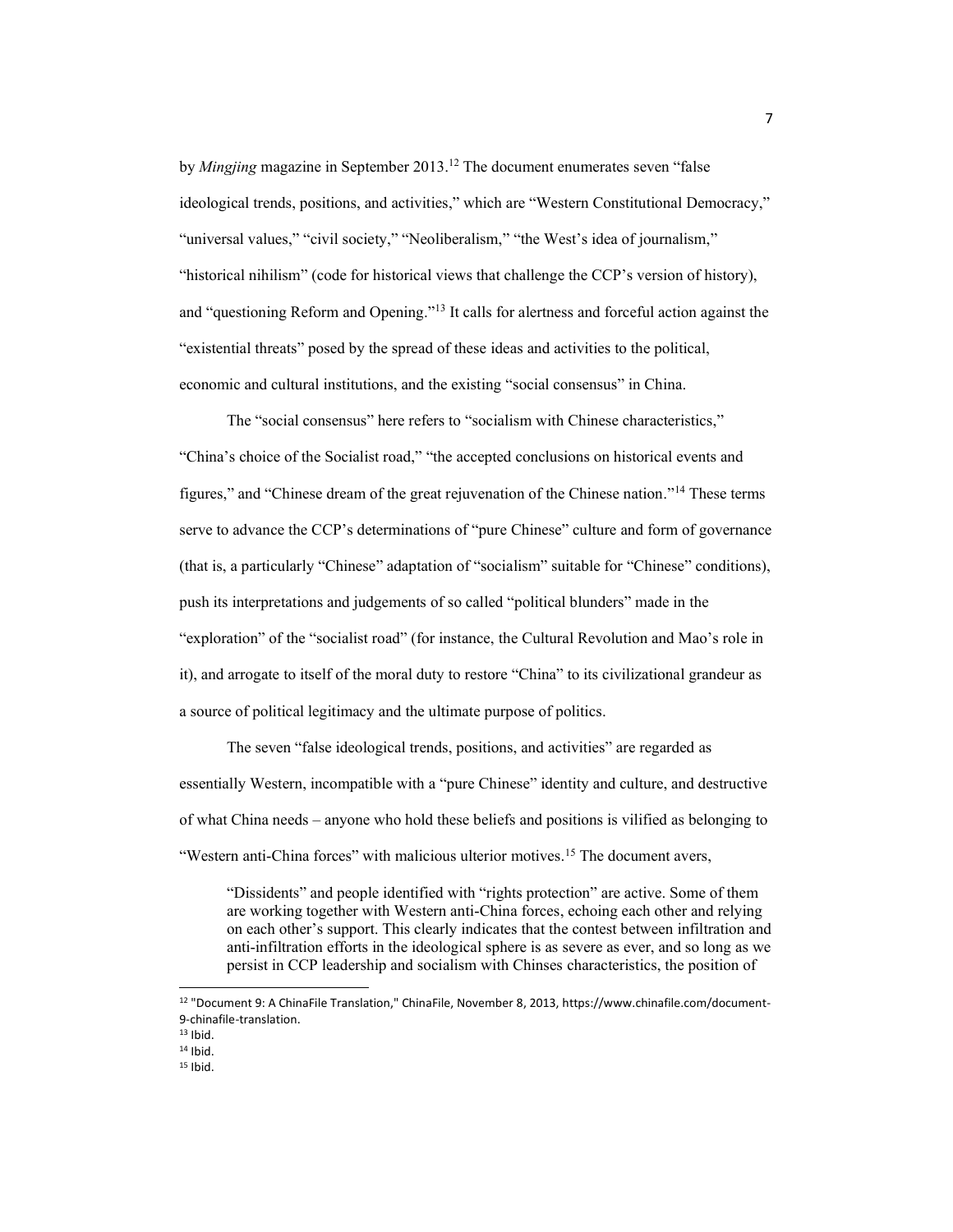Western anti-China forces to pressure for urgent reform won't change, and they'll continue to point the spearhead of Westernizing, splitting, and "Color Revolutions" at China. In the face of these threats, we must not let down our guard or decrease our vigilance.<sup>16</sup>

The document ends with a full-throated call for action, requiring party members to "react swiftly and effectively, and pre-emptively resolve all problems in the ideological sphere" and "allow absolutely no opportunity or outlets for incorrect thinking or viewpoints to spread."<sup>17</sup>

Since the circulation of the communiqué, the CCP has tightened up ideological control in, as it were, previously sheltered or tolerated spaces, such as academia, underground family churches, legal communities of rights advocacy, and squashed the already limited political freedoms. The CCP is targeting at political actors struggling for democratic reforms, rule of law, and human rights.<sup>18</sup>

Political actors perceived by the CCP as having affinities with "Western" values and pursuits are identified and dealt with using excessive violence and repression designed to exert a chilling effect on others. Harsh punishment has been handed out to critics who violate the gag order on sensitive political topics such as the pro-democracy Tiananmen Square protest on June 4, 1989.<sup>19</sup> In addition to the increasingly brutal political retribution that is expected to follow, critics and activists under Xi's rule face an intimidating burden to justify their attempts to hold the government accountable to the public eye, using the terms and

https://doi.org/https://www.scmp.com/news/china/politics/article/3093119/china-leadership-critic-xuzhangrun-sacked-one-day-after; Amy Gunia, "Prison Sentence for Pastor Shows China Feels Threatened by Spread of Christianity, Experts Say," Time, January 2, 2020, https://time.com/5757591/wang-yi-prisonsentence-china-christianity/; Nectar Gan, "Trial by Fire: Three Years on from the Crackdown That Put China's Nascent Human Rights Law Movement to the Test," South China Morning Post, July 8, 2018, https://www.scmp.com/news/china/policies-politics/article/2154278/trial-fire-three-years-crackdown-putchinas-nascent; Eric Cheung, "China Bans Foreign Teaching Materials in Public Schools," CNN, 2020, https://edition.cnn.com/2020/01/08/china/china-schools-foreign-ban-intl-hnk-scli/index.html.  $19$  Xingi Su, "Wife of Chinese Activist Locked up over June 4 Liguor Labels on a Mission to Ensure He Is Not Forgotten," South China Morning Post, September 8, 2018, https://www.scmp.com/news/hongkong/politics/article/2163328/mainland-chinese-woman-mission-ensure-husband-locked-2016.

 $16$  Ibid.

 $17$  Ibid.

<sup>&</sup>lt;sup>18</sup> Rui Guo, "China Leadership Critic Xu Zhangrun Sacked One Day after Release, Friends Say," South China *Morning Post*, July 14, 2020,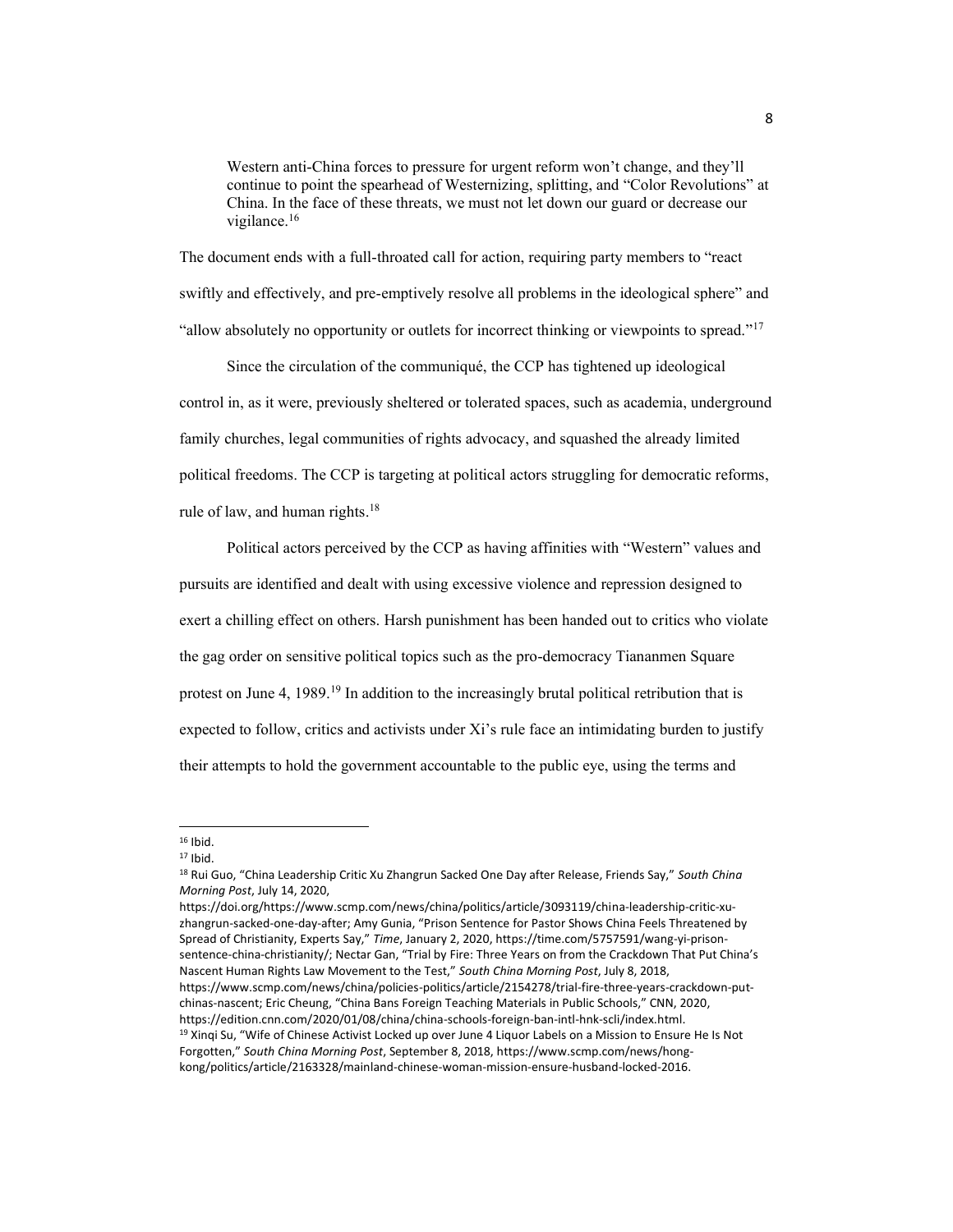arguments deemed to be "Western" and "foreign," and being labelled as "traitors" in public discussion. <sup>20</sup> Their dilemmas and struggles are structured by discursive practices that begin with delineating the content of and boundaries between "Chinese" and "Western" in a way that disowns democratic ideals and practices. This narrative is then put into a hegemonic position in public discourses undergirded by a comprehensive system of propaganda, censorship, and state violence that suppresses, vilifies and silences political actors in key areas of civil society.

Yet, this narrative conveniently effaces a recent past dating back to the late  $19<sup>th</sup>$  to early  $20<sup>th</sup>$  century when China took a long and arduous journey of "Western Learning" (*Xixue*). The term was first coined in the mid-19th century to describe efforts by reformers to acquire and develop techno-science and social knowledge associated with European nations.<sup>21</sup> A series of crises in the  $19<sup>th</sup>$  century, namely the Opium Wars and the Taiping Rebellion, prompted provincial and central leaders as well as patriotic intellectuals to initiate the so-called *Yangwu* or "foreign affairs" movement, one of the first Western Learning efforts, to modernize the Qing state with Western techno-science knowledge and resist against the imminent threat of imperial domination. Later Western Learning movements attempted reforms on political institutions, social structures, and social relations and triggered contentious and reoccurring debates on the content and value of, and the relationships between, Chinese and Western cultures and knowledge.

What is most notable about this history of Western Learning is the creative, strenuous, and continuous efforts at learning and self-transformation, whose effects deeply troubled the presumed genealogies and boundaries of "Western" and "Chinese" culture. The Yangwu

<sup>&</sup>lt;sup>20</sup> Mimi Lau and Echo Xie, "Coronavirus: Chinese Writer Hit by Nationalist Backlash over Diary about Wuhan Lockdown," South China Morning Post, April 18, 2020,

https://www.scmp.com/news/china/politics/article/3080531/coronavirus-chinese-writer-hit-nationalistbacklash-over-diary.

<sup>21</sup> Jenco, *Changing Referents*, 7, 10. One must, however, situate the discourses of Western Learning within both Orientalism and Occidentalism, a point I make in the second section.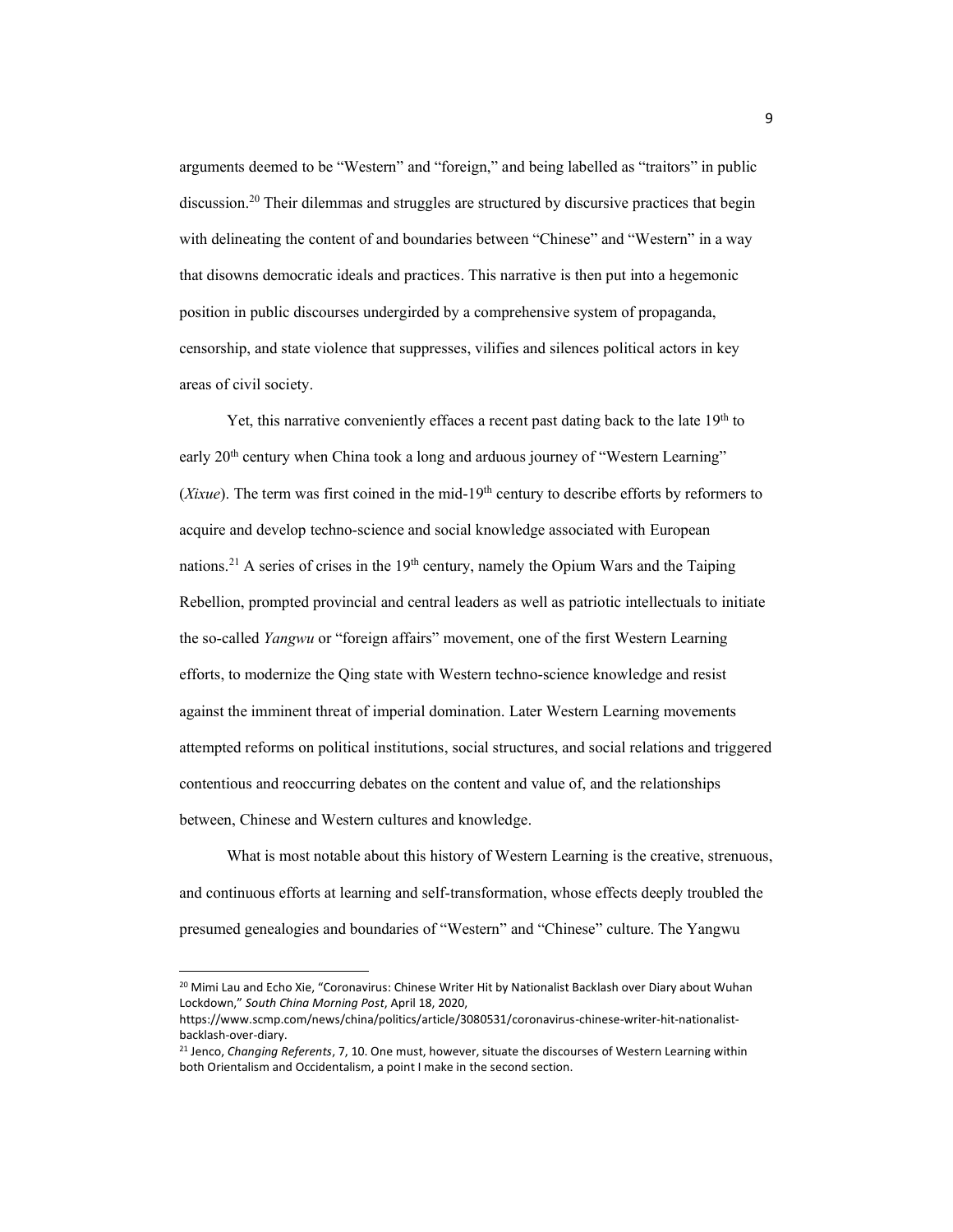movement is a good example. Learning from the West faced intellectual and social difficulties at the time: the conservatives believed that Western knowledge were superficial and unrelated to fundamental classics learning vital to Confucian statecraft.<sup>22</sup> In order to include Western forms of technical knowledge, such as mathematics, engineering, and natural science, into the curriculums and examinations of the literati, hence to recognize them as legitimate forms of knowledge, Yangwu reformers espoused the "China as origin" (Xi xue Zhong yuan) thesis.<sup>23</sup> Yixin, brother of the Xianfeng emperor and supporter of the "China as origin" thesis, claimed that Western bodies of knowledge contained both technical and fundamental components; in addition, he argued that Western sciences are developed from ancient Chinese precedents, such as *gezhi* or *gewu* practices (literati natural studies).24

Yixin's argument exemplified the way the "China as origin" thesis identified Western knowledge as a constitutive part of the Chinese scholarly learning (*ruxue*) tradition, thereby incorporating it into "those parameters of intelligibility and analysis that identiffied future developments as innovations of, rather than departures from" the existing tradition.<sup>25</sup> This was not merely intended to facilitate comprehensibility. They wanted to legitimate political, social and epistemic changes which would result from using Western knowledge to *discipline* existing practices of knowledge production, namely, to "produce something like that same kind of knowledge in the future."<sup>26</sup> In other words, the primary aim of the "China as origin" thesis was to inscribe and hence legitimate Western knowledge as part of the disciplinary resources, namely ancient Chinese heritage, that was deemed to be "ours" and therefore capable of facilitating innovations and transformation to, as opposed to merely supplementing, existing Chinese bodies of knowledge in the present and future.<sup>27</sup> By the late

<sup>25</sup> Ibid., 68. <sup>26</sup> Ibid., 74.

<sup>22</sup> Ibid., 72.

<sup>23</sup> Ibid.

<sup>24</sup> Ibid., 72-73.

<sup>27</sup> Ibid., 68, 74-75.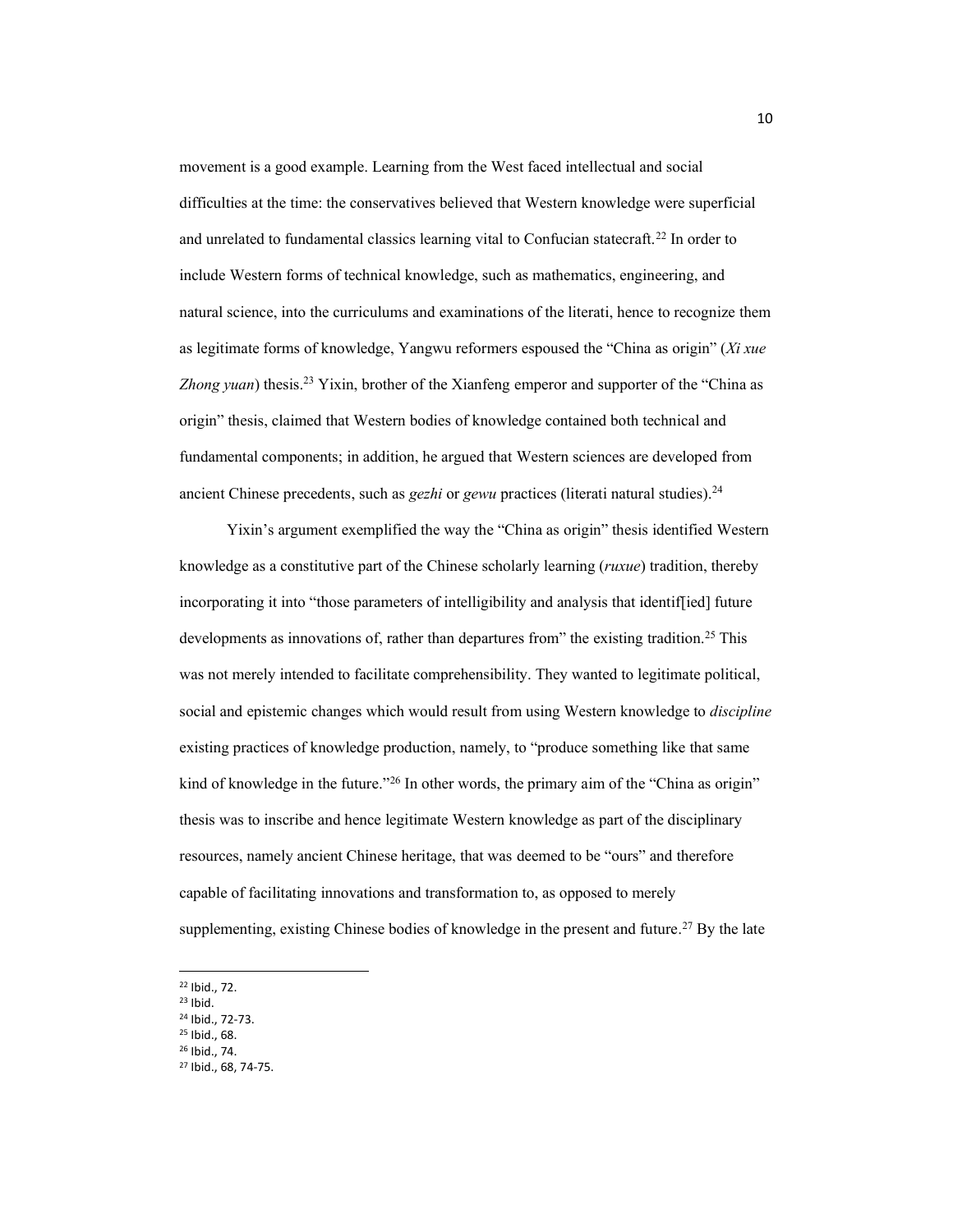1920s, through succeeding movements of Western Learning, such as *Bianfa*, May Fourth, and New Culture movement, the "traditional," imperial institutions that had supported the *ruxue* tradition were mostly gone.<sup>28</sup>

Juxtaposing these two acts of comparison  $-$  one by the CCP, the other by the Yangwu reformers, we can see how the content, boundary, and relationship of the two categories, namely "Chinese" and "Western," have so far been constructed in different ways, under different contexts and with different political purposes. To the extent that these categories have become rigid due to the policing and manipulation by the CCP, we must work to interrupt naturalised and enforced associations by disclosing the politics of comparison; moreover, we must continue to locate resources for democracy and equality both within and outside Sinophone histories and traditions. These efforts are crucial not only to the project of comparative political theory but also to the possibility of democracy in China, not least because claims to "Chinese-ness" is an effective device of power and domination. In the next section, I turn to three theorists whose works center around cross-cultural dialogue and learning for insights on achieving those two objectives.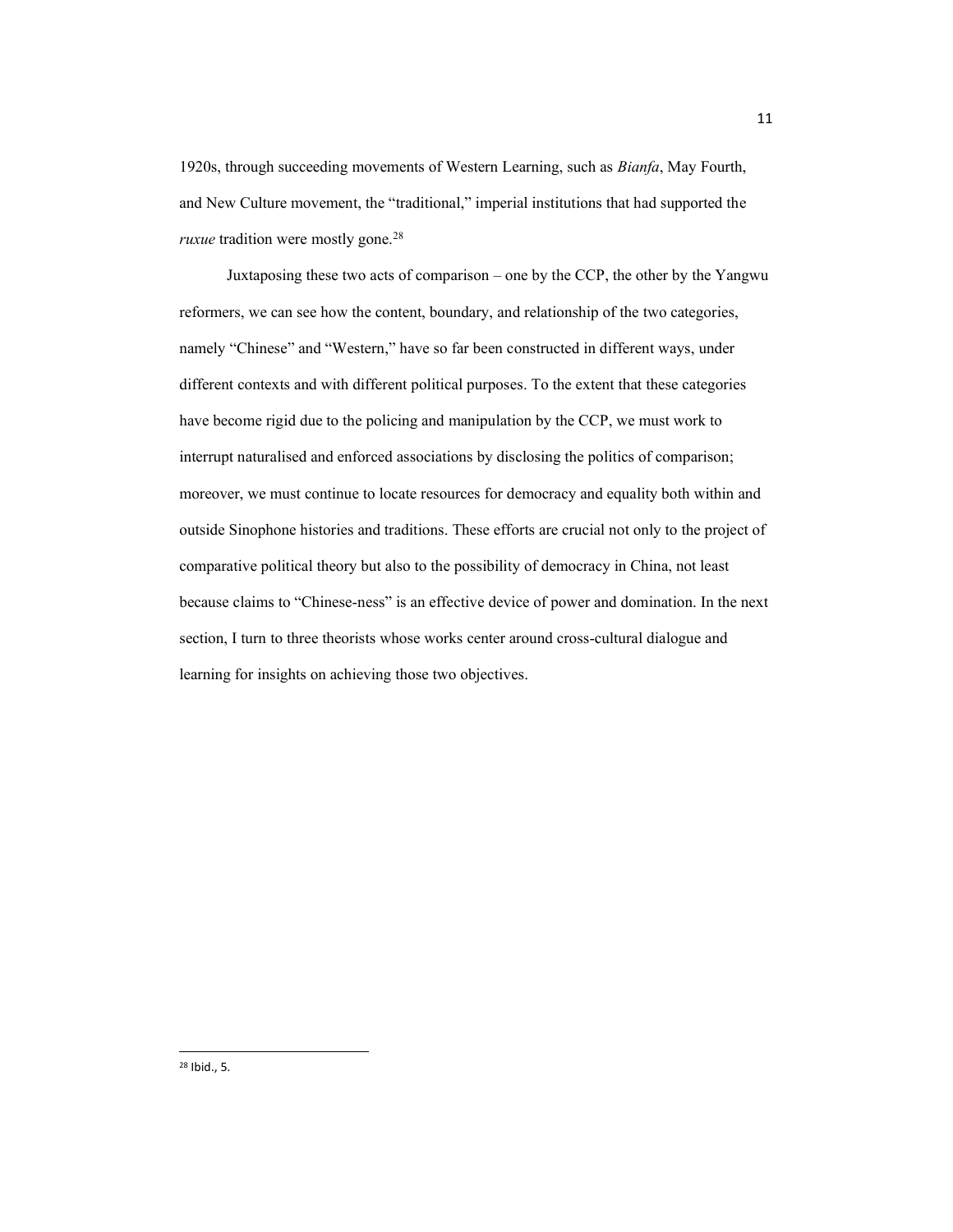#### **3. Comparative Political Theory: Critical Reflexivity, Understanding, and Change**

Charles Taylor does not use the term "comparative political theory" in his 1985 article "Understanding and Ethnocentricity."<sup>29</sup> Nonetheless, Taylor's hermeneutical approach demonstrates that cross-cultural research could be a good opportunity for obtaining selfreflexivity. To make this clear, Taylor first reveals how social scientific theories that strive to be "value-free" and universally applicable often make ethnocentric judgements. In fact, these theories are often based on practices and self-definitions found in "certain parochial Western forms of political culture," because "explanatory sciences of society are logically and historically dependent on our self-definitions.<sup>"30</sup>

This is the case because "the languages of social science are developed out of and nourished by the languages of self-definition" of a given society and culture.<sup>31</sup> For instance, the validity of the claim that politics is a process of negotiation and brokerage of demands from individuals and groups  $-\alpha$  familiar understanding in Western liberal democracy  $-\alpha$ depends on the prevalence of individualist political practices and institutions in a society, which in turn depends on "self-definitions of an individualist kind which have grown in our civilization. $132$  These self-definitions are then further "fed by the atomist-instrumentalist theories which bulk so large in modern thought." $33$ 

This constitutive relationship between self-definitions, scientific theories, and political practices and institutions is in fact an instance of a broader, inextricable relationship

<sup>&</sup>lt;sup>29</sup> Taylor used "cross-cultural theory" instead. See Charles Taylor, "Understanding and Ethnocentricity," in *Philosophy and the Human Sciences*, vol. 2 (Cambridge: Cambridge University Press, 2012), 125, https://doi.org/10.1017/cbo9781139173490.005.

<sup>30</sup> Ibid., 131. Following Elizabeth Anscombe, Taylor also speaks of what he calls "desirability characterizations": "I come to understand someone when I understand his emotions, his aspirations, what he finds admirable and contemptible in himself and others, what he yearns for, what he loathes, and so on. Being able to formulate this understanding is being able to apply correctly the desirability characterizations which he applies in the way he applies them." See Taylor, "Understanding and Ethnocentricity," 119.

<sup>31</sup> Ibid., 131

 $32$  Ibid.

<sup>33</sup> Ibid.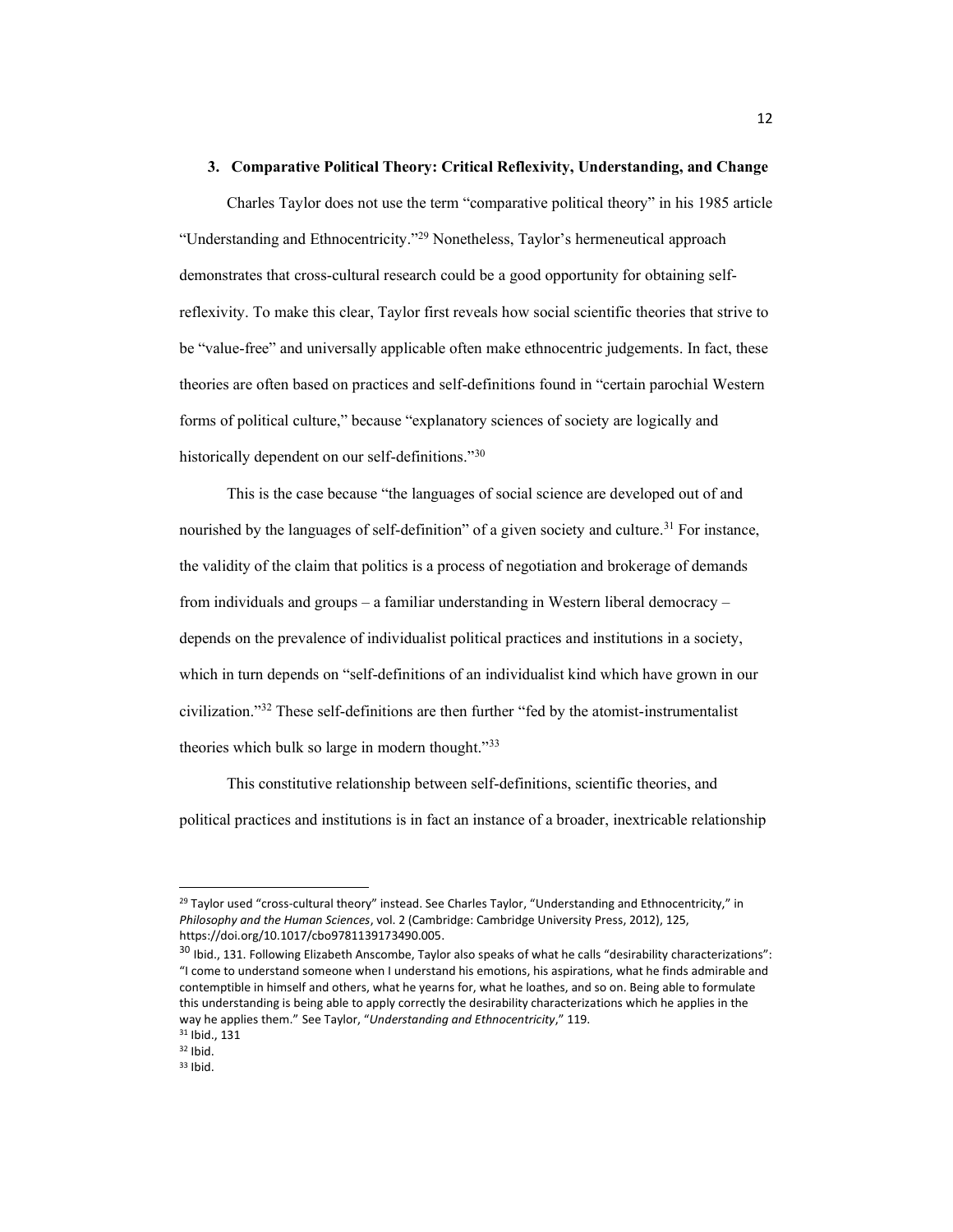between language and social reality. Practices are constituted and marked as distinct by the conceptual vocabularies we use to describe and distinguish them. At the same time, those descriptions and distinctions would not be meaningful to us  $-$  or only intelligible in a sense that they are mere abstract "ideals," not yet lived out in experience and social relations  $-$  if the practices they invoke are non-existent in our culture. For instance, we wouldn't be able to distinguish bargaining in good or bad faith if the acts and situations involved don't invoke a certain known practice *for us,* which are formulated using our common vocabularies. Thus, "The language is constitutive of the reality, is essential to its being the kind of reality it is."<sup>34</sup>

Understanding the connection between languages and social realities, we could begin to see how social scientific theories based on experiences and histories of a particular linguistic community could not automatically apply, or indeed even immediately make sense, to agents outside of that community who do not necessarily share those languages and practices. Thus, when social scientific theories based on experiences of Euro-American experiments of democracy were pressed into explaining democratization in non-Western societies, such a practice could ignore the self-understanding, intersubjective meanings and practices of the political actors there, thereby imposing ethnocentric prejudices onto others. In this case, "[w]hat is really going on  $\lceil$  in another culture under study] then becomes simply what we can recognize in our own terms; and their self-descriptions are wrong to the extent that they deviate from ours. Transcultural study becomes a field for the exercise of ethnocentric prejudice."35

For Taylor, an adequate and illuminating account of human action must achieve a discursive understanding of the agents' self-definitions and actions under *their* descriptions.<sup>36</sup>

<sup>&</sup>lt;sup>34</sup> Charles Taylor, "Interpretation and the Sciences of Man," The Review of Metaphysics 25, no. 1 (July 7, 1971): 24, http://www.jstor.org/stable/20125928.

<sup>35</sup> Taylor, *͞Understanding and Ethnocentricity,͟* 124.

<sup>36</sup> Ibid., 116-118, 124.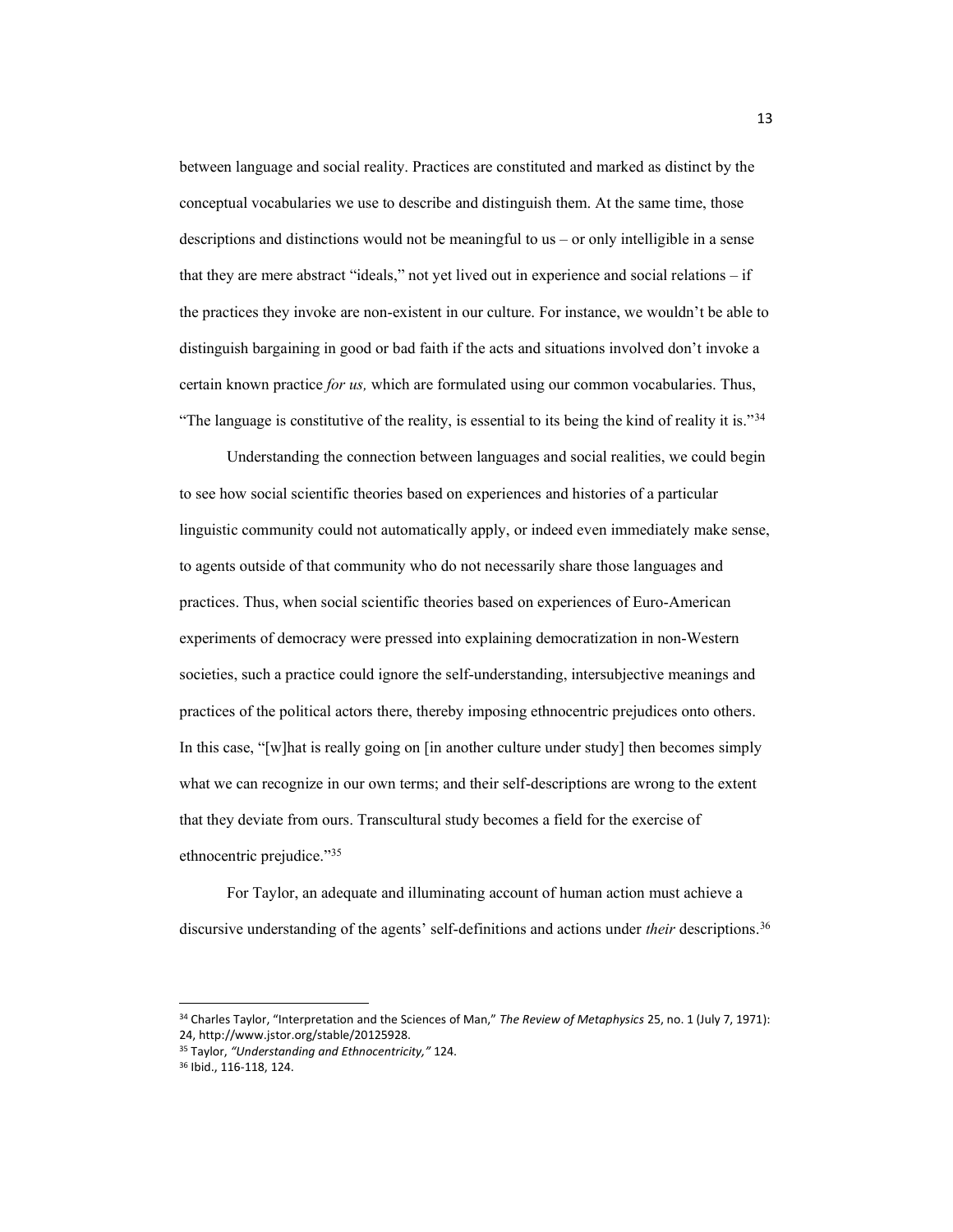In other words, the cross-cultural theory respects agents as subjects and makes sure that it grasps the self-understanding of people who live in another culture, and the meanings of their practices, social relations, and institutions *for them*. However, a staple of political theory is "mak[ing] the agent's doings clearer than they were to him," which often involves "challenging what he sees/saw as the normal language of self-description."<sup>37</sup> This critical element is necessary because agents could suffer from "confusion, malinformation, illusion" that will distort their own understandings.<sup>38</sup>

Consequently, it is the job of political theory to make sense of agents' self-definitions and actions by "grasping *both* how they see things *and* what is wrong, lacunary, contradictory in this. $\frac{339}{2}$  An example of this is how a Marxist theory is supposed to render "the language of free contract as a sham." $40$  This leads Taylor to the idea of "a language of perspicuous contrast," which is "a language in which we could formulate both their way of life and ours as alternative possibilities in relation to some human constants at work in both," such as "birth, death, marriage, drought, plenty, etc."<sup>41</sup>

Taylor urges social theorists not to bypass the agents' self-definitions. This means that "we master the agent's self-description in order to identify our *explananda*." However, there is no need that "we couch our *explanantia* in the same language."<sup>42</sup> Taylor argues that the latter approach "rules out an account which shows them up as wrong, confused or deluded.<sup> $143$ </sup> In other words, it would undermine the element of criticism in political theory. "A language of perspicuous contrast,´ however, is meant to both understand others and to offer a basis for critical evaluation. In a cross-cultural study, such a language would represent both *our* and

<sup>37</sup> Ibid., 118

 $38$  Ibid.

<sup>39</sup> Ibid.

<sup>40</sup> Ibid.

- <sup>41</sup> Ibid., 125, 127.
- <sup>42</sup> Ibid., 118.
- <sup>43</sup> Ibid., 123.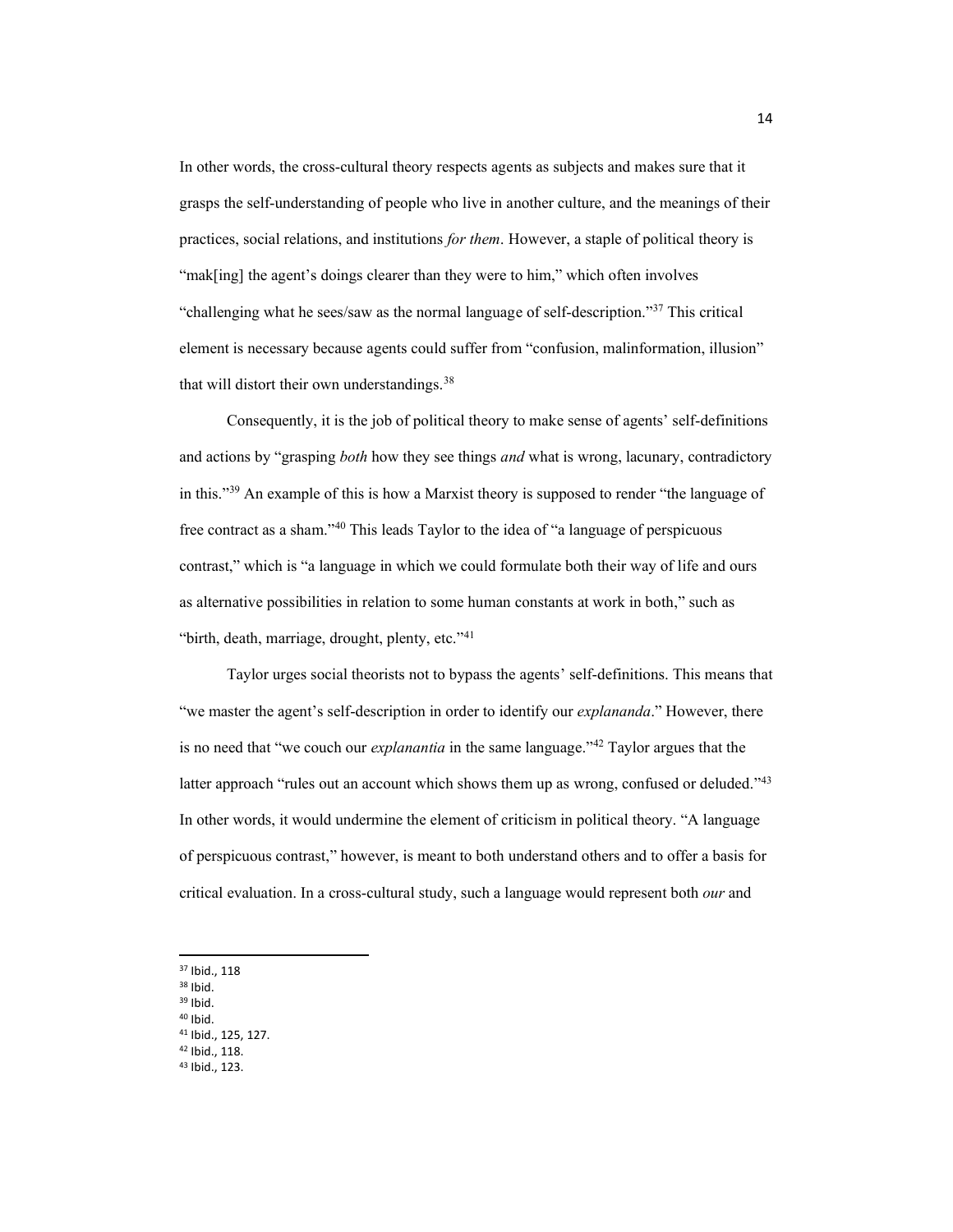*others'* practices and self-definitions without these being exclusively *ours* or *theirs*.<sup>44</sup> This, Taylor argues, enables criticism on both sets of practices and self-definitions because "it will frequently be the case that we cannot understand another society until we have understood ourselves better as well."<sup>45</sup>

Taylor's argument is illustrated by a study of rituals in primitive societies: a language of perspicuous contrast will not understand those rituals "through the disjunction, either proto-technology or expressive activity, but rather as partaking of a mode of activity in which this kind of clear separation and segregation is not yet made.<sup>446</sup> In this way, we gain critical reflexivity over an artificial separation made in our scientifically more advanced society  $$ between the pursuit of knowing and controlling nature, seen as the task of science, and the pursuit of being integrated into the world, which, quips Taylor, we now get from "poetry, or music, or flights into the wilderness, or whatever.<sup>747</sup>

Explicating the relationship between self-definitions, social sciences, and social reality, Taylor warns against the undercurrents of ethnocentrism running beneath "value-free" conceptions of Western social sciences by revealing the societally- and culturally-specific character of knowledge in its production and application. Thus, we see the necessity of examining and expanding our practices and self-definitions when we try to describe and explain puzzles brought by an encounter with other societies and cultures, as we can only start to explain when we have achieved a genuine understanding of others' intersubjective meanings. Sometimes these will be meanings that are either unknown or that we know very little of. This genuine understanding begins to look attainable only when we try to understand

- <sup>45</sup> Ibid.*,* 129.
- <sup>46</sup> Ibid.*,* 128.
- <sup>47</sup> Ibid.

<sup>44</sup> Ibid.*,* 125.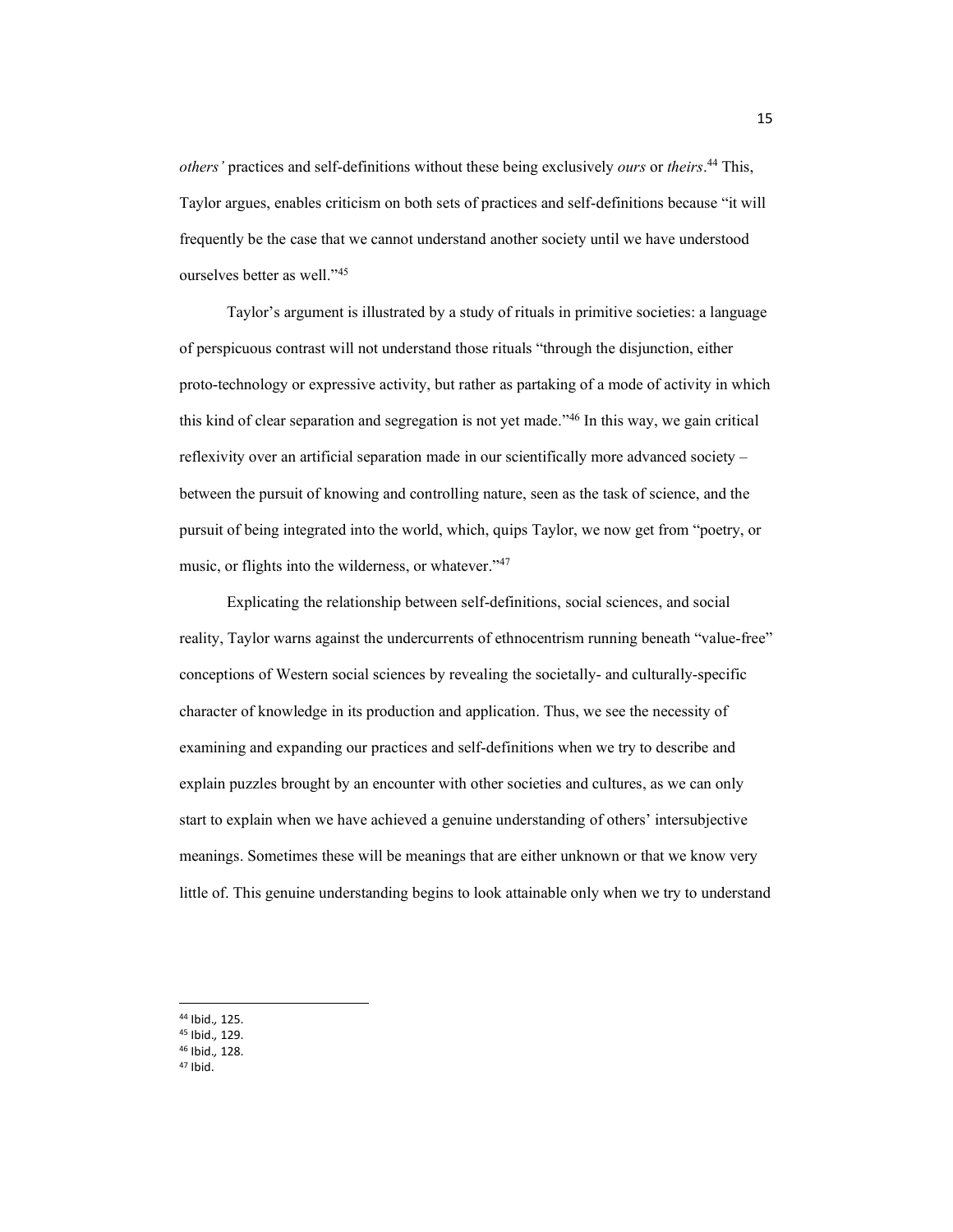others in their own terms as dignified interlocutors who have something to offer, when we are eager to learn from each other and to see beyond one's own limited horizon and world.

Practitioners of comparative political thought have developed related insights that bear more directly on the comparative study of different traditions of political theorizing, specifically the practical steps and pitfalls involved in understanding and representing political texts of another tradition. Farah Godrej attempts to deal with such questions of cross-cultural understanding. Her "existential hermeneutics" approach puts a premium on existential immersion and practice, on travelling, physically and figuratively, to the social spaces of others. Through elaborating this approach, Godrej launches a concrete investigation into the way one actually obtains insights about others who practice, and hence about texts from, radically different traditions, which is a valuable contribution to the literature of comparative political theory. 48

Godrej's elaboration of the concept "adherence," the first step in her approach, brings out a few implications of the debate on whether theorists should, to borrow Taylor's phrases again, couch our explanantia exclusively in others' language and a related discussion on the value of "existential immersion" or "travelling." Moreover, Godrej's discussion of the practice of translation and representation presents an opportunity to bring out a topic salient in the literature of comparative political theory: the effects of power relations on the construction, contestation, and interpretation of meanings.

Godrej argues that "the task of a more complex approach" to comparative political theory is a balancing act between the conflicting imperatives of "adherence" and "scholarship" occasioned in the first two "hermeneutic moments" in a cross-cultural encounter. She argues that struggling to reconcile this tension constitutes the third and final hermeneutic moment, which moves us towards a cosmopolitan political thought. That is, a

<sup>48</sup> Godrej, 137.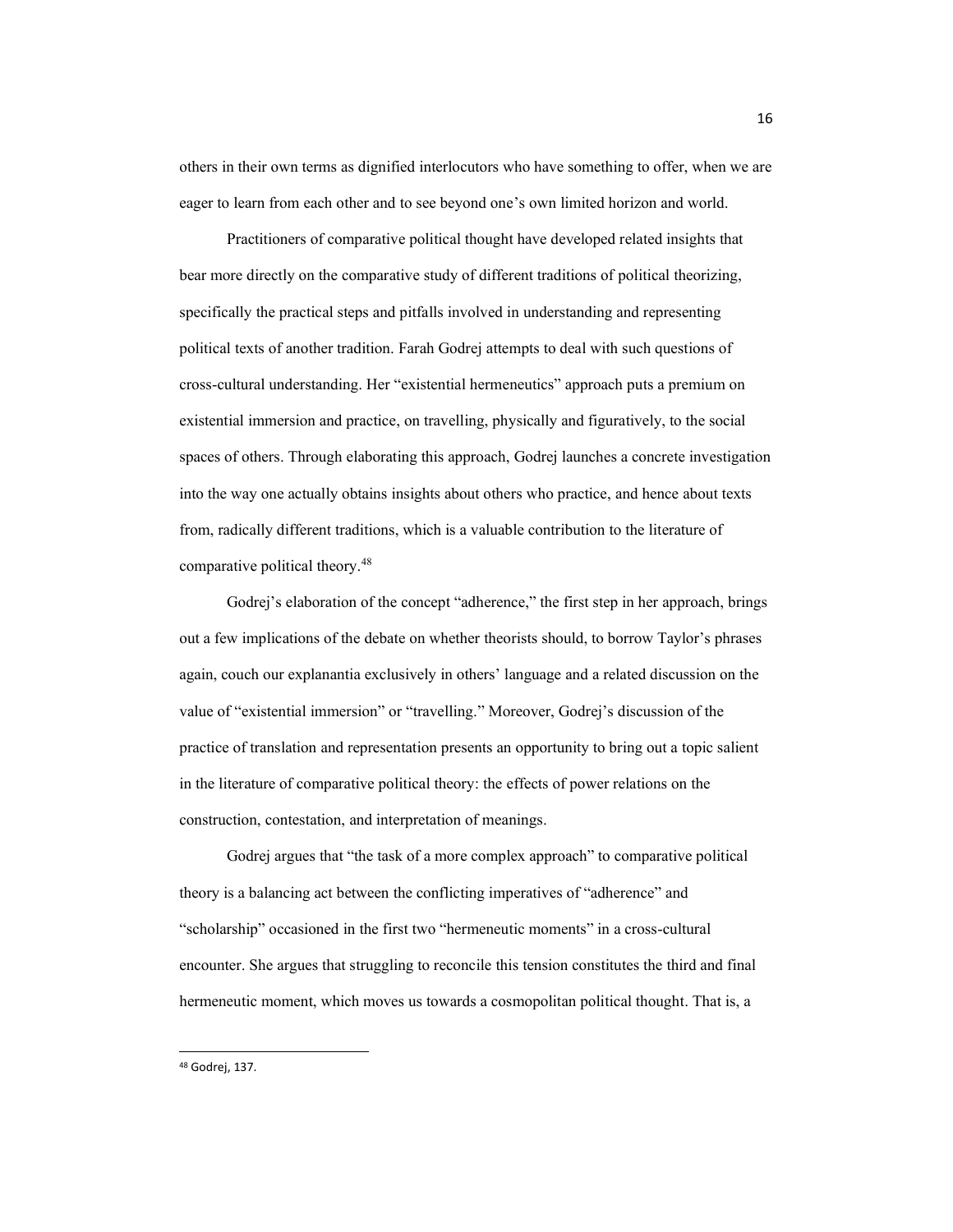critique towards the current practice of political theorizing so that it reflects, includes and renders intelligible non-Western traditions of political thought and practice. 49

To grasp others' self-understanding and intersubjective meanings, Godrej argues that we need to "travel" to the social space of others. Godrej contrasts "armchair travelers" with anthropologists and ethnographers and suggests that comparative political theorists conduct fieldwork of some kind to better grapple with the conflicting demands of immersive and experiential understanding, on one hand, and "representing" non-Western knowledge in discourses in the West, on the other.<sup>50</sup> Neverthelss, while Godrej's view of travel is appealing, it is not without some difficulties or limitations if we take it literally. I argue that even with such travel, we won't be able to gain unmediated access to the other's "point of view," and even if we did, we would end up losing the critical perspective.

Godrej names what she calls the first hermeneutic moment "adherence." Like Taylor, she argues that theorists cannot avoid ethnocentrism nor achieve genuine understanding of a non-Western text by resorting to "scientific" or "scholarly" objectivity because of Gadamar's insight that, no matter how hard we try to suspend or eradicate all together our biases, our interpretations will always be mediated by our orientations towards a text. <sup>51</sup> This, however, does not mean that reading texts from unfamiliar traditions should become a game of "spontaneous (if not, indeed, unruly) construction."<sup>52</sup> To obtain a genuine understanding of a non-Western text necessarily involves adjusting prejudices, understood in Gadamar's usage

<sup>49</sup> Ibid., 137-138, 158. Godrej's conception of "cosmopolitan political thought" is different from and in significant aspects opposed to the philosophical school named "cosmopolitanism." The latter is "a body of literature within political theory with a particular normative set of claims about structuring our moral commitments and/or our political, legal, or institutional structures." See Godrej, 158. <sup>50</sup> Ibid., 163.

<sup>51</sup> Hans-Georg Gadamer, *Truth and Method*, trans. revised by Joel Weinsheimer and Donald G. Marshall, second rev (London and New York: Continuum, 2004).

<sup>&</sup>lt;sup>52</sup> Pierre Bourdieu, "Understanding," Theory, Culture & Society 13, no. 2 (May 1, 1996): 32, https://doi.org/10.1177/026327696013002002.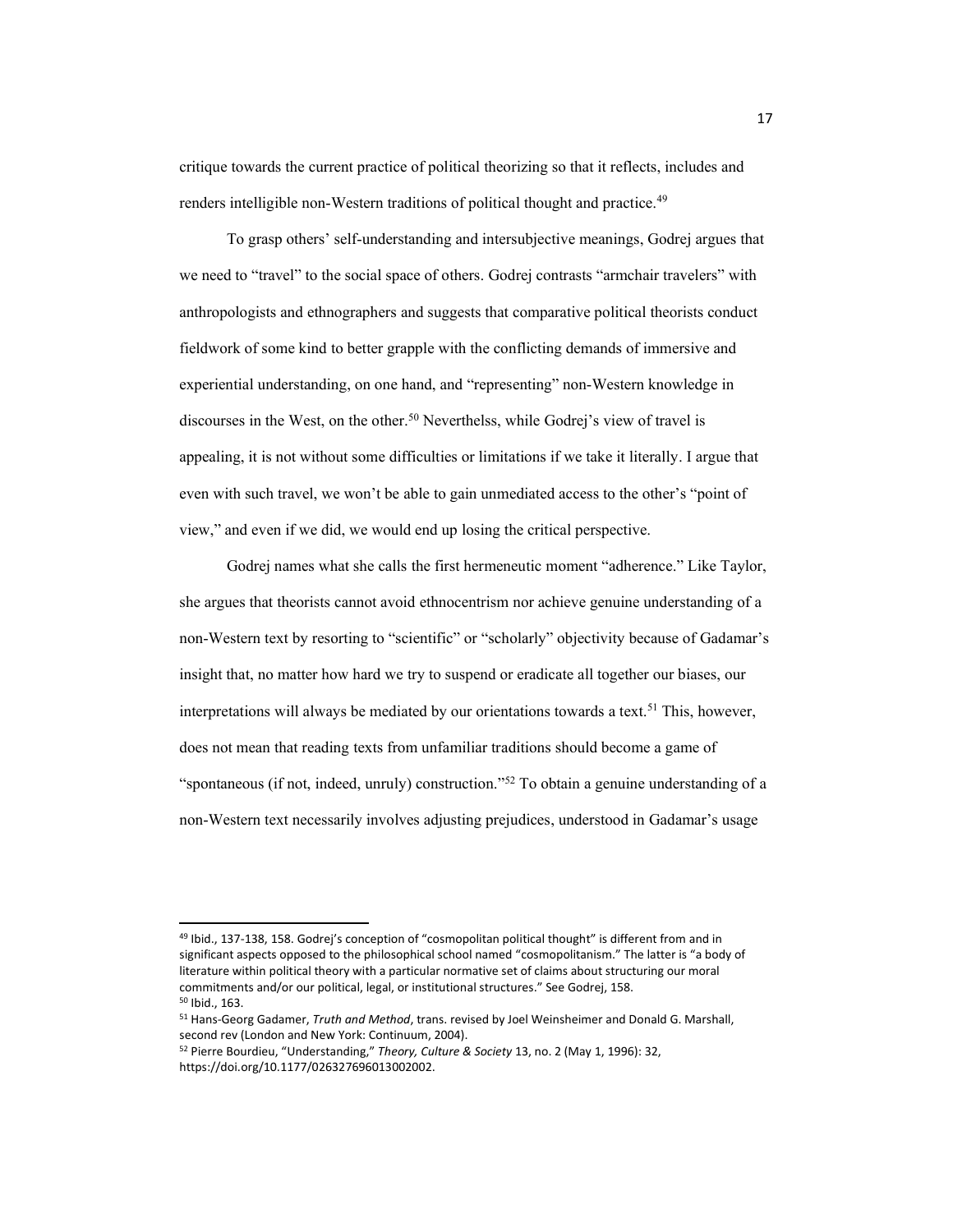as presuppositions and prejudgements from immersion in a language community, that we bring to a text.<sup>53</sup>

Godrej discusses this issue in terms of "the divergent subjectivities of internal and external reader."<sup>54</sup> Although the reader's linguistic subjectivity is indispensable in understanding a text, her prejudgements are more likely to produce misunderstanding *without* an existential or practical immersion in the tradition and cultural framework of the text that she attempts to understand. "Adherence" aims to address this problem. Godrej cites Gandhi's view that pure scholarly understanding of a text, without practicing the truths contained in it, is insufficient for interpretation.<sup>55</sup> Based on Gandhi's insight, she argues that comparative political theorists must pay attention to "the role of the adherent," namely the "internal" readers, the followers and members of a tradition, be it religious or political, when trying to understand a text. 56

For Godrej, the focus on the role of the adherent means "becoming one with the ideas" in the text, by reducing any sense of separateness between the knower and the known."<sup>57</sup> This is achieved through a *replication* of the adherents' perspectives and through immersion in their world. That is, the scholar must describe "the adherents' own self-understanding in relation to the text ... *in terms of* their own language, practices, and ideas," which requires the scholar to "access ways in which they may be lived out by their adherents."<sup>58</sup>

To the extent that Godrej uses "adherence" in the sense that theorists should aim to perceive what the insiders *actually* perceive, this may not be achievable nor desirable. <sup>59</sup> The

<sup>53</sup> Gadamer, *Truth and Method*.

<sup>54</sup> Godrej, 144.

<sup>55</sup> Ibid., 145. <sup>56</sup> Ibid., 147.

<sup>57</sup> Ibid., 141.

<sup>58</sup> Ibid., 148. Godrej's italic.

<sup>&</sup>lt;sup>59</sup> Besides the cost of the critical element in political theorizing, Taylor illustrates three serious difficulties with applying the "desirability characterizations" as those whom we try to understand do, or use (highly evaluative) terms in exactly the same way as they do. See Taylor, "Understanding and Ethnocentricity," 119-121.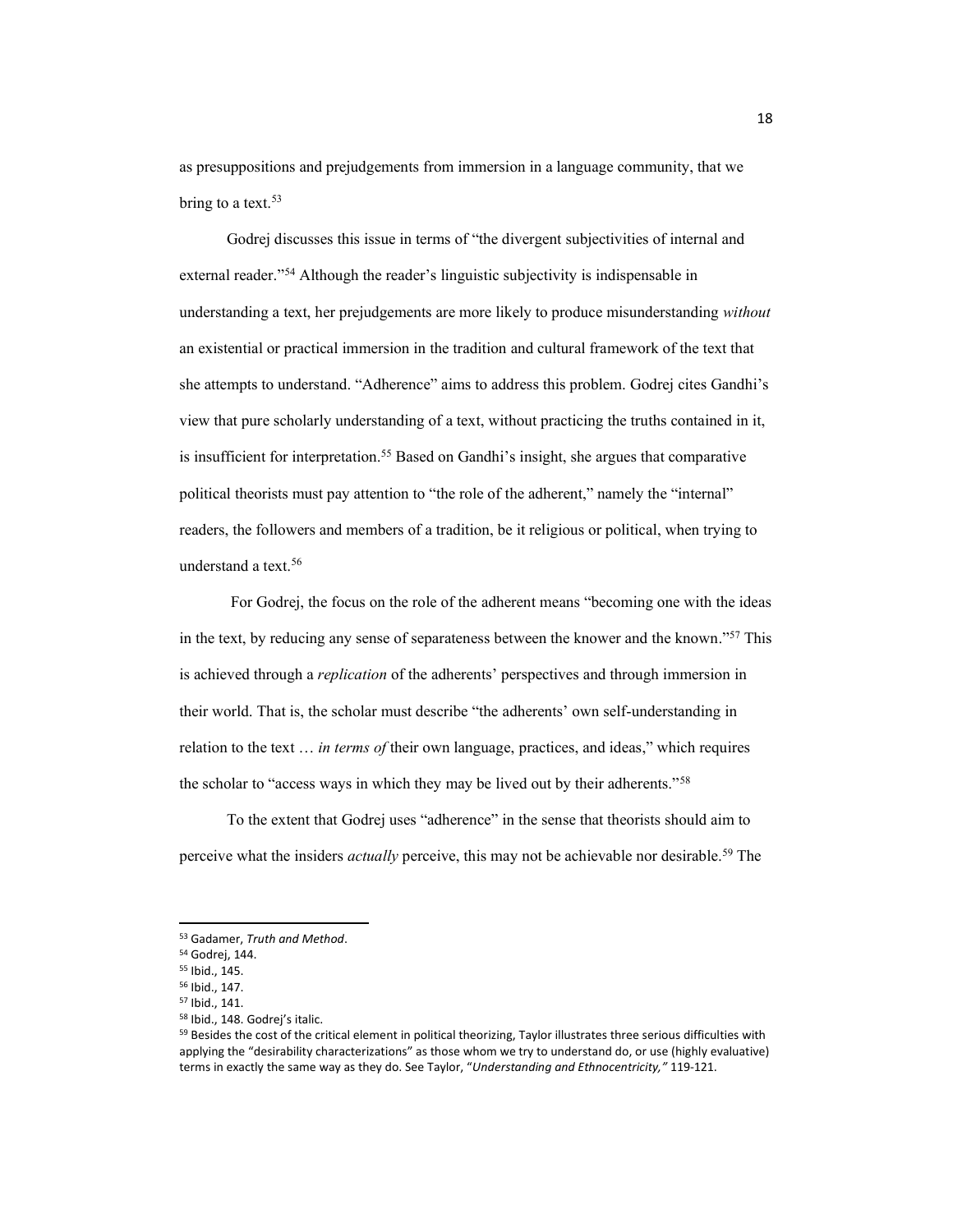reading of a text is always mediated by the prejudices in one's historically effected consciousness, which could not be erased back to a tabula rasa.60 Our historically effected consciousnesses will always be our starting point of understanding, our bonds to the subject that we try to understand, however parochial and prejudicial those starting points may be.

This, however, is no cause for despair. "Adherence" in a sense could mean something similar to what has been argued for by anthropologist Clifford Geertz, which would mean that to understand others, cross-cultural theorists, anthropologists, ethnographers, etc. do not need or pretend to possess "more-than-normal capacities for ego-effacement and fellowfeeling," but are required to grasp the semiotic means, or the symbol systems, by virtue of which the "natives" construe self-identities, social relations, important life situations such as death and loss, social interactions, etc.<sup>61</sup>

To understand the semiotic means of a society, one must rely on a "hermeneutical" circle" in which we move constantly from "the parts" to "the whole," and vice versa. That is, by "[h]opping back and forth between the whole conceived through the parts which actualize it and the parts conceived through the whole which motivates them, we seek to turn them, by a sort of intellectual perpetual motion, into explications of one another.<sup> $562$ </sup> Thus, Geertz argues that "[t]he ethnographer does not, and, in my opinion, largely cannot, perceive what his informants perceive."<sup>63</sup> Consequently, we don't necessarily need to be "there" to be "immersive," even if "being there" has advantages.

The emphasis placed on actual travel and immersive experience should also not eclipse the significance of a scholar's academic training and knowledge on her interlocutors'

<sup>60</sup> Gadamer, *Truth and Method*.

<sup>61</sup> Clifford Geertz, "'From the Native's Point of View': On the Nature of Anthropological Understanding," *Bulletin of the American Academy of Arts and Sciences* 28, no. 1 (December 9, 1974): 44-45, https://doi.org/10.2307/3822971.

 $62$  Ibid., 43. For Taylor's more detailed explication of the hermeneutical circle, and a discussion of the logical positivist attempt at breaking out of the hermeneutical circle in a fanatical pursuit of certainty, see Taylor, "Interpretation and the Sciences of Man," 6-10.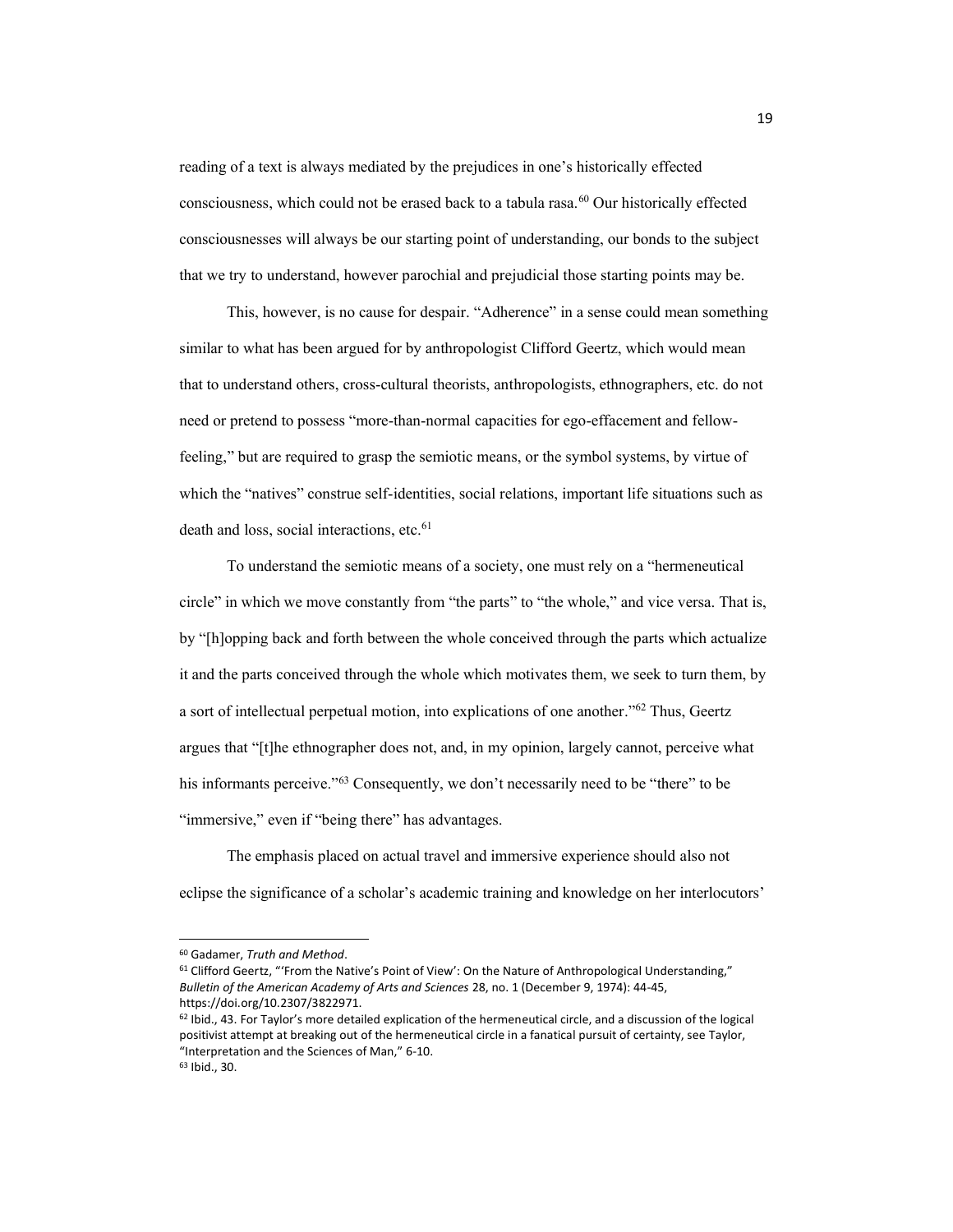positions within society, tradition, and history. Pierre Bourdieu makes a convincing point in this regard. He argues that the social distance and hierarchy between the researcher and her respondent could be partially surmounted by "relations of familiarity," to which an immersive, praxis-based experience may conduce.64 Nevertheless, to situate the scholar in the social space of her interlocutor "is not to effect that 'projection of oneself into the other""; rather,

It is to give oneself a *general and genetic comprehension* of who the person is, based on the (theoretical or practical) command of the social conditions of which she [the research participant] is the product: a command of the conditions of existence and the social mechanisms which exert their effects on the whole ensemble of the category to which such a person belongs (that of high-school students, skilled workers, magistrates, etc.) and a command of the conditions, psychological and social, both associated with a particular position and a particular trajectory in social space.65

Bourdieu highlights the importance of knowledge to interpretation and criticism in

this passage. In short, the knowledge of *local* "conditions of existence" and "social mechanisms" as well as "psychological and social" conditions which generate effects on "a category of people." This "general and genetic comprehension" is especially important to the task of uncovering the effects of the structure of power relations past and present on the selfunderstanding, beliefs, and actions of people situated in different positions. These effects may indeed be unknown to the local agents themselves.

Following "adherence," Godrej discusses the practice of translation and representation in a way shaped by the emphasis placed on the role of immersive experience. Godrej argues that translation and representation of the praxis-based experience in the crosscultural scholar's reading of a non-Western text is the necessary means to deparochialize the dominant Euro-American discourses in political science. To "disturb, provoke, and dislocate familiar modes of knowledge through speech and discourse," the insights gleaned from the

<sup>64</sup> Bourdieu, 21-22.

<sup>&</sup>lt;sup>65</sup> Ibid., 22-23, Bourdieu's italics. The diction of this quote may strike a deterministic connotation, although he does not elide the danger of objectifying others with the researcher's magisterial analysis. See 27-30.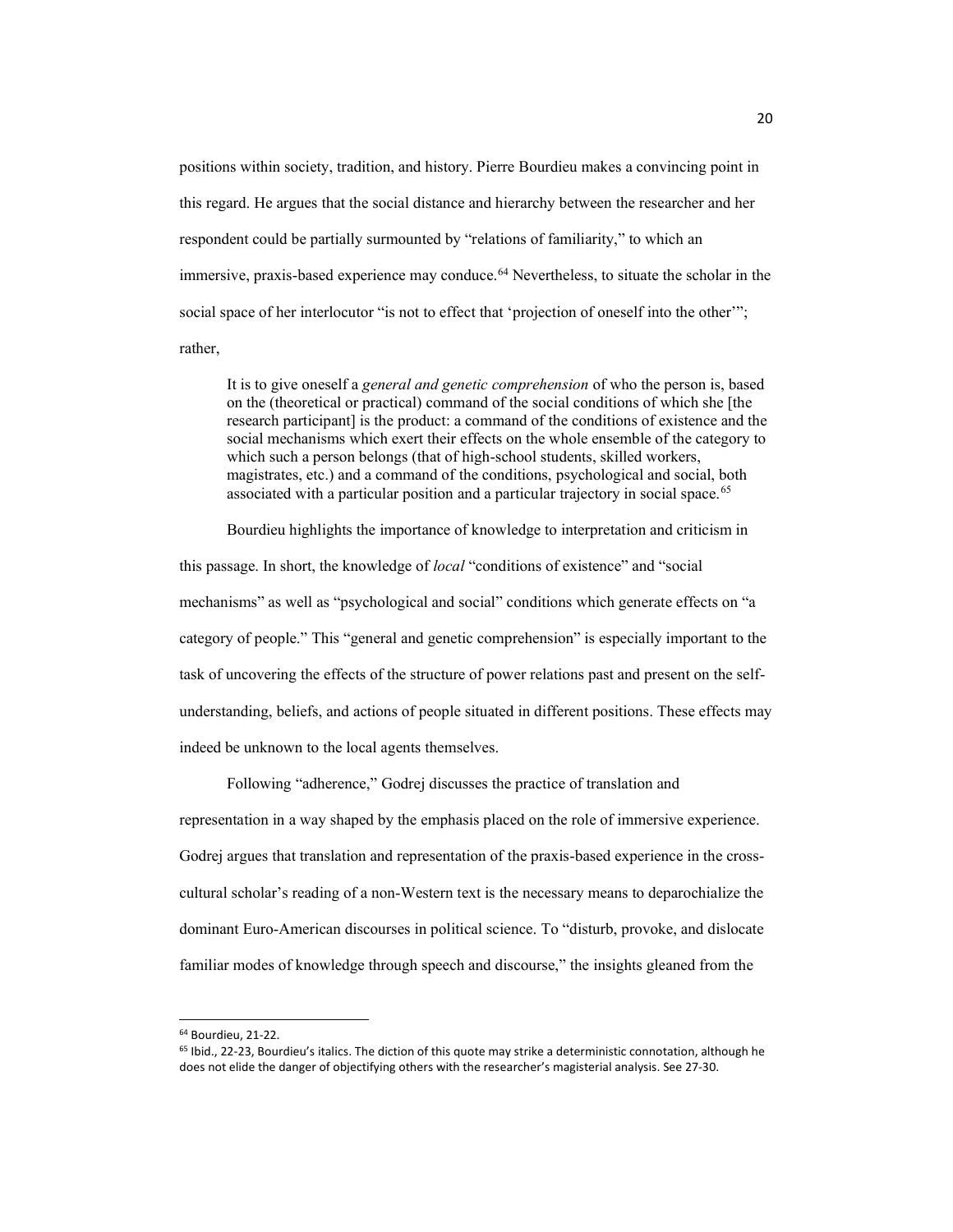immersive experiences of adherence must be rendered comprehensible to Western audiences working to understand non-Western texts.<sup>66</sup> Doing so requires the scholar "'translat[e]' the lessons of lived experience into textual, commentative form," which Godrej names "scholarship."67

In her discussion on translation and representation, Godrej foregrounds the distortion of meaning and understanding resulting from power relations. These may include both internal power relations among the interpreters within the situated community and tradition under study and those between the cross-cultural scholar and her interlocutors. In the scholar's act of representing cultural others lies the pitfall of constructing, reifying, and reproducing otherness, repeating the colonial mode of knowledge production that Spivak critiques. 68

Godrej points out that the claim to represent the native Hindu exegete's world and consciousness "assumes that there are native 'points of view' that can accurately be reported and redescribed, native 'voices' that can easily be respoken."<sup>69</sup> This view leads towards "a dangerous reification of that world," the assertion that "an authentic essence" exists, which "a definitive experience" could grasp.<sup>70</sup> With this emphasis, Godrej joins scholars informed by the hermeneutic approach to shed light on the problematized relation between the scholar and her informant, specifically the distortion of understanding produced by the positionality of the scholar as the authoritative and superior knower. In this regard, Taylor raises the example of positivist social scientists who, under the disguise of "objectivity" and due to a sense of superiority and inertia bred by ethnocentrism, often "attempt to finesse understanding

<sup>66</sup> Godrej, 159, 151.

<sup>67</sup> Ibid., 151.

<sup>68</sup> Gayatri Chakravorty Spivak, "History," in A Critique of Postcolonial Reason (Cambridge: Harvard University Press, 1999).

<sup>69</sup> Godrej, 152.

<sup>70</sup> Ibid.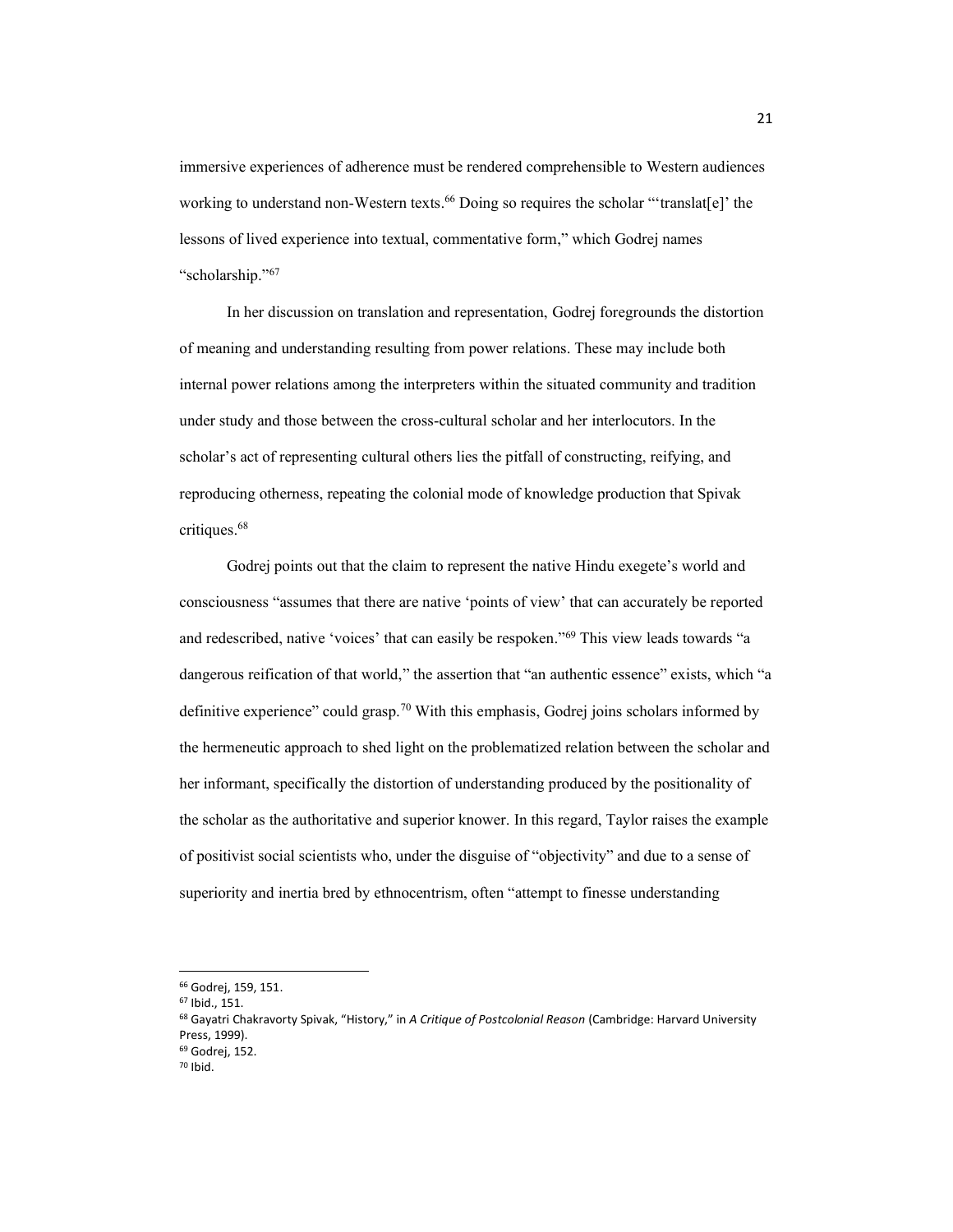through a putatively 'scientific' identification of the action of the subjects under study, whether this be on the individual or the social level.<sup>"71</sup>

The intra-community construction and contestation of meanings and experiences, which operates through situated and structured power relations past and present, presents another challenge to the cross-cultural scholar's practice of translation and representation. Borrowing from the Indian political theorist Meera Nanda's "existentially and anthropologically grounded" account of *dharma*, Godrej highlights the dangers inherent in neglecting hegemonic constructions and reappropriations of meanings and practices by actors in power:

Nanda argues that in contrast to neo-Gandhians who interpret the *Gita* as nonviolent and anti-hierarchical, modern-day Hindu nationalists have produced interpretations of Vedic texts such as the *Gita* that emphasize rigid, caste-based hierarchy and violent politics.... Nanda follows the existential understanding of a lower-caste woman who associates her own dharma with her low station in life, explaining the "uncleaness" of her own caste as the result of past karmic debts, and considering it her *dharma* to be "humble, obedient and discreet."<sup>72</sup>

Thus, cross-cultural scholars must be critically attuned to such complex local configurations of power past and present, and the impact of these on production and evaluation of interpretations of ideas and practices. They should also be attentive to how languages and practices are constitutive of local agents' experience and reality. As cross-cultural scholars enter the social space of the local agents either via a text or field work, they must recognize that translation and representation should be an ongoing, dialogical, and collaborative process. It involves invention and re-creation in which the scholar is but merely one of the participants, and her writing must be checked by the localized knowledge of the "insiders,"

<sup>71</sup> Taylor, "Understanding and Ethnocentricity," 121.

<sup>72</sup> Godrej, 154.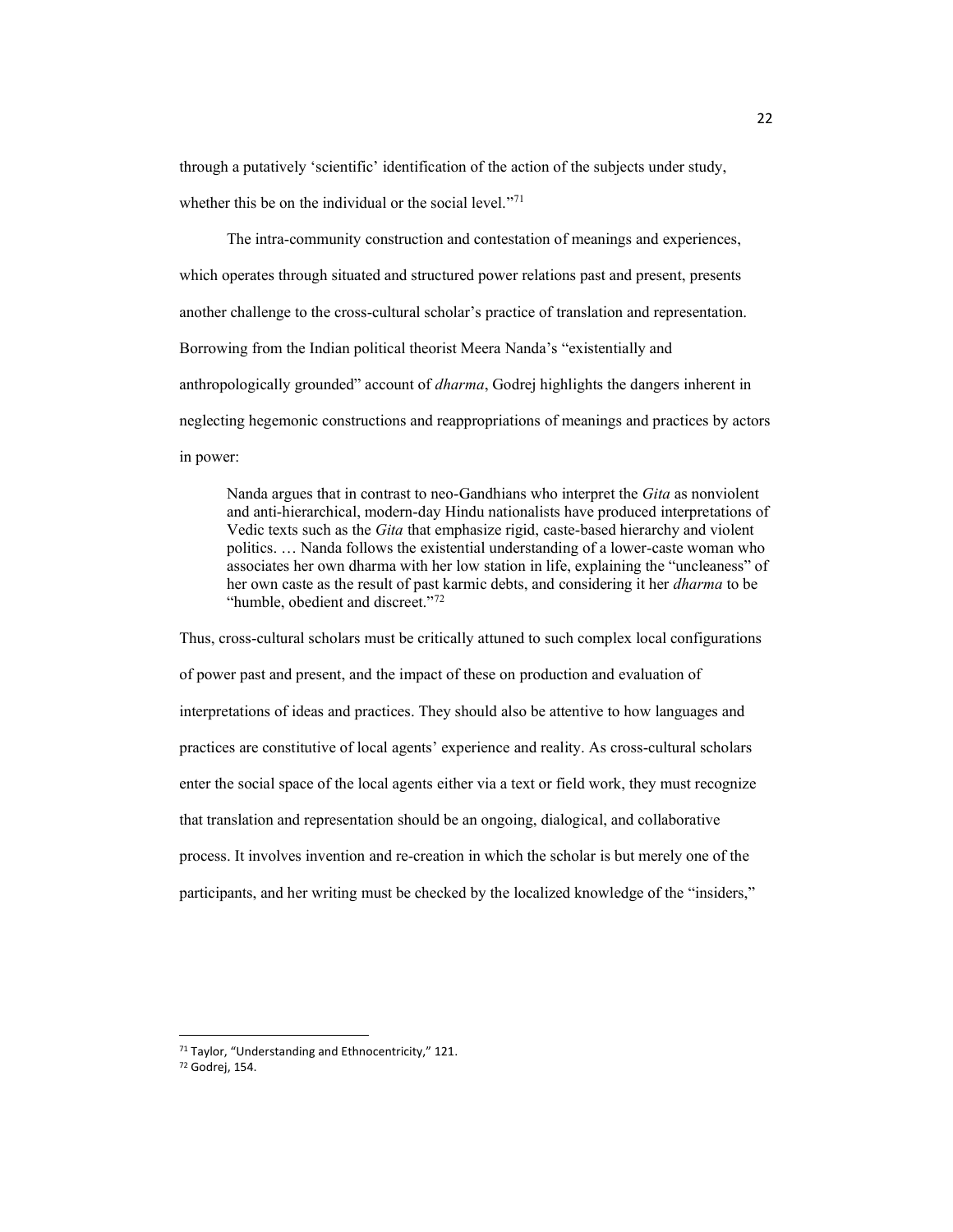by a multiplicity of lived experiences, voices and perspectives, and by constant reflection on her own positionality.<sup>73</sup>

 Deparochialization for Godrej turns on situating marginalized traditions of thought and practice within the dominant, Eurocentric discourses in the West and renders them comprehensible to Western audiences working to interrupt and enrich familiar canons, categories, concepts and practices. For instance, this might involve bringing "the ideas of Gandhi or Confucius to bear on our discussion of freedom or justice, in the same way that we would use Rawls, Marx, or Hobbes."74

Leigh Jenco develops an alternative approach that attempts to move beyond "decentering" Western political theorizing, understood as inserting marginalized voices and experiences into the Western-centric discipline of political theory, thereby revealing it as "parochial" against its inscription as "universal." Jenco argues that it is necessary to "recenter" political theory around marginalized political traditions, which is achieved by becoming a member of others' scholarly communities past and present, continuing and reinventing their lines of inquiry and particularised concerns, employing and contributing to their frameworks, methods and "theories," and obtaining generalizable knowledge claims that bear on globalized conditions of modernity. Ultimately, recentering political theory aims to deparochialize the identity of political theory itself  $-\omega$  what we identify, and construct by the act of identifying, as "political" and as "theory. $175$ 

Jenco has done extensive work to establish this thesis. In her book *Changing Referents: Learning Across Space and Time in China and the West*, Jenco takes issue with

<sup>73</sup> Leonie Sandercock and Giovanni Attili, "Unsettling a Settler Society: Film, Phronesis and Collaborative Planning in Small-Town Canada," in Real Social Science: Applied Phronesis, ed. Bent Flyvbjerg, Sanford Schram, and Todd Landman (Cambridge: Cambridge University Press, 2012), 137-66, https://doi.org/DOI: 10.1017/CBO9780511719912.010.

<sup>74</sup> Godrej, 160.

<sup>&</sup>lt;sup>75</sup> Leigh Jenco, "Recentering Political Theory, Revisited," in *Deparochializing Political Theory* (Cambridge University Press, 2020), 64, https://doi.org/10.1017/9781108635042.004.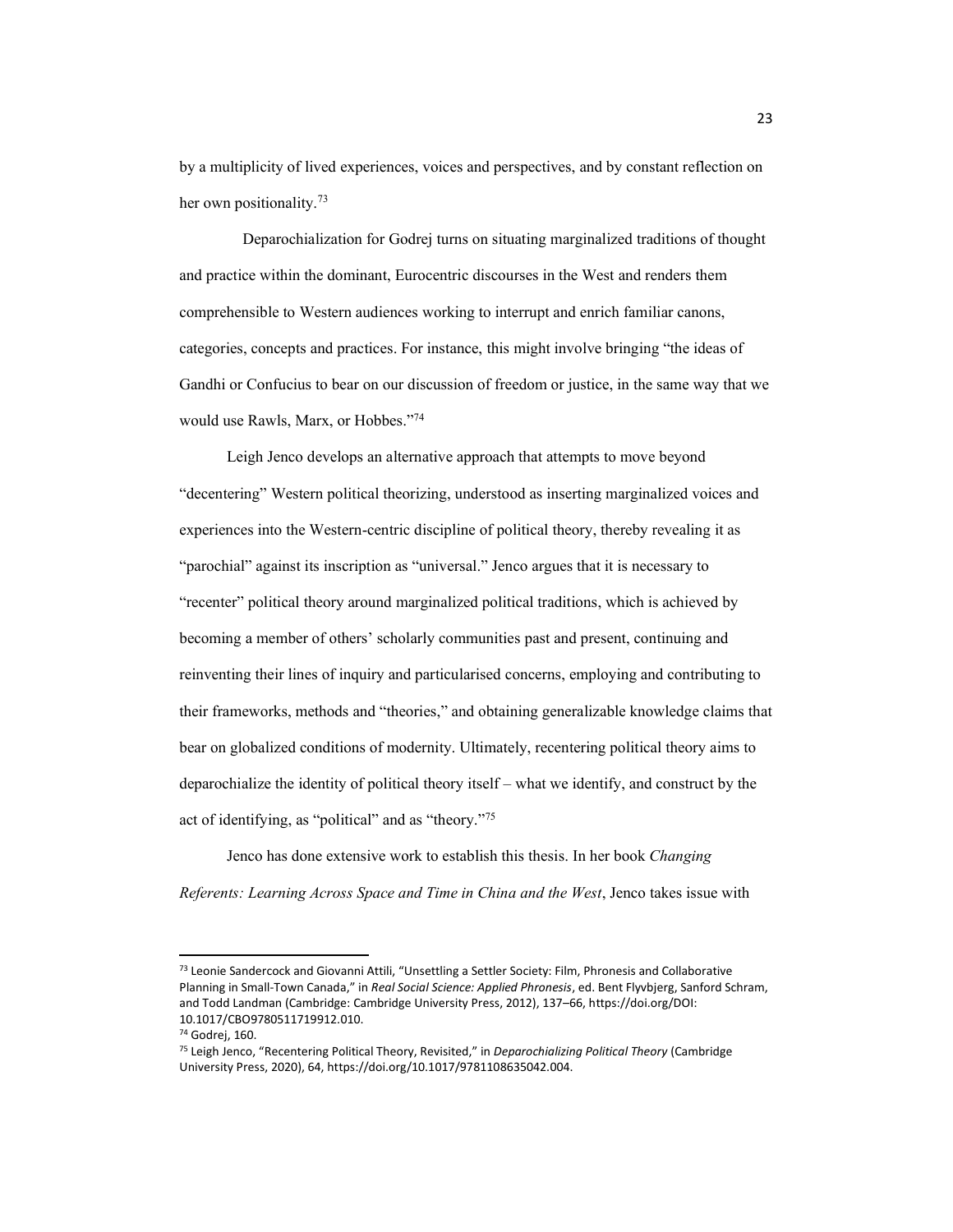the view that non-Western traditions such as Confucianism have lost their creative value as an inevitable consequence of modernity, meaning that "intellectuals could not engage the Chinese past and its values with their 'creative faculties,' that is, as 'true' precedents for knowledge; they could engage them only 'critically,' that is, as 'museum pieces' valuable because they formed parts of the Chinese heritage and not because they possessed inherent value or truth."<sup>76</sup> Consequently, intelligible knowledge claims based on non-Western traditions "can only travel to other places and times only through translation into modern, post-Enlightenment idioms."77

To refute this claim, Jenco surveys the Western Learning discourses of the late 19th to early 20th century in China to obtain insights that address this dilemma facing non-Western traditions today. These Western Learning discourses, however, must be situated within "the whole of Chinese-Western relationships."<sup>78</sup> First and foremost, this is to say that claims that assert unique or pure "Chinese-ness" are not exclusively derived from how Chinese people understand their unique political and cultural circumstances; rather, these claims have been "'historically contaminated' and even constructed by cultural and cross-cultural appropriations" by "the way that the West has understood itself and China."<sup>79</sup> Consequently, it could be argued that "to a large extent all elite discourses of anti-traditionalism in modern China  $\dots$  have been extensively Orientalized."<sup>80</sup> That is, these internal Chinese discourses exhibit the influence of Western imperialist images of China and of itself. At the same time, as Xiaomei Chen argues, this claim must be qualified by the effects of "Occidentalism," which is "a discursive practice that, by constructing its Western Other, has allowed the Orient

<sup>77</sup> Ibid.

<sup>76</sup> Jenco, *Changing Referents,* 216.

<sup>78</sup> Xiaomei Chen, *Occidentalism: A Theory of Counter-Discourse in Post-Mao China* (New York: Oxford University Press, 1995), 4.

<sup>80</sup> Ibid.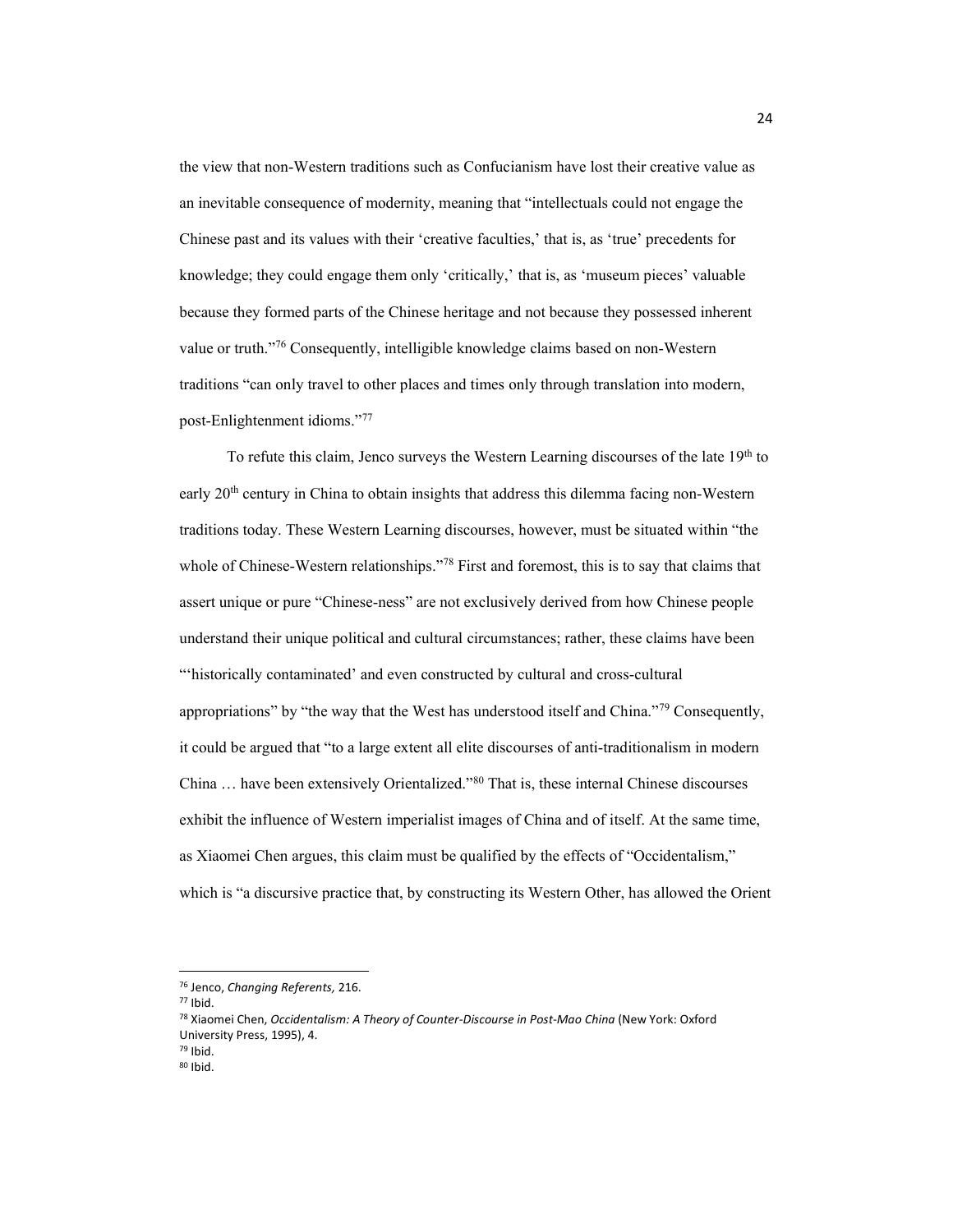to participate actively and with indigenous creativity in the process of self-appropriation, even after being appropriated and constructed by Western Others."<sup>81</sup>

Although Chen's study focuses on Chinese Occidentalism reflected in political and literary expressions in the post-Mao era, looking at the Western Learning discourses through Chen's perspective enables one to obtain a more balanced and complete view. Jenco's study of the *bianfa* movement demonstrates this point, from which she draws abundant insights to inform her own conception of deparochializing.

The bianfa movement, the literal English translation of which is "institutional reform" or "a changing of ways," took place after the humiliating military defeat by Japan in 1895, which made clear the inadequacy of the earlier Yangwu movement.<sup>82</sup> Bianfa thinkers thoroughly rejected the instrumentalism of the self-strengthening (*ziqiang*) policies, which sought to transplant Western military and industrial knowledge onto "a Chinese moral 'essence' or 'structure'  $(ii)$ <sup>33</sup>. They believed that for China to survive and to truly become militarily strong, modern, and wealthy as Western nations at the time, Chinese social and institutional conditions must be dramatically transformed in the West's image to enable the production of Western knowledge.<sup>84</sup> If the "China as origin" thesis aimed to resolve with a historical trope the conceptual difficulties in learning Western knowledge, bianfa thinkers sought to solve the practical difficulties by changing the material and social conditions in China to enable the production of Western knowledge.<sup>85</sup> This amounted to "the total realignment of Chinese institutions and ways of life to accord with what they believed to be 'Western' models."86

 $81$  Ibid., 5.

<sup>82</sup> Jenco, *Changing Referents,* 94.

<sup>83</sup> Ibid., 103.

<sup>84</sup> Ibid., 104-105. <sup>85</sup> Ibid., 94.

<sup>86</sup> Ibid.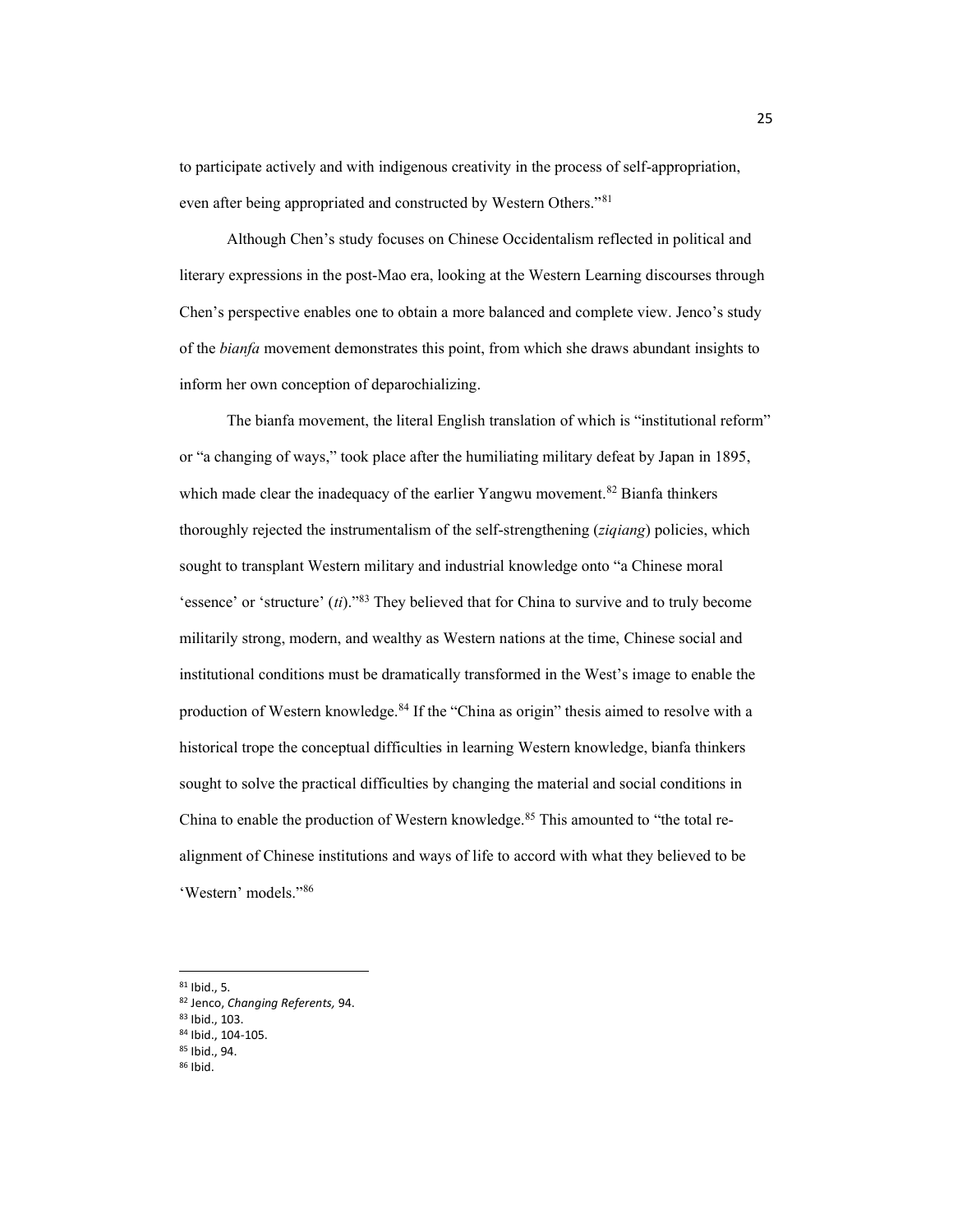The work of the bianfa thinkers could easily be understood, as Jenco writes, "in terms of pre-emptive self-colonization"; yet, this point of view would also brush aside the ingenious creativity of those reformers in engaging with "new" and "foreign" discourses, however hegemonic they are.<sup>87</sup> And it is precisely from this creativity in the Western Learning discourses that Jenco seeks to learn insights about deparochializing the Westerncentric discipline of political theory today. Jenco noted that the Western Learning thinkers of different eras were united in a broad agreement on the goal of learning how to produce and innovate Western forms of knowledge in China, instead of obtaining self-reflexivity or mutual intelligibility. <sup>88</sup> She argues that this goal could be achieved through intervening in and founding "new communities of argument that ensure the production of knowledge in new ways."89

Unlike bianfa and later reformers who advocated for a totalizing transformation of Chinese ways of life from one's language and familial and social relations to one's hair and clothing style, Jenco argues that this comprehensive transformation is not necessary and is susceptible to the danger of effacing "the particularity of (typically oppressed) groups and perspectives."<sup>90</sup> Instead, she believes that "Western Learning ideas can inform a conditional but nevertheless holistic transformation ... of the smaller communities that form the audiences and producers of particular forms of knowledge."<sup>91</sup> As the Western Learning thinkers turned to new and Western referents for knowledge production, they acquired "new standards by which one's utterances are made accountable and intelligible to and within some community"; meanwhile, becoming a new member of this community of argument "changes" what that community is and what its members are capable of saying intelligibly."<sup>92</sup> This

- <sup>89</sup> Ibid., 219.
- <sup>90</sup> Ibid., 221.  $91$  Ibid.
- <sup>92</sup> Ibid.

<sup>87</sup> Ibid., 95.

<sup>88</sup> Ibid., 218.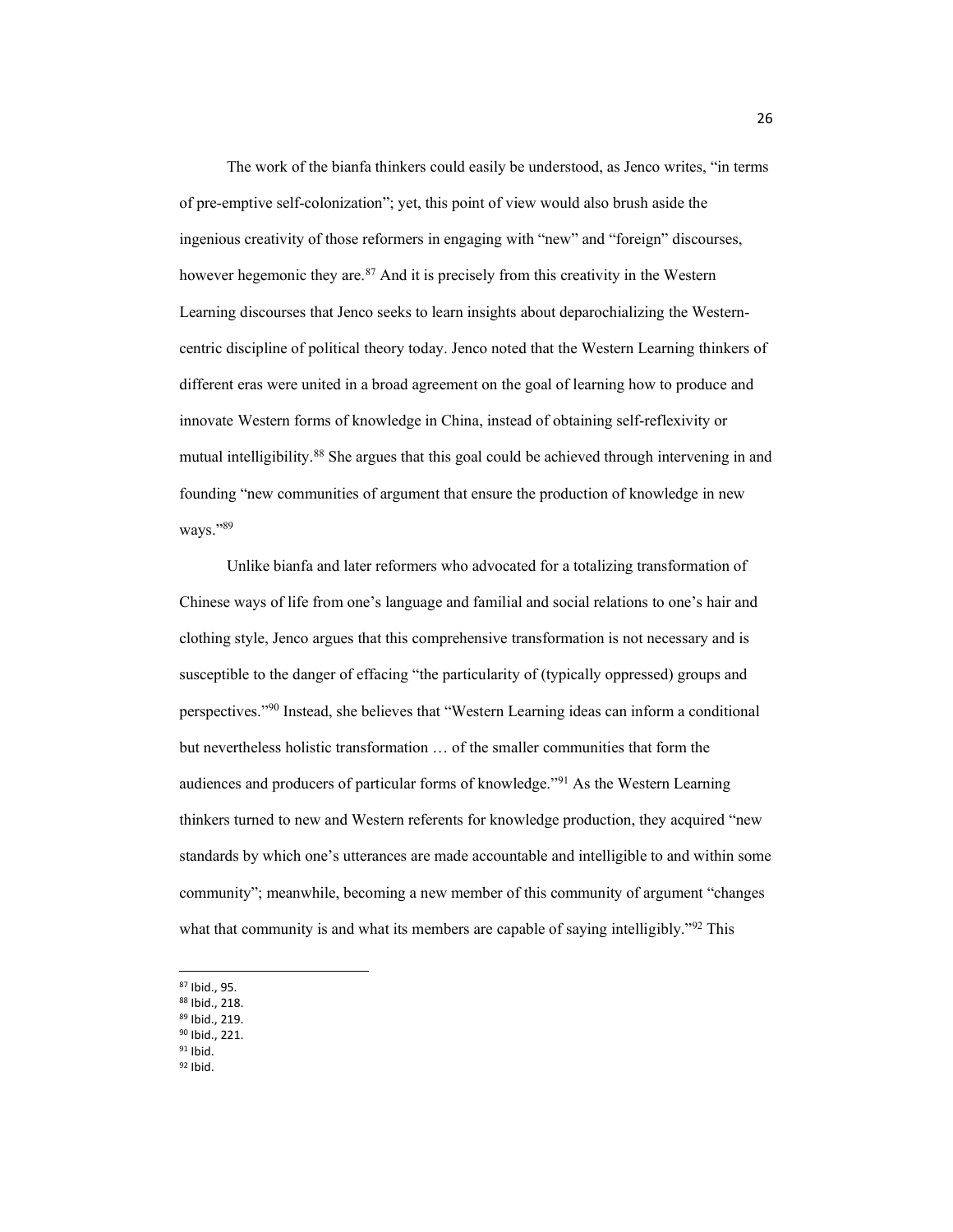process of learning new knowledge still requires political actions that transform the material and social conditions of knowledge production, although Jenco argues that they should take place on a smaller scale, i.e. within the communities of argument.

Jenco argues that these insights into cross-cultural learning are invaluable to the project of deparochializing political theory, which informed her approach to the Western Learning discourses surveyed in her book. She sought guidance from these thinkers both as *theorists* and *practitioners* of a distinct way of cross-cultural learning to ameliorate the difficulties facing contemporary academic knowledge production, even as the Western Learning thinkers pursued Western knowledge to "correct what they saw as weaknesses and gaps in their own knowledge."<sup>93</sup> Thus, a parallel relationship exists between her crosscultural engagement and that of the Western Learning thinkers: a relationship characterized "not as a unilateral process of borrowing but as a circular and mutually constitutive one that changes through time."<sup>94</sup> This kind of relationship with cultural others possesses an identitytransformative capacity: "We start from where we are, only to find eventually that our thought finds new precedents for action and new resources for understanding itself  $-$  indeed, it may no longer be recognizable as 'our' thought at all."95

The notion of being "disciplined" by non-Western modes of knowledge production conveys this idea of transformation as well. Being disciplined, for instance, by the Confucian tradition, unlocks its "creative value" as one seeks to critique and extend its discourses, to employ terms, conversations, methods, and standards contested and developed within the tradition, and to have one's work be evaluated by audiences of the tradition. This series of actions blurs and dissolves the boundaries between self and other. Thus, we could see that Jenco's approach towards deparochializing relies on the transformative power of cross-

<sup>93</sup> Ibid., 23.

<sup>94</sup> Ibid.

<sup>95</sup> Ibid., 23-24.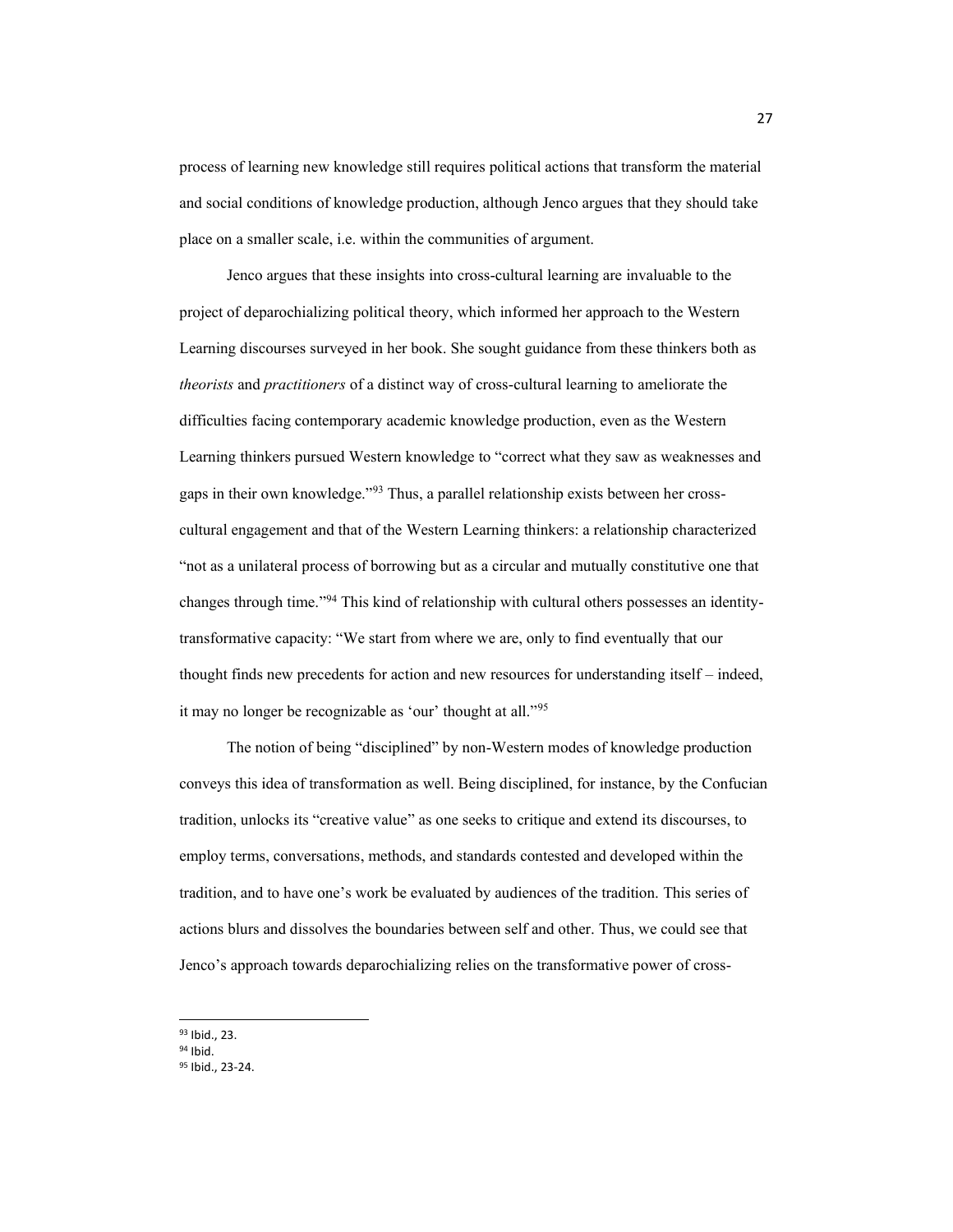cultural learning in a rigorous, scholarly manner, disciplined by the standards and resources of a different tradition. The possibility of doing so hinges precisely on difference, as she suggests that "cultural otherness may be better understood as one of the many kinds of othernesses (such as the historical or idiosyncratic) that make learning of any type possible."96

Jenco situates her approach as a critique of scholars like Godrej and Taylor who advocate an hermeneutic or dialogic approach towards deparochializing. She applauds their efforts which have undoubtably "enhanced the interpretive richness of our self-reflections" and "mitigate[d] what Fred Dallmayr calls the 'bland universalism' accompanying colonialism and first-world capital flows." $97$  Yet, she argues that "an overemphasis on the constraints of context" in their approaches prohibits the *displacing* of the Western thought categories recognized as Eurocentric.<sup>98</sup> In short, "constraints" resulted from the dominance of European thought on global knowledge production and from the assumption that individual Western researcher is "rooted in his or her local, Europeanized categories to such an extent that his or her understanding of non-Western ideas is permanently constrained."<sup>99</sup>

The latter issue, argues Jenco, comes from an understanding of inclusion as primarily targeted at individual, embedded voices or lived experiences which serves effectively "as a marker of 'cultural' influence."<sup>100</sup> She argues that this way of inclusion is employed by scholars like Taylor and Godrej and suggests that it is connected to a more critical understanding of culture that rejects "any singular criteria of cultural membership or content."<sup>101</sup> This rejection is effective at criticizing those who aim to theorise "the essentialized characteristics of a given culture" by raising issues concerning the power to

<sup>96</sup> Ibid., 22-23.

<sup>97</sup> Jenco, "Recentering Political Theory," 66, 64.

<sup>98</sup> Ibid., 62.

<sup>99</sup> Ibid., 67.

<sup>100</sup> Jenco, *Changing Referents*, 224.

<sup>101</sup> Ibid., 223.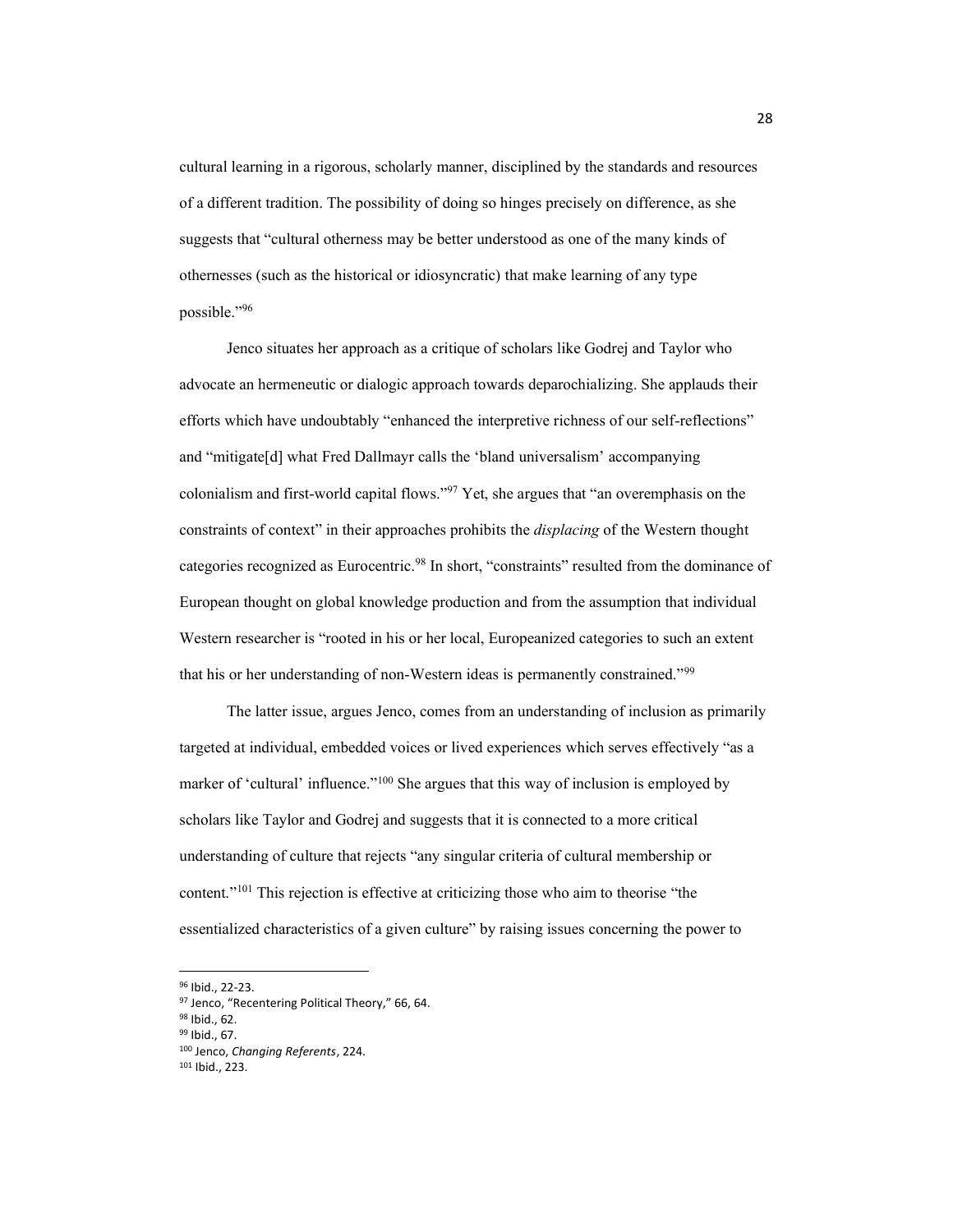"claim authority for cultural representation and identity" and "the negotiation of those identities with others." $102$  Yet, Jenco argues that their approach omits "the communally distributed processes that generate meaning" and fails to distinguish those processes from others that constitute subjectivity.<sup>103</sup> Thus, she asks, "to what extent those intellectual prejudices [from immersion in Europeanized categories] have anything [more] to do with national or ethnic cultures than with training, institutional incentives, expectations, or intellectual resources[?]"<sup>104</sup>

What Jenco has in mind is the logic exhibited in the kind of collective, diachronic, and transformative learning that bianfa reformers have launched: "practices of politically relevant meaning-making  $\ldots$  find embodiment not merely in culturally situated individuals – or the theorists who, as solitary producers of knowledge, cultivate openness to radical dislocation – but in whole communities of knowledge production."<sup>105</sup> That is, "the modes and sites of training, constitutive practices, and target audiences of the entire disciplinary enterprise.<sup>"106</sup> Thus, the focus shifts to how we could undertake alternatively-constituted modes of inquiry, as opposed to "how to overcome intersubjective barriers to cultural understanding."<sup>107</sup>

As demonstrated by the works reviewed in this section, comparative political theory has as one of its key contributions the critical disclosure that acts of (cross-cultural) interpretation and understanding are deeply political and normative. That is, comparative

<sup>102</sup> Ibid.

<sup>103</sup> Ibid., 224.

<sup>104</sup> Jenco, "Recentering Political Theory," 76.

<sup>105</sup> Jenco, *Changing Referents*, 224. This echoes a central point which Jenco made in her study of culturally situated methods of inquiry in the Chinese Classicism (*jingxue*) tradition. "I am simply pointing out that because most cross-cultural theory sees its task as the inclusion of culturally situated ideas or experiences, it remains unable to recognize modes of scholarly inquiry that exist independently of any one particular subjective viewpoint." See Leigh Jenco, "'What Does Heaven Ever Say?' A Methods-Centered Approach to Cross-Cultural Engagement." The American Political Science Review 101, no. 4 (August 7, 2007): 742, http://www.jstor.org/stable/27644482."

<sup>106</sup> Jenco, "Recentering Political Theory," 77.

<sup>107</sup> Jenco, "'What Does Heaven Ever Say,'" 742.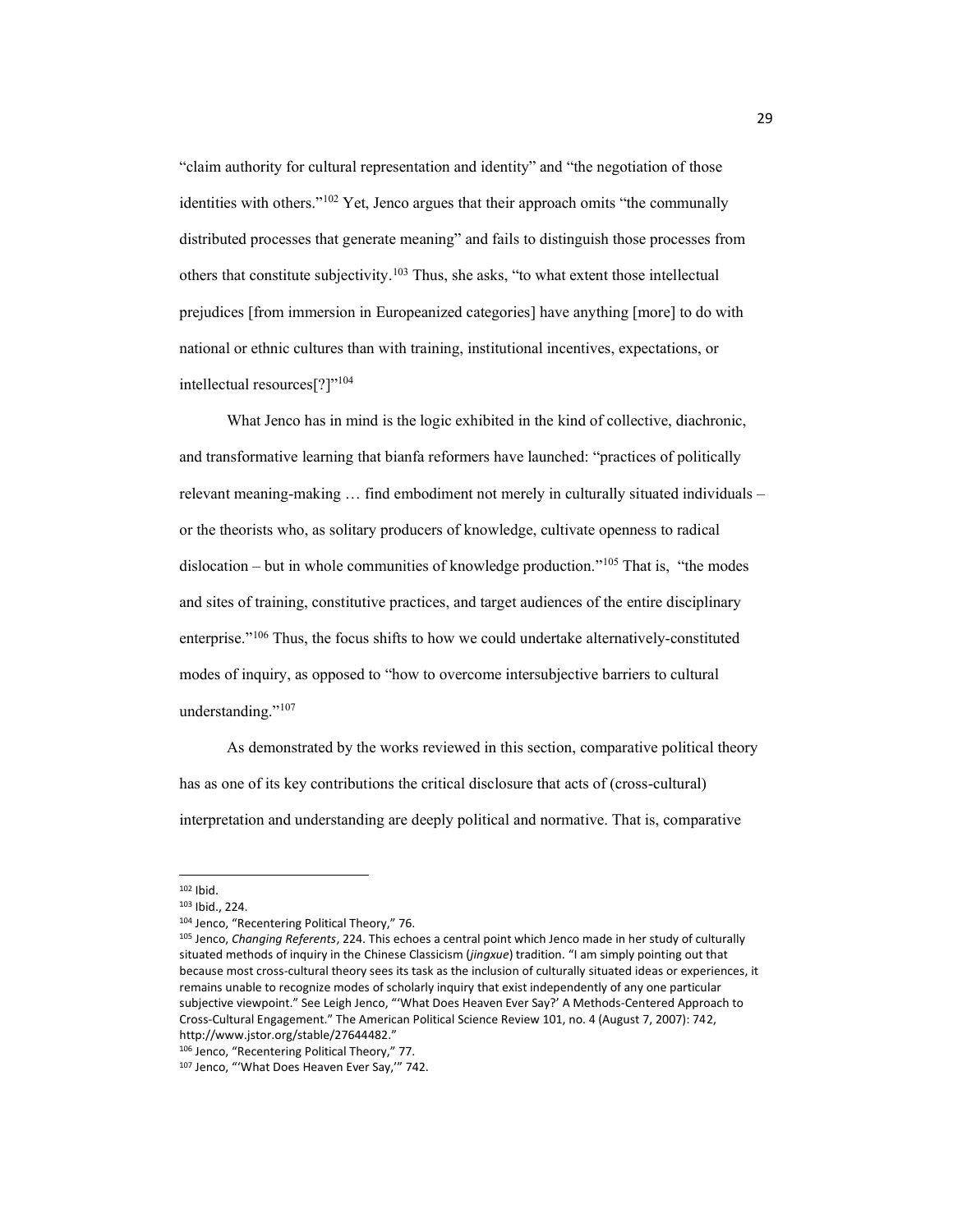political theory can help illumine how meanings and practices are constituted, inflected, and rendered intelligible by a language of self-understanding, lived experiences and traditions. Thus, it provides a crucial way for understanding the meaning and significance of politics for political actors in a non-Western society and culture – hence for checking the impulses and power of Western-centric universalist knowledge claims to "democracy" by disclosing the particularities thereof - and for criticizing and re-interpreting non-Western political practices, discourses, and traditions.

It can also shed light on how the underlying social, cultural, political and historical contexts that render meanings and knowledge claims intelligible are inextricably shaped and affected by *local and global* configurations of power past and present. Construing crosscultural studies in this way foregrounds the situated intra-community and intra-tradition power relations of the interlocutors past and present, and the effects generated by foreign and global influences, such as those of the imperialism and colonialism. Accordingly, it can help to reveal and guard against the distortions and forms of oppression involved in making sense of others and others' politics.

In this regard, comparative political theory orients analysis of democratic struggles to the sites, contexts, and communities where they are taking place, in a way that acutely attends to the complexity of the construction, appropriation and contention of meanings, and the effects thereof on local actors' actions and experience of reality. In doing so, it instills respect for the authorial power of local actors, as opposed to a blind submission to the authority of Western or non-Western scholars and political elites who enjoy discursive power. This could prove crucial to the production of insights and criticisms that engage with unequal social relations and undemocratic practices, ideas and institutions in non-Western societies. In addition, to the extent that those insights and criticisms are checked by the knowledge and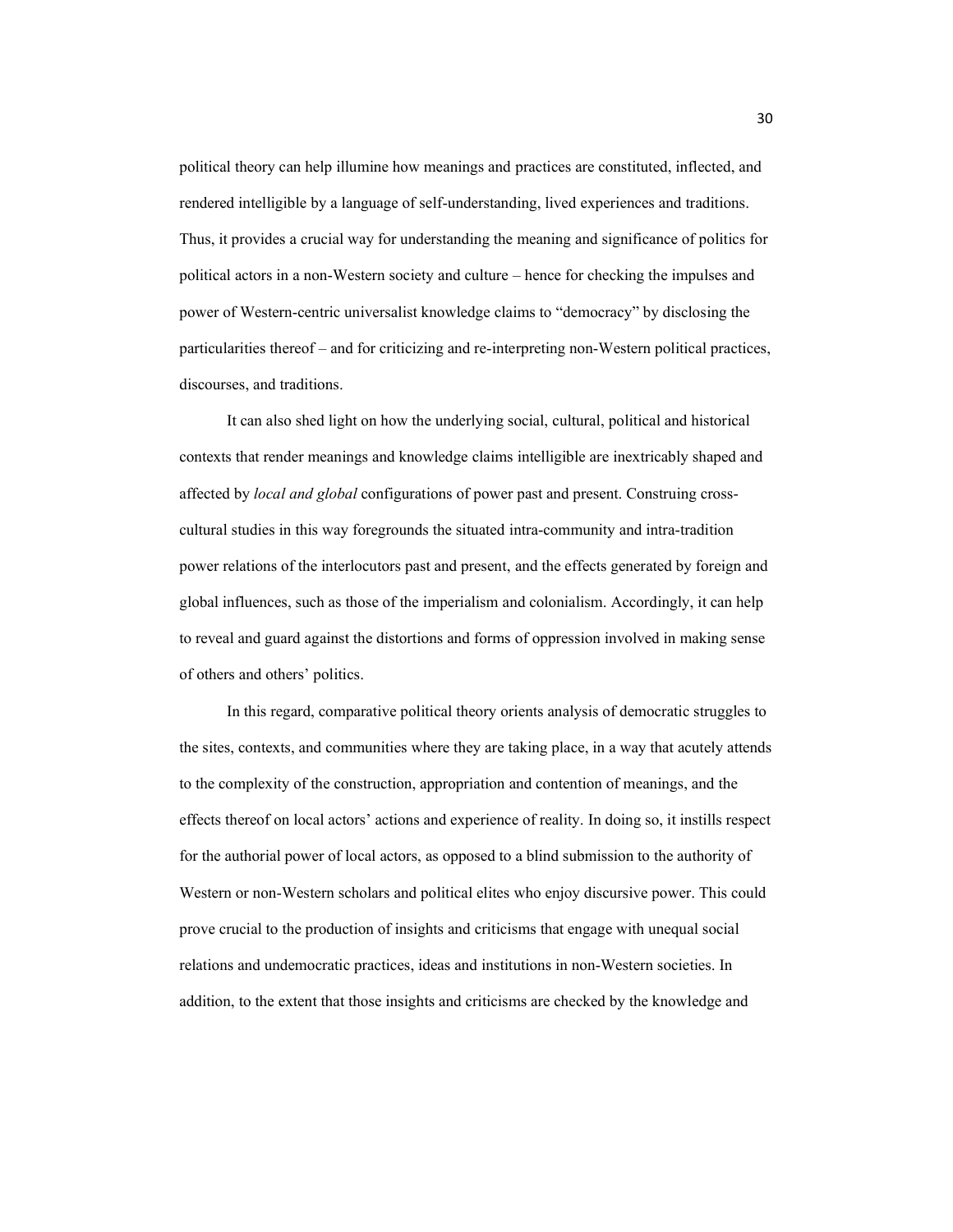experiences of political actors situated in different positions of power, this focus generates a more rigorous and critical evaluation of knowledge claims.

Lastly, deparochializing, the guiding value and practice of comparative political theory, when it is understood as "decentering," works to expand and interrupt Western understanding of democracy, and ideas that are usually associated with democracy, such as "political legitimacy" and "modernity." In doing so, it simultaneously contests, blurs, effaces, and displaces the boundaries between "Western" and "Chinese" and displaces essentialized content of those signifiers. When it is understood as "recentering," it promises great potential for re-energizing traditions and resources that are crucial for nurturing democracy from within.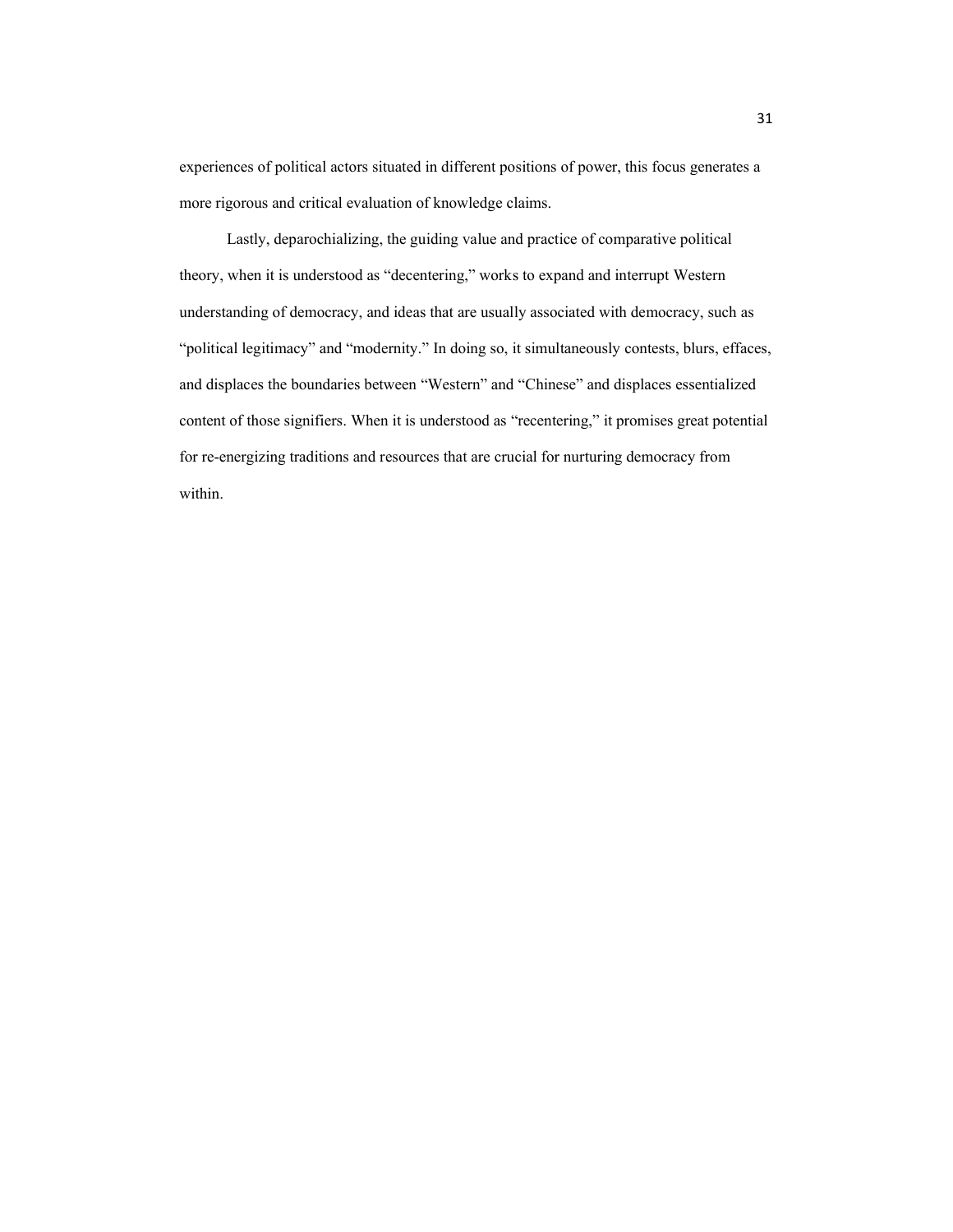# 4. Talking about Democracy: "Chinese" Understanding and "Democracy to Come"

## *4.1 China and Democracy*

Democracy has been understood first and foremost as a type of regime in the West. We could see this conception, for instance, in Aristotle's typology of constitutions where democracy means rule by the free and the poor. Meanwhile, political science and democratic theory in the West have highlighted this view with attempts to define democracy as a form of rule in "objective" and "quantitative" terms. Yet, this understanding has significant limitations and could become severely problematic in a cross-cultural context.

First, I argue that the narrow conception of democracy as a type of regime glosses over important aspects of democratic life which find expressions in "social, psychological, ontological, and (even) theological" terms.<sup>108</sup> Particularly, I am against minimalist, procedural definitions of democracy that bear resemblance to Joseph Schumpeter's.

Second, I argue that research guided by such an understanding could be skewed towards conceiving or implementing arrangements of formal political institutions, which becomes a crucial, if not the exclusive, criterion for evaluation and judgement. Consequently, there is insufficient understanding and scrutiny of politically-salient practices, norms, relationships, and structures that fall outside of the purview, which may or may not be democratic.

Most importantly, in terms of cross-cultural studies, I argue it is vital that we enrich and expand our understanding of democracy, especially when it comes to understanding political struggles taking place in extremely authoritarian circumstances.<sup>109</sup> My claims here do not mean to suggest that the conception of democracy as a form of rule is unimportant.

<sup>108</sup> Dallmayr, 4.

<sup>&</sup>lt;sup>109</sup> As Lisa Wedeen writes, "thinking about democratic practices in the absence of a democratic regime enriches our empirical and theoretical understandings of poitics more generally." Lisa Wedeen, "The Politics of Deliberation: Qat Chews as Public Spheres in Yemen," Public Culture 19 (December 1, 2007), 61, https://doi.org/10.1215/08992363-2006-025.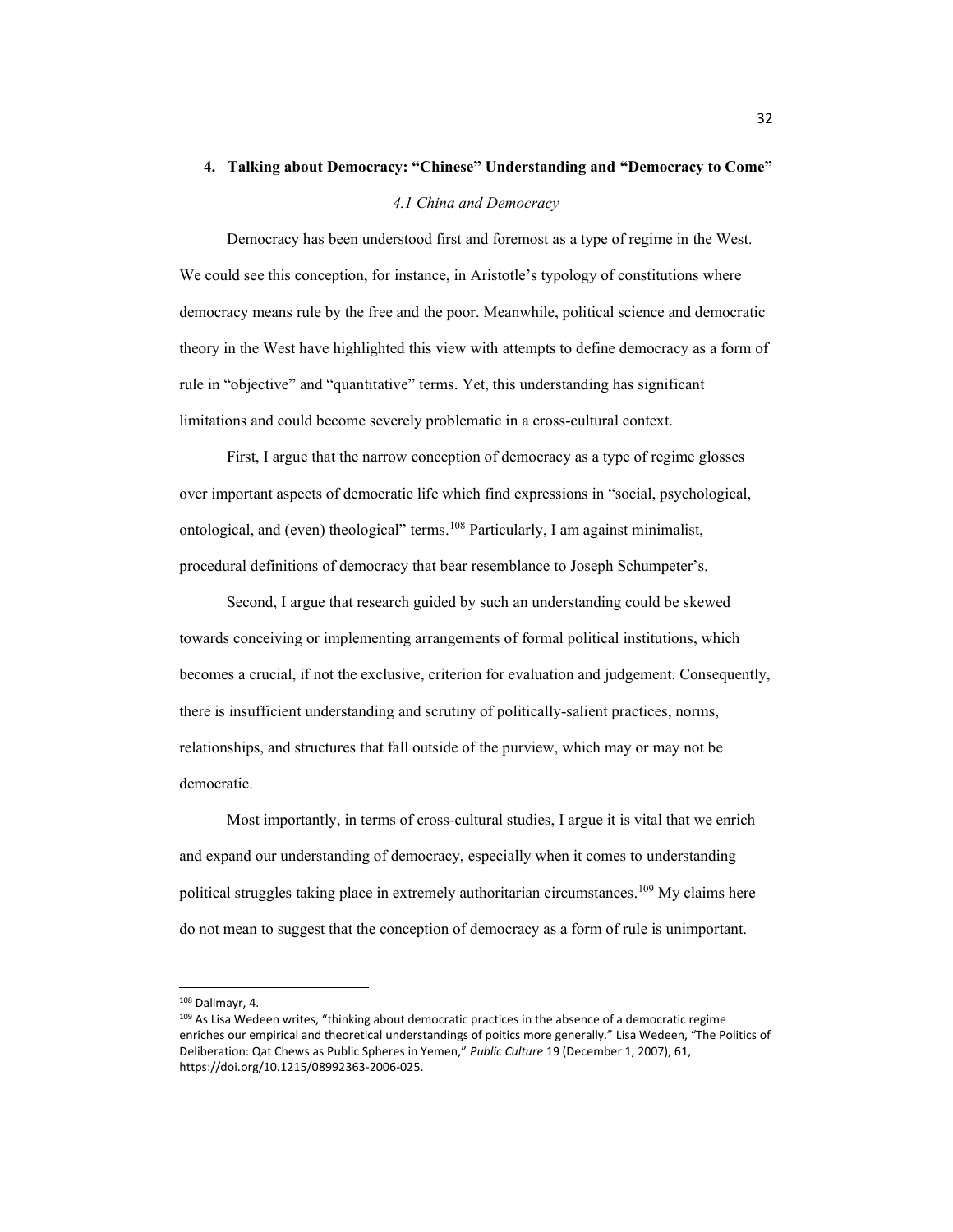Rather, I want to stress the idea that democracy means *unceasing* struggle, and that it takes place both within and outside, with or without, a supposedly democratic regime. Consequently, we must uncover and continuously realize ways and occasions to be and act like democrats in our relationships with one another.

Joseph Schumpeter, in his widely influential book *Capitalism, Socialism and Democracy*, first published in 1942, proposed one such influential definition as an alternative to the "classical doctrine" that defined democracy in existential or ontological terms such as "the will of the people" and "the common good." To Schumpeter, democracy means "the democratic method<sup>"</sup> – "that *institutional arrangement* for arriving at political decisions in which individuals acquire the power to decide by means of a competitive struggle for the people's vote."<sup>110</sup> This sort of definition of democracy achieved an authoritative status for it provided "the analytical precision and empirical referents that make the concept a useful one.<sup>"111</sup> In other words, it provided "objectively valid" brute data, i.e., the number of votes cast and the ordered preferences signified. It is a convenient "coincidence" that such an empirical definition falls "in line with the core of the American version of 'liberal' (or libertarian) democracy" with its characteristic focus on individual liberty, minimal citizen participation in government and laissez-faire competition of individual and group private interests.112

Admittedly, Schumpeter's definition is not universally agreed upon. Different "models" of democracy proliferated since the transformation of political theory from "a discipline anchored in the history of political thought to one that was more focused on contemporary problems and more analytic in style" in the late 1970s and 1980s.<sup>113</sup>

<sup>110</sup> Joseph Schumpeter, *Capitalism, Socialism and Democracy*, 5th ed. (London and New York: Routledge, 1994), 269. My italics.<br>
<sup>111</sup> Dallmayr, 3.<br>
<sup>112</sup> Ibid., 3, 25-29.

<sup>113</sup> Mark Warren, "A Problem-Based Approach to Democratic Theory," American Political Science Review 111, no. 1 (2017): 40, https://doi.org/DOI: 10.1017/S0003055416000605.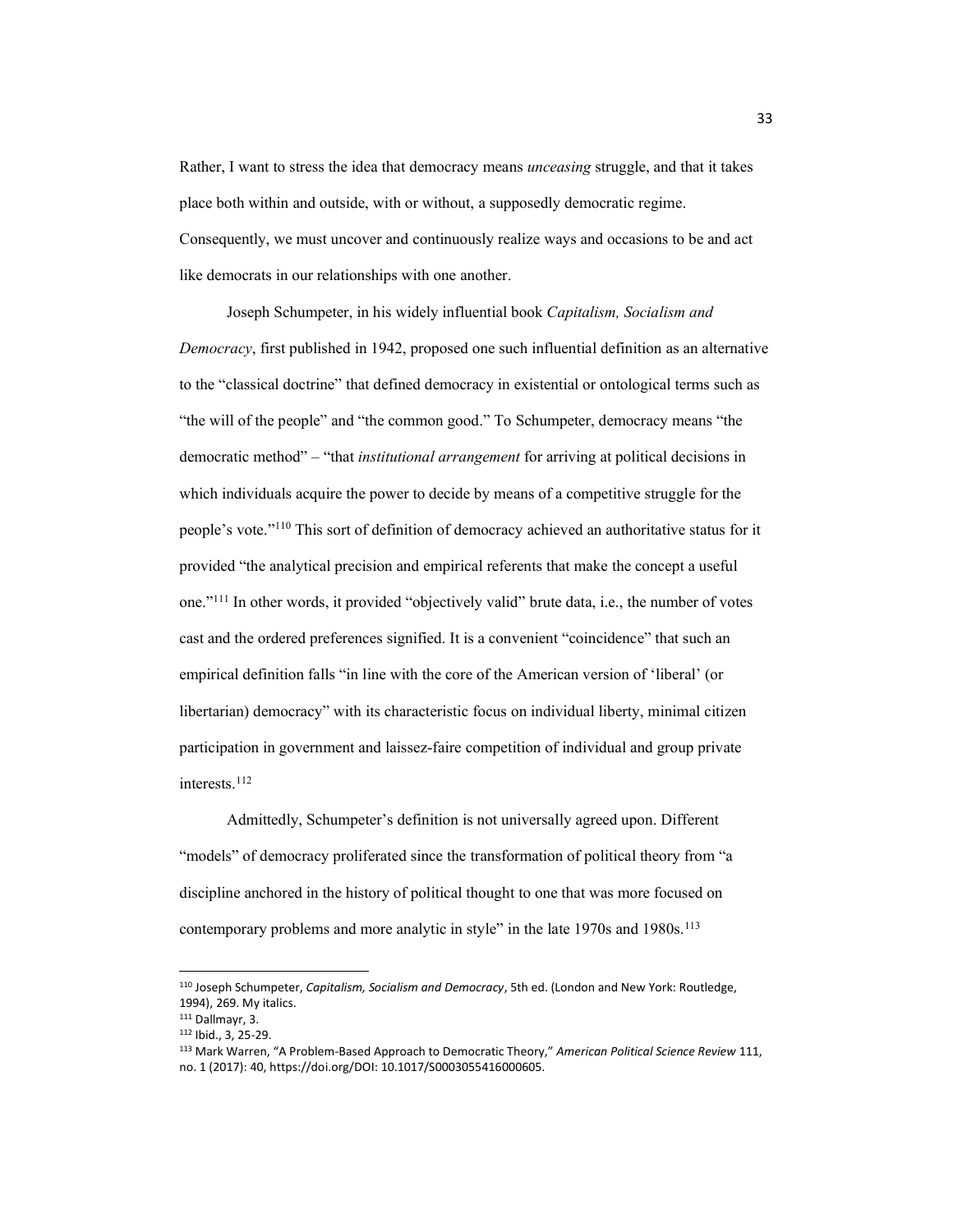Nevertheless, the empiricist-scientific and Euro-American understanding of democracy prevailed, which conceives "democracy" as a structural blueprint of a calibrated alignment of institutions, norms, values, and practices rooted in the Western political thought and experience. According to this view, "democracy" is ascertainable, quantifiable, modellable, and  $-\text{ with an engineerable equilibrium of social, economic and political conditions – readily}$ obtainable.

This conception of democracy is strikingly visible within the literature on democracy and democratization regarding China and East Asia at large. In an article titled "Chinese" democracy: The lessons of failure," American political scientist Andrew Nathan examines the failure of six democratic experiments in mainland China in the 20<sup>th</sup> century. What Nathan means by "democratic experiments," however, are two things: "efforts to establish legislatures" on the basis of "open, competitive elections" and "efforts to establish freedoms of speech and organization."<sup>114</sup> Nathan suggests that these two kinds of efforts could be referred to as "the electoral and liberal dimensions of democracy."<sup>115</sup> Nathan's analysis of the causes of the failure focuses on the damaging impact of nine factors, from "national security problems" to "culture," on the successful establishment and operation of the democratic institutions mentioned earlier. It is clear that this framework identifies "democracy," and by extension "democratic struggles," with the kind of "institutional arrangement" mentioned by Schumpeter and betrays a presupposition of a doctrine of political liberalism rooted in texts and thinkers of European Enlightenment.

We could still see such a conception of democracy at work in more recent literature. At the same time, scholars have become reflexive of and wrestled with the Western-centric character of the discourse, with some proposing Confucianism-inspired models of democracy

<sup>114</sup> Andrew J. Nathan, "Chinese Democracy: The Lessons of Failure," Journal of Contemporary China 2, no. 4 (September 1, 1993): 4, https://doi.org/10.1080/10670569308724182.  $115$  Ibid.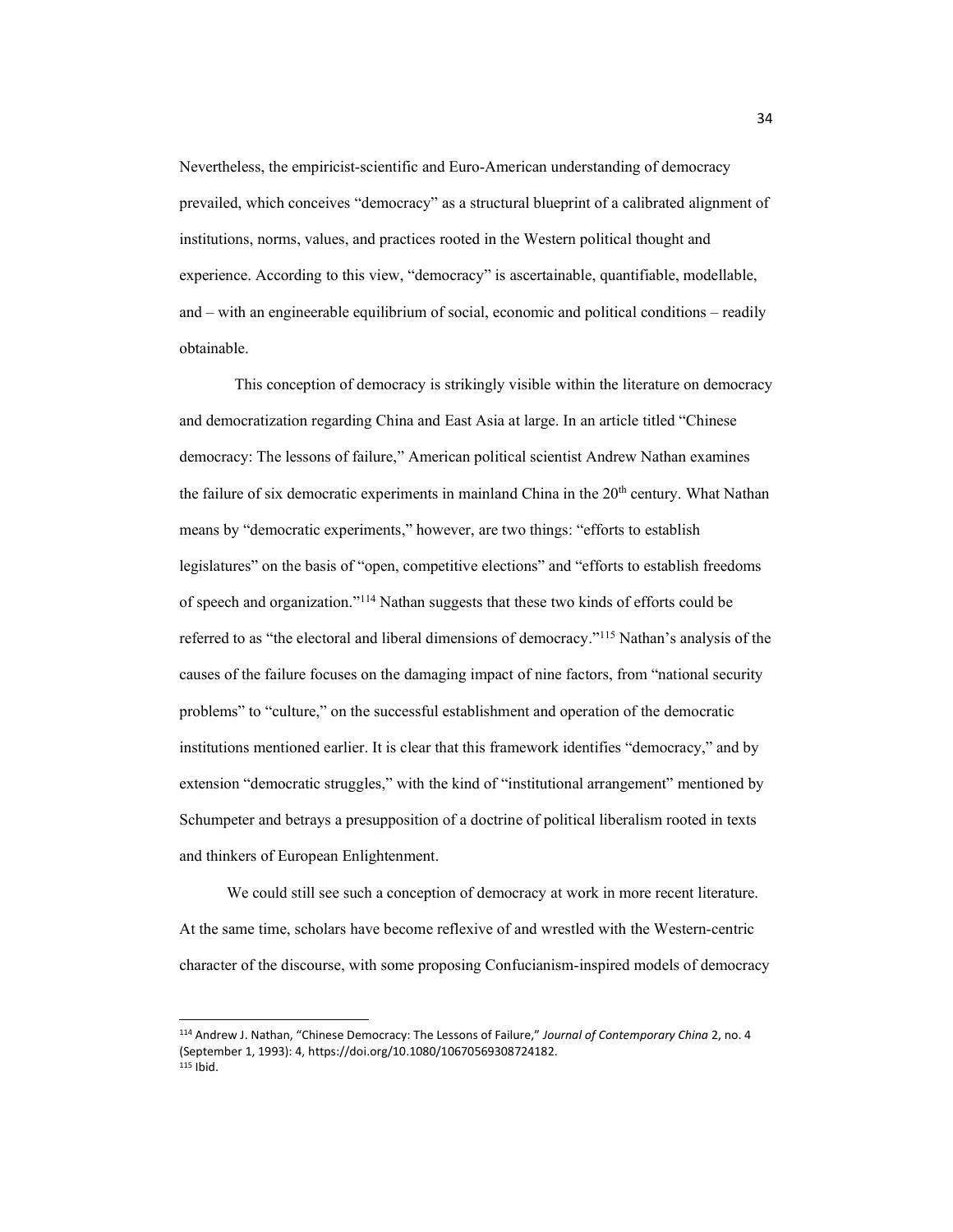as alternatives to Western liberal democracy and others providing reinterpretations of Confucian political thought to render it compatible with Western liberal democracy. In what follows, I borrow L. H. M. Ling and Chih-yu Shih's categorization of the analytical approaches to democracy and democratization in East Asia to organize and critique the scholarly writings on cross-cultural understanding of democracy.<sup>116</sup>

Ling and Shih observe four paradigmatic approaches towards "analyses of and prescriptions for democratization" in what are often classified as "Confucian-capitalist states" in East Asia. The first two approaches, "internationalist" and "institutional," together comprise what is called "conversionism." This approach argues that democratization in East Asian societies requires replacement of "local traditions, institutions, practices, and norms" with "liberal capitalist ones." The latter are believed to underpin "the social and political institutions needed for democracy" and provide "political accommodation to capitalist globalization."<sup>117</sup>

Conversionism is regrettable and dangerous. This approach reveals the fact that the empiricist-scientific and Euro-American conception of democracy is often united with a Western-centric, universalist, and law-like conception of modernity and modernization. Melissa S. Williams's cross-cultural analysis of the theorised connection between modernity and political legitimacy reveals this problem of modernization theory. In many instances, modernization is taken to mean westernization. Modernization is incorrectly understood as a "developmental process that unfolds, more or less naturalistically, according to laws of economic and social development" and it is incorrectly believed that modernization tends inexorably towards European modernity, following "a uniform pattern across cultural or

116 L. H. M. Ling and Chih-yu Shih, "Confucianism with a Liberal Face: The Meaning of Democratic Politics in Postcolonial Taiwan," The Review of Politics 60, no. 1 (July 17, 1998): 55-82, http://www.jstor.org/stable/1408330.

<sup>117</sup> Ling and Shih, 57 -60.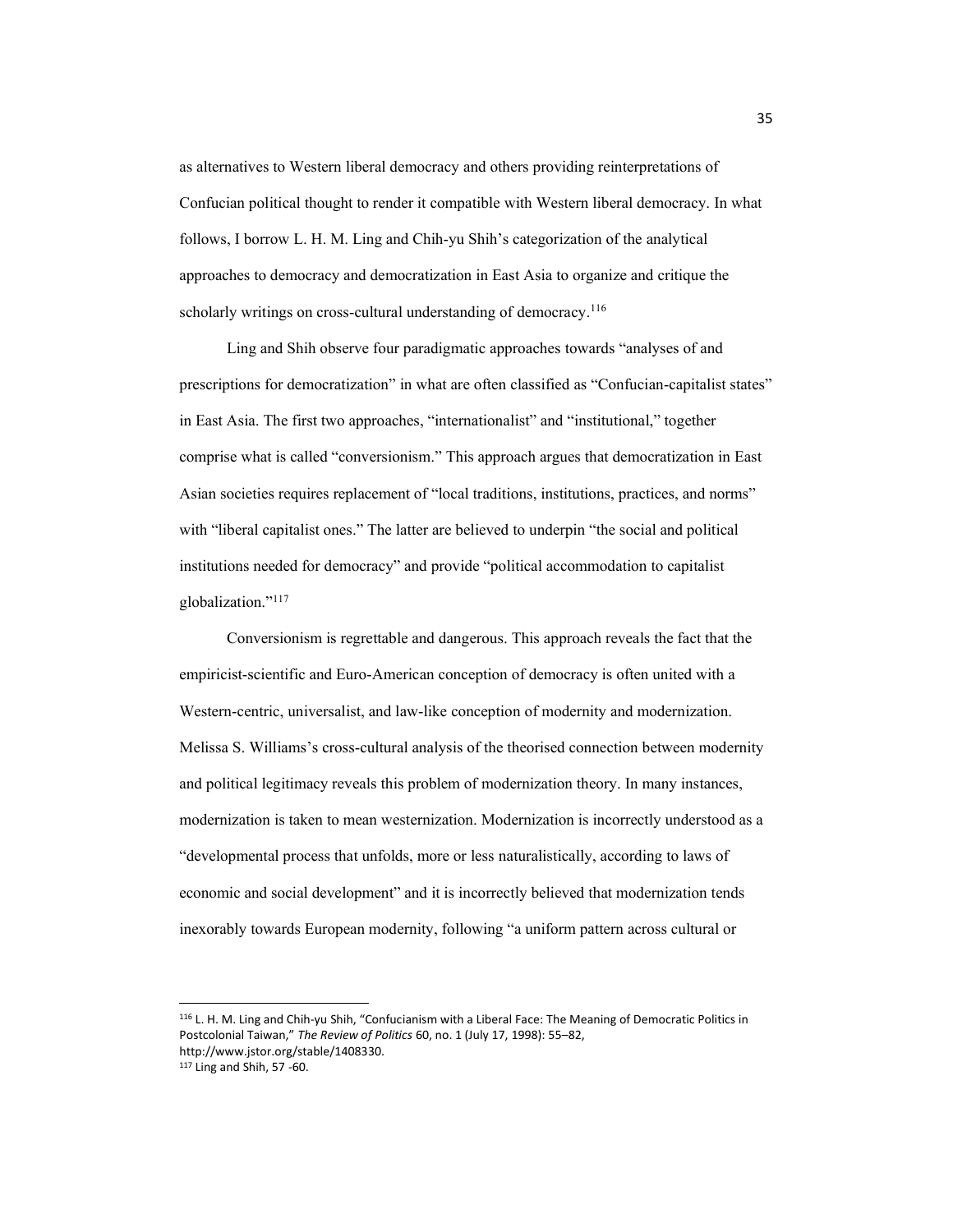civilizational contexts.<sup>"</sup> This understanding turns a blind eye to the actual historical arrival of modernity in the non-West, which "has been heavily mediated, when not steered or imposed, by the actions of powerful Western actors from the age of imperialism to the present."<sup>118</sup>

Experiences of colonialism and imperialism, in turn, produce effects on the conceptions and workings of political legitimacy in non-Western societies. As Williams points out, "this history of the formation of modernity in non-Western contexts makes it likely that outside the West, the modern state's claim to legitimacy must be premised on principles that distance the state's authority from the colonial or imperial forces that generated its power."<sup>119</sup> This, indeed, is an important insight. Democratic movements in China since at least the late  $19<sup>th</sup>$  century have been situated against the background of the Euro-American colonial and imperial domination. As I have demonstrated earlier, to this date images of "the West" still play an important role in domestic politics within China, which calls for an analysis of the historically-shaped postcolonial logic and language of political legitimation of the CCP's rule in China.

Important to the politics of democracy in a cross-cultural context, the theorised link between modernity and political legitimacy viewed as "having universal normative as well as empirical validity" is problematic and dangerous.<sup>120</sup> Yet, in the name of "universal human" rights" and "democracy," imperialistic military projects thinly veiled as messianic interventionism produce mass killings, ethnocentric prejudices, and (re)production of subjugated nations and othered subjects in non-Western countries.

In contrast, the third approach named "Asian-style democracy" rejects the thesis of conversionism and views particularities of East Asian political cultures and regimes, such as

<sup>118</sup> Melissa S Williams, "Reasons to Obey: 'Multiple Modernities' and Constructions of Political Legitimacy," in *East Asian Perspectives on Political Legitimacy: Bridging the Empirical-Normative Divide*, ed. Doh Chull Shin, Joseph Chan, and Melissa S Williams (Cambridge: Cambridge University Press, 2016), 26-27, https://doi.org/DOI: 10.1017/9781316466896.003.

<sup>119</sup> Ibid., 27.

<sup>120</sup> Ibid., 28.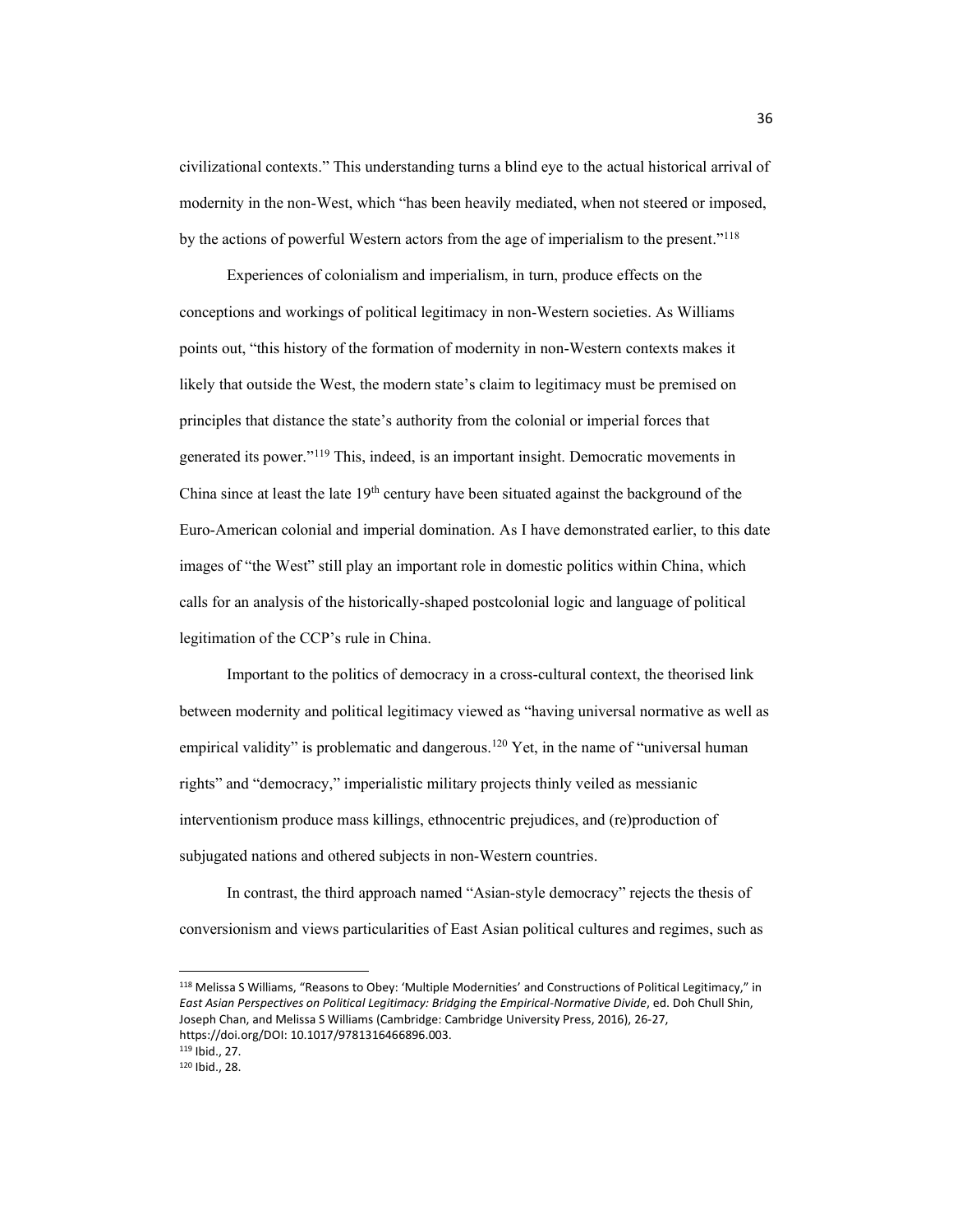"patron-client communitarianism, personalism, deference to authority, dominant political parties, and strong interventionist states," as "a particularly local (Confucian) response to global (democratic) needs."<sup>121</sup> The conjoining of "Asian-style" with "democracy" implies compatibility between Asian cultures and traditions with "democracy." However, the term "democracy" in this formulation often presupposes the liberal democracy at the Western centre. In Hong Kong and Taiwan, theorists advocating what is called "New Confucianism" are confident that Confucian political thought contains an "inner inclination for democracy" and Confucian ethics help rectify the "extreme individualism and materialism" in Western liberal democracy. At the same time, "they acknowledge that Western liberal democracy is better than traditional Confucian politics in encouraging individual autonomy and protecting the basic rights of ordinary people." $122$  Thus, they attempt to "revise traditional Confucian political theory to make it fit within the democratic age."<sup>123</sup> For leading New Confucian theorists Mou Zongsan and Xu Fugan, this means grounding the institutions of Western liberal democracy in reinterpreted Confucian ideas that express popular sovereignty, rule of virtue and the well-being of the people.<sup>124</sup>

The Asian-style democracy thesis seems to align well with the primary goals of comparative political theory, such as self-reflexivity and mutual learning. It affirms liberal democratic institutions for exhibiting such values as equality, liberty, and human rights and concedes that traditional Confucian politics is problematic and requires change. Yet, what the advocates of this thesis intend to do falls short of a genuine dialogue between Confucian and liberal *political thought* as they seem to believe that the problems concern merely *politics* severed analytically from the former. For instance, according to Xu, Confucianism has

<sup>121</sup> Ling and Shih, 61.

<sup>122</sup> Yi-Huah Jiang, "Confucian Political Theory in Contemporary China," Annual Review of Political Science 21, no. 1 (May 11, 2018): 161-162, https://doi.org/10.1146/annurev-polisci-041916-020230. <sup>123</sup> Ibid., 163.

<sup>124</sup> Ibid., 163, 161-163.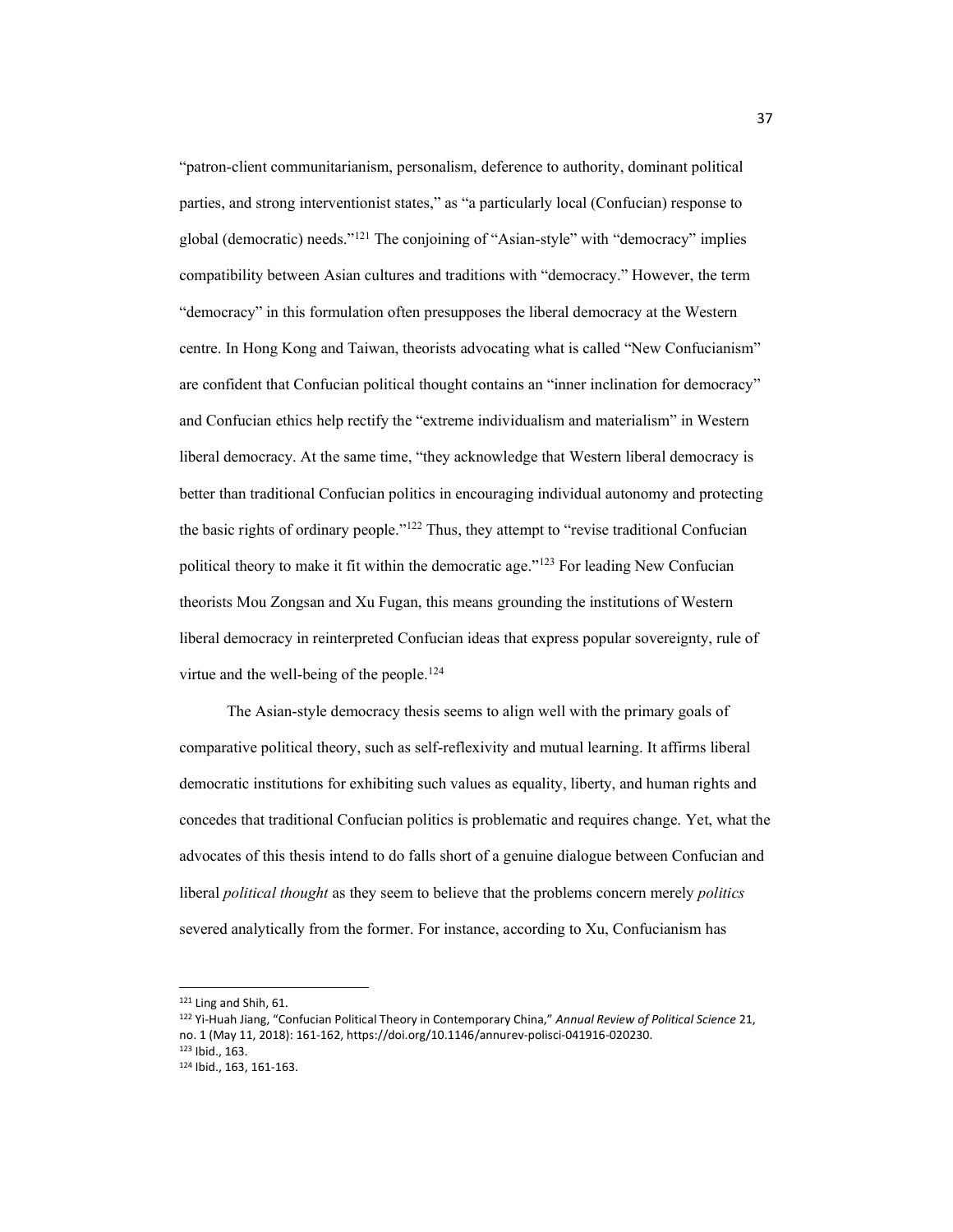always put the people above the ruler because their will reflects the will of heaven; therefore, "[t]he problem is that the emperors and kings in Chinese history always denied the 'subjectivity' of the people and behaved as if they were the boss of the people."<sup>125</sup> It is "[t]o rectify this distortion" that Xu argues we must adopt Western democracy, that is, liberal democratic institutions.126 Similarly, Mou maintains the fundamental value of Confucianism as the "constant way," the timeless and universal truth about human nature, and considers the value of democracy lies in providing "an institution or mechanism to make the pursuit of external accomplishment possible," which is a constitutive element of a virtuous gentleman.127 Their position fails to question the ways in which Confucian ideas and practices have provided justification to authoritarian rule by perhaps overemphasising those which are more malleable to a democratic slant.

Consequently, this approach rings familiar to the conservatives' proposal of an instrumentalist appropriation of Western knowledge on social and political institutions in the Yangwu movement. That is, a strong and deep moral commitment to the values and teachings of Confucian thought as the fundamental and the structuring (*ti*) and a perception of Western knowledge as offering technical and instrumental (*yong*) values.128 This perception effectively prevents any deep-seated transformation of Confucian political thought and militates against the goal of limiting the power of the "emperor," As I will argue later, authoritarianism that draws on Confucian logic of power would not automatically be removed when Western liberal institutions are established.

The fourth approach that Ling and Shih name "illiberal democracy" has been gaining traction in recent years, with "Confucian political meritocracy" as the most notable theory.<sup>129</sup>

<sup>125</sup> Ibid., 162.

<sup>126</sup> Ibid.

<sup>127</sup> Ibid., 161.

<sup>128</sup> Jenco, *Changing Referents*, 72.

<sup>129</sup> Ling and Shih, 63.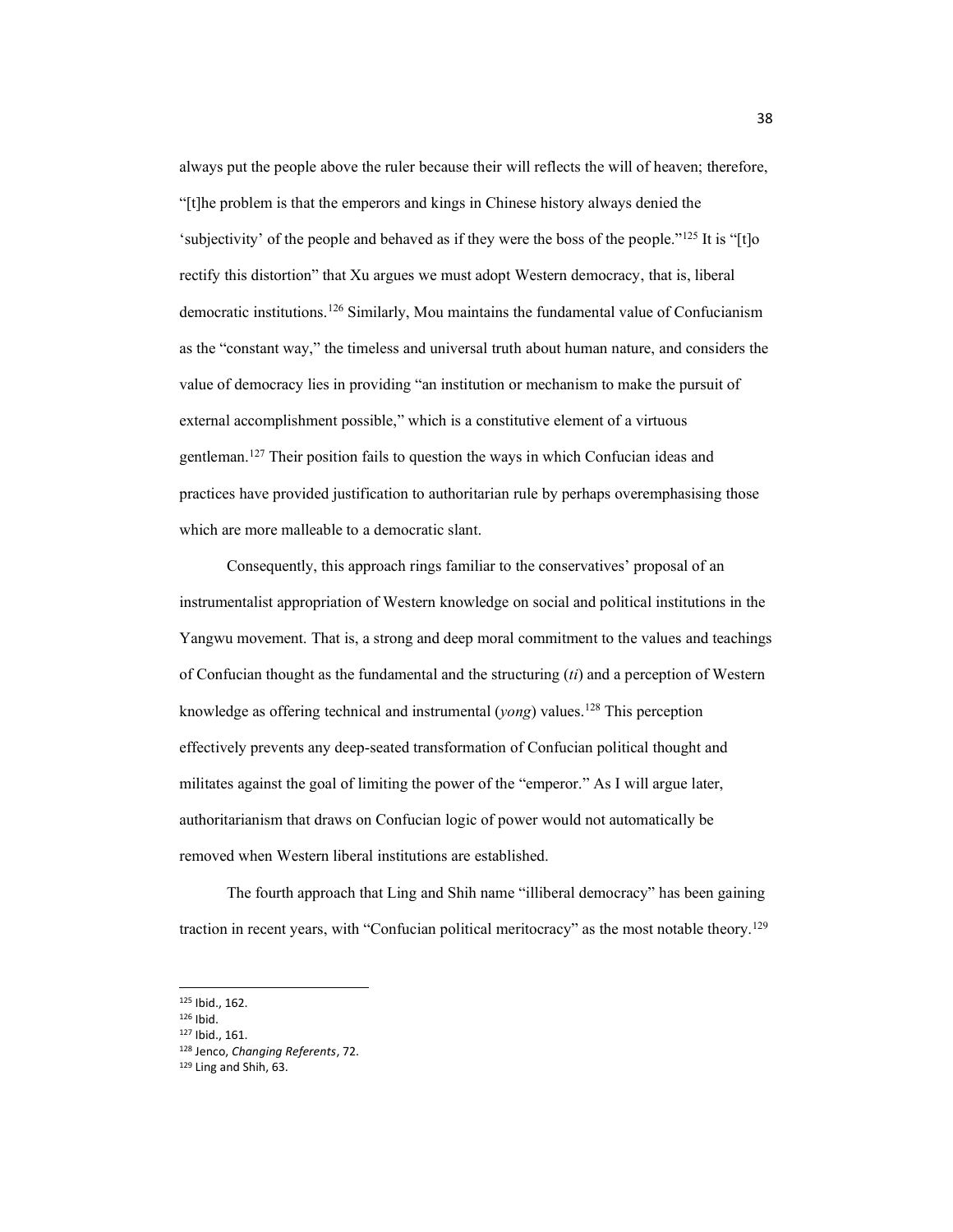This approach does not advocate for, to borrow Ling and Shih's phrase, a didactic imposition of Western liberal institutions and practices on to East Asian societies. Nor does it focus analytical efforts on revising traditional Confucian political theory to fit Western liberal institutions. Instead, it views the political order contained within or shaped by Confucian political thought as a self-coherent and normatively valid critique of Western liberal democracy, first and foremost its failures of putting virtuous leaders in power and producing good governance outcomes. <sup>130</sup> Correspondingly, this approach has led to theorizing adjustments of Western liberal democratic institutions to accommodate and reconcile conflicting demands of Confucianism, such as "elite rule," "benevolent hegemony," and "moral consensus."<sup>131</sup>

Daniel Bell, a prominent theorist of political meritocracy who has decades of experience living and teaching in China, evaluates the CCP's regime and rule not as an authoritarian state but as an underdeveloped and flawed version of the ideal political meritocracy. In what he dubs "the China model," the selection of top political leaders is entrusted to a merit-based and elite-based mechanism featuring examination and peer-ratings, reflecting the long history of the Imperial Examination System that he traces back to Emperor Wu of Han (r. 141-87 BCE), while electoral democracy is implemented for selecting leaders only at the local levels.<sup>132</sup> With supplementations and improvements here and there, "the China model" could evolve into a fully-fledged political meritocracy which, according to

<sup>130</sup> Ibid., 63-66.

<sup>&</sup>lt;sup>131</sup> Ling and Shih, 164. It should be noted here that some Confucian scholars like Jiang Qing have argued for a complete rejection of democracy and for a Confucian constitutional order built on the political legitimacy of "the kingly way" – the king as "a person who can bridge the heavenly, the earthly, and the human." See Jiang, 164.

<sup>132</sup> Daniel A. Bell, *The China Model: Political Meritocracy and the Limits of Democracy* (Princeton: Princeton University Press, 2016), 81, 151-178, http://ebookcentral.proquest.com/lib/ubc/detail.action?docID=1936765.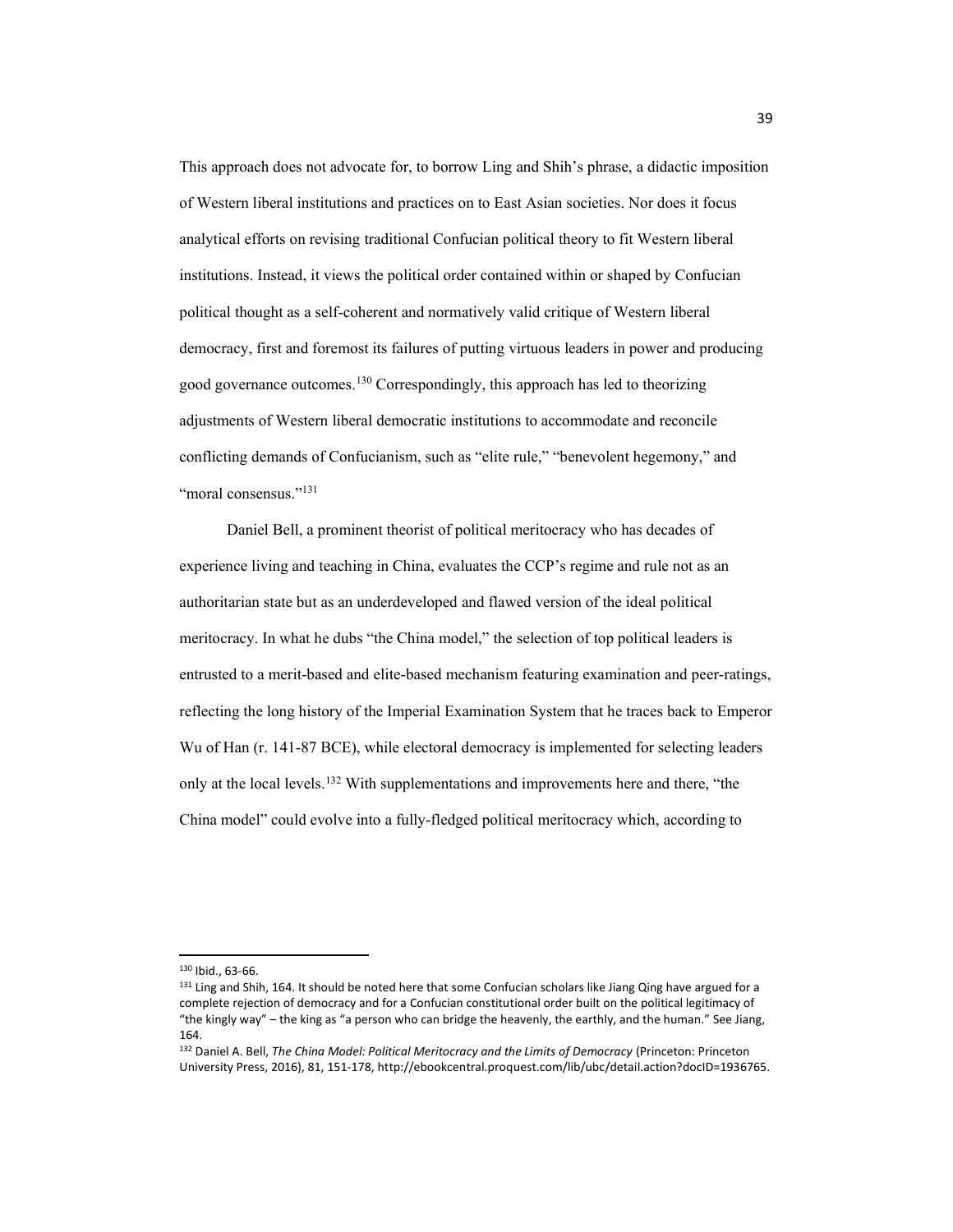Bell, should be thought of as a serious and morally equivalent, if not superior, competitor to Western electoral democracy.<sup>133</sup>

Bell demonstrates conversance with politically salient Confucian ideas, practices and institutions and with how they have shaped the political reality of China in the past and present. Consequently, he provides an account of how the CCP has been able to remain legitimate to the eyes of most Chinese people through appropriating Confucian ideas and practices as devices of legitimation for its rule. As part of an attempt to prove that political meritocracy could still be legitimate without electoral democracy, Bell analyses three main sources of undemocratic legitimacy (that is, legitimacy *not* originated from elections) the CCP draws on: nationalism, performance legitimacy, and political meritocracy.

Confucianism plays a role in each of them. In terms of nationalism, Bell states that the CCP recognizes Confucianism as a useful element of "soft" nationalism, namely pride in the culture and history of one's nation, to bolster its ideological legitimacy given that "few Chinese believe in Marxism" now.<sup>134</sup> This "soft" brand of nationalism is more effective in peaceful times and is more controllable than a "hard" and bellicose nationalism, which incites resentment towards "outside interference" and "foreign powers."<sup>135</sup> The narrative that the CCP "successfully avenged 'national humiliation'" caused by imperial intrusions in the  $19<sup>th</sup>$ and early  $20<sup>th</sup>$  century is a key constitutive element of this "hard" nationalism, which is indoctrinated to the masses through the so-called "patriotic education."<sup>136</sup>

In terms of performance legitimacy, Bell cites the *Analects* of Confucius, *Mencius,* and historical practices of benevolent and caring Chinese emperors in times of crises. <sup>137</sup> On

<sup>133 &</sup>quot;My conclusion is that China can and should improve its meritocratic system: it needs exams that more effectively test for politically relevant intellectual abilities, more women in leadership positions to increase the likelihood that leaders have the social skills required for effective policy making, and more systematic use of a peer-review system to promote political officials motivated by the desire to serve the public." Bell, 8. <sup>134</sup> Bell, 139, 141.

<sup>135</sup> Ibid., 140.

<sup>136</sup> Ibid.

<sup>137</sup> Ibid., 143-144.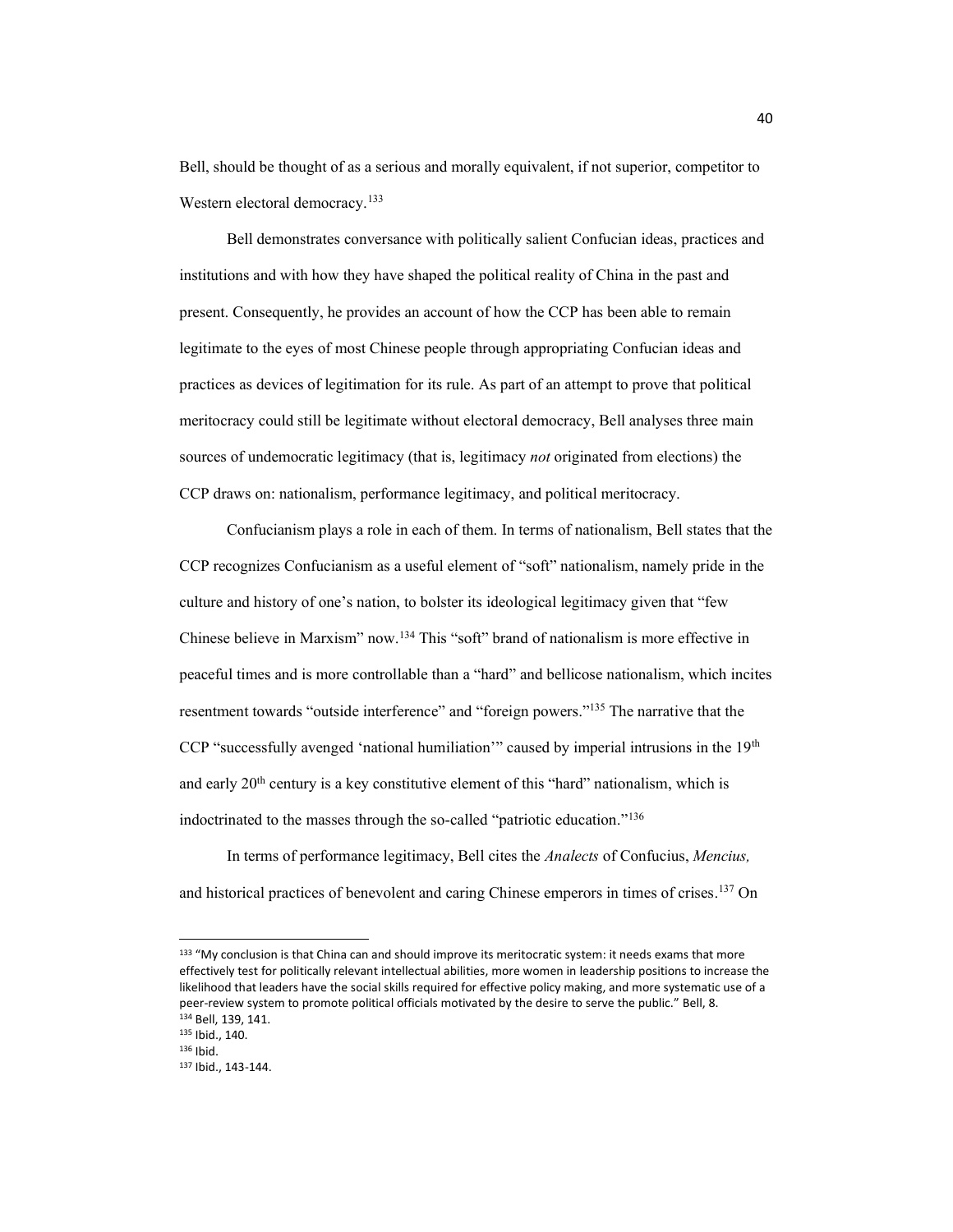this basis, he argues the idea that the government has an obligation to improve the material well-being of the people has deep, Confucian roots and forms an important source of the CCP's legitimacy.<sup>138</sup> Finally, regarding political meritocracy as a source of legitimacy, Bell finds its roots in Confucian classics such as the *Record of Rites* (*Liji*) and argues that "Confucians ... are explicit that even an ideal society would need to be governed by leaders of above-average moral and political talent."<sup>139</sup> Nonetheless, Bell states that "the CCP has been cautious about promoting political meritocracy as an ideal because it coexists uneasily with egalitarian communist ideology," but it is "fully aware that political meritocracy can help to justify its rule." $140$ 

Through Bell's analysis, we could clearly see that Confucianism and the CCP's rule is tightly interwoven together. However, when evaluating these sources of legitimacy, Bell's point of view comes dangerously close to that of the CCP and of the "virtuous gentleman," or *junzi*, in Confucian political thought to the extent that he fails to critically challenge neither of those two perspectives, nor the authoritarian operation of power that they approve and support.<sup>141</sup> The main question for Bell in analysing these sources of legitimacy is whether they could be sustainable and, if not, how we could make them so. As Bell writes, "The question is whether these sources of legitimacy will be sufficient in the future." $142$  It is prompted by this question that Bell raises suggestions for improvement, such as expanding political participation.143 However, such measures could not make these sources of legitimacy sustainable forever. Ultimately, he argues that it must be shown, at some point in the future,

<sup>&</sup>lt;sup>138</sup> Ibid.<br><sup>139</sup> Ibid., 147.

<sup>140</sup> Ibid., 146, 147.

<sup>141</sup> As Baogang He and Mark Warren point out in responding to Bell's book, "In the case of China, the cost of mistaking 'meritocracy' with a regime is that questions of power within regime types are obscured." See Baogang He and Mark E. Warren, "Can Meritocracy Replace Democracy? A Conceptual Framework," *Philosophy & Social Criticism* 46, no. 9 (August 17, 2020): 1094, https://doi.org/10.1177/0191453720948388. 142 Bell, 139.<br><sup>143</sup> Ibid., 149.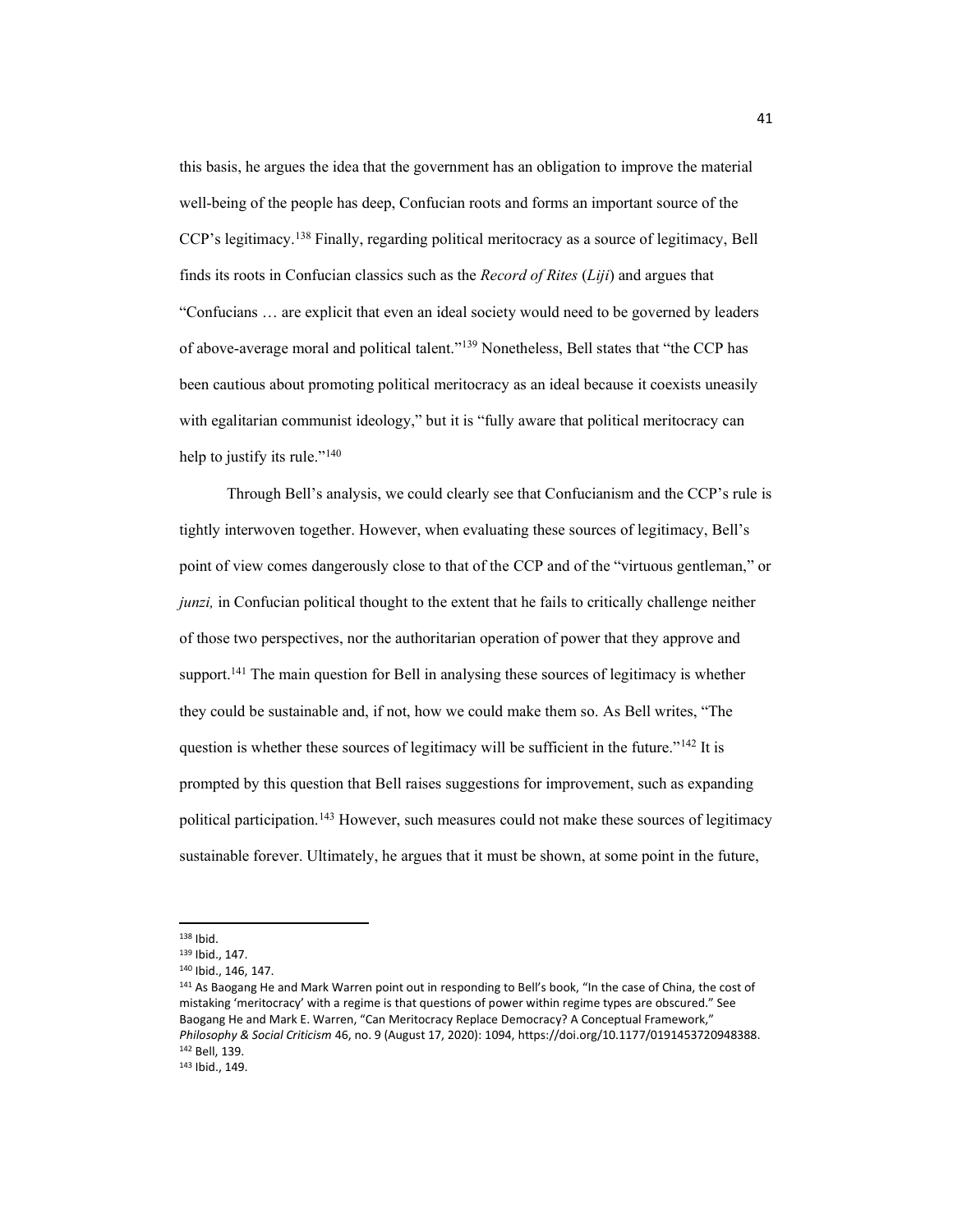that "without a shadow of doubt that the people support political meritocracy."<sup>144</sup> That is, using electoral democracy to justify political meritocracy.

But could something like a universal referendum "legitimate" political meritocracy? What Bell fails to account for is the power of the CCP, in appropriating Confucian thought and employing the rhetoric of "patriotic worrying" and "national rejuvenation," to shape the experience of ordinary citizens and their understandings of politics. The role of the CCP, as I argue shortly, is an obstacle for democratic struggles in China. It is important for scholars to grasp the self-understandings of the agents under study; nonetheless, it is equally important to attend to the local configurations of power and their effects on them, as well as to *criticize* agents' self-understandings.

In other words, although, as Bell is eager to point out, according to survey data the majority of Chinese people endorse the idea of a guardian government which paternalistically govern for the better interests of its subjects over liberal democracy, it does not mean that we do not need to scrutinize and criticize the morality of such an idea and the uneven political and historical processes through which such an idea becomes ingrained in the minds of people.145

In a review essay of two recently published books on Confucianism and democracy respectively by Sungmoon Kim and Shaun O'Dwyer, Baogang He takes issues with "the retreat into theory," which refers to theorists' tendency to engage "scholarly discussions on the theoretical issues of democracy with reference to Western scholars and writings without addressing actual real-life problems in the relevant countries.<sup>3146</sup> He maintains that this turn presents a serious problem for Confucian democracy studies: "The more scholars indulge in

<sup>144</sup> Ibid., 150.

<sup>145</sup> Ibid., 147, 137-138.

<sup>146</sup> Baogang He, "Whither Confucian Democracy Studies," Political Theory 49, no. 2 (October 17, 2020): 346, https://doi.org/10.1177/0090591720966252.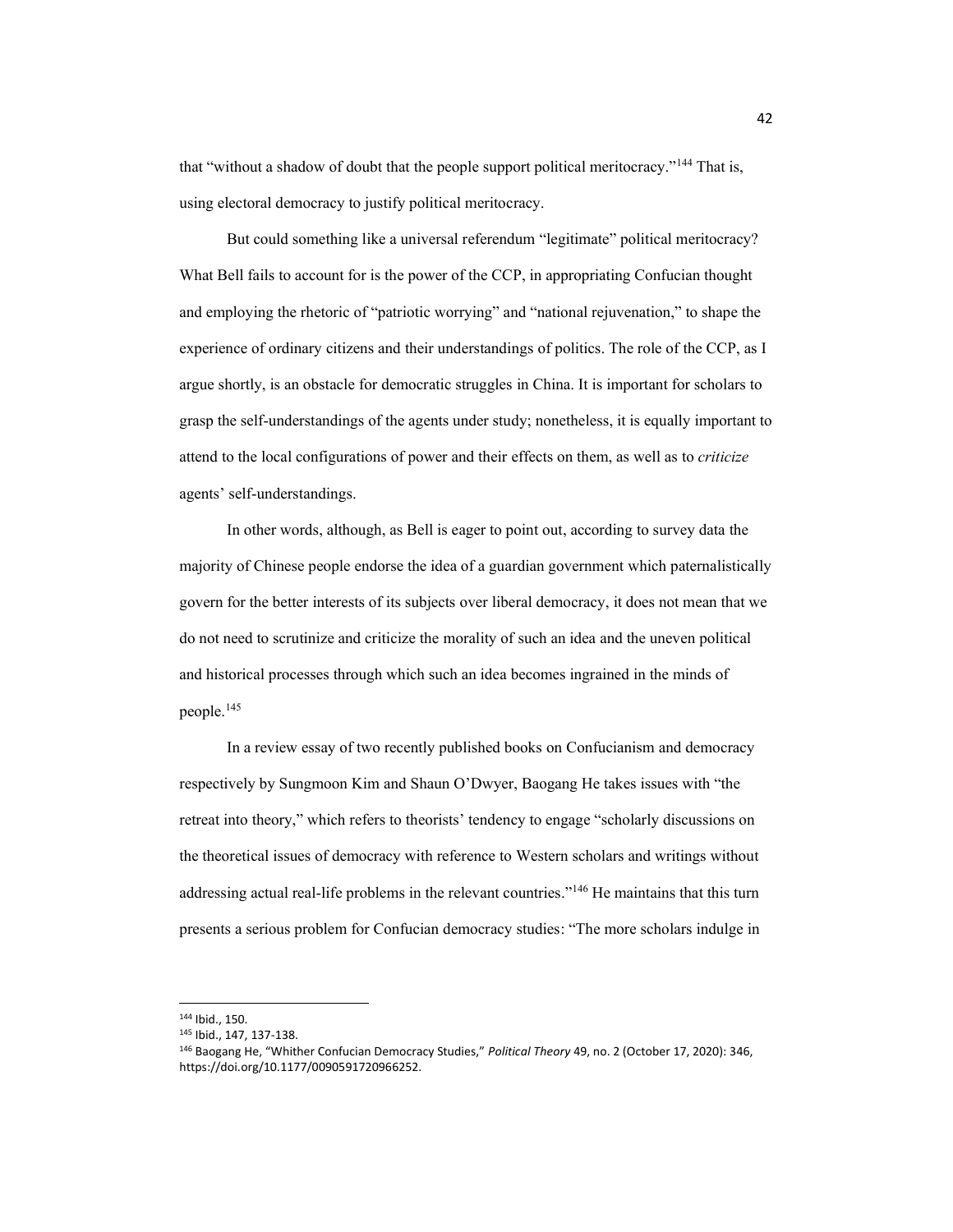purely theoretical building without bothering with real local issues or problems, the less relevant Confucian democracy theories are to the concrete processes of democratization in East Asian."<sup>147</sup> To avoid this prospect, He proposes a problem-driven and empirical-based institutional approach that addresses "local problems and establish local connections."<sup>148</sup>

In terms of "local problems," two of them are particularly relevant to democracy and democratic struggles in China. First, theorists like Sungmoon Kim have advocated for a citizen-based approach to democracy against the elitist tendency, expressed by Confucian theories and ideas, that has been co-opted by the CCP. Yet, "how to combine the citizen's perspective with an intrinsically elitist orientation" in Confucian political thought remains an issue.<sup>149</sup> More urgently still, how, if it is possible, could we transcend Confucianism's "traditional role of justifying the power of emperors?"<sup>150</sup> Secondly, Confucian democracy studies need to find a way to address the feature of hybridity demonstrated by East Asian democrats and democracies. The former South Korean president Kim Dae Jung serves as an example of a hybrid democrat as he "was known for using his Confucian moral principles to conduct remonstrations, to espouse the Christian value of forgiveness, and to promote liberal social welfare policy."<sup>151</sup> Additionally, Sungmoon Kim observes a hybrid political culture that "describes the mixture of democracy and Confucianism in a variety of ways at different  $levels.^{"152}$ 

To address these problems, He proposes a problem-driven and empirical-based institutional approach. He urges theorists engage with practical and real-life issues and problems concerning democratization or found in democracies in East Asia and beyond.153 In

- <sup>150</sup> Ibid., 344, 346.
- <sup>151</sup> Ibid., 345.
- <sup>152</sup> Ibid.
- <sup>153</sup> Ibid., 346.

<sup>147</sup> Ibid., 346. <sup>148</sup> Ibid., 345.

<sup>149</sup> Ibid., 344.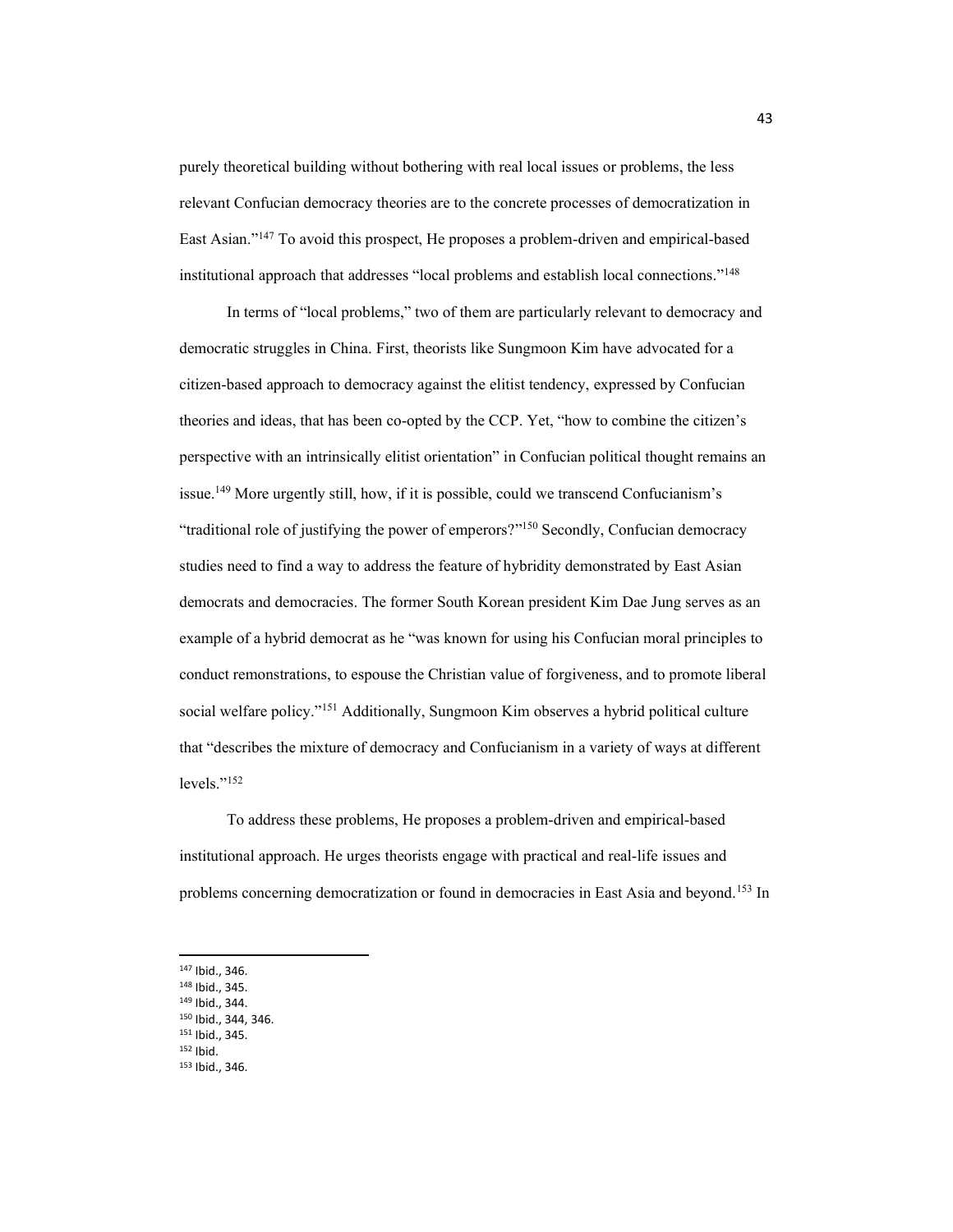doing so, He argues that Confucian democracy theorists should adopt an institutional approach and present answers that "pass the empirical tests."<sup>154</sup> More specifically, Confucian democracy theorists should adopt an "institutional approach to the modern transformation of Confucian institutions, the institutional designs of Confucian democracy, and the institutional configuration or manifestation of Confucian democracy."<sup>155</sup>

He's criticism of "the retreat into theory" and call for Confucian democracy theorists to engage with real-life problems should be heeded, although I have some reservations about the emphasis on conceiving institutional designs of Confucian democracy: would this approach be the most effective in addressing the kind of real-life problems thwarting the realization of a more democratic life today in East Asia? We should first understand that the sort of "real-life problems" in question must include those that result from conflicting demands of different normative systems (e.g., liberal and Confucianism), are experienced in the daily lives of East Asians, and are embodied both on *personal* and *institutional* levels: for instance, "should grown children live with their parents to fulfill the demands of filial piety or should they move on as autonomous adults competing in a capitalist economy?"<sup>156</sup> "To what extent is critical political discourse a transgression against loyalty to the state?"<sup>157</sup>

Answering these difficult questions seems to require, first and foremost, a comparative and interpretive approach that seeks to understand and criticise the strong evaluations people make, namely, what goods one *ought to* desire.<sup>158</sup> This, in turn, calls for scrutiny of the assumptions, logics, languages, and power operations that give the framings to such questions and influence individuals to reason and act on politics in the way they do.

<sup>154</sup> Ibid.

<sup>155</sup> Ibid.

<sup>156</sup> Ling and Shih, 65.

<sup>157</sup> Ibid.

<sup>158</sup> Taylor, "Understanding and Ethnocentricity," 120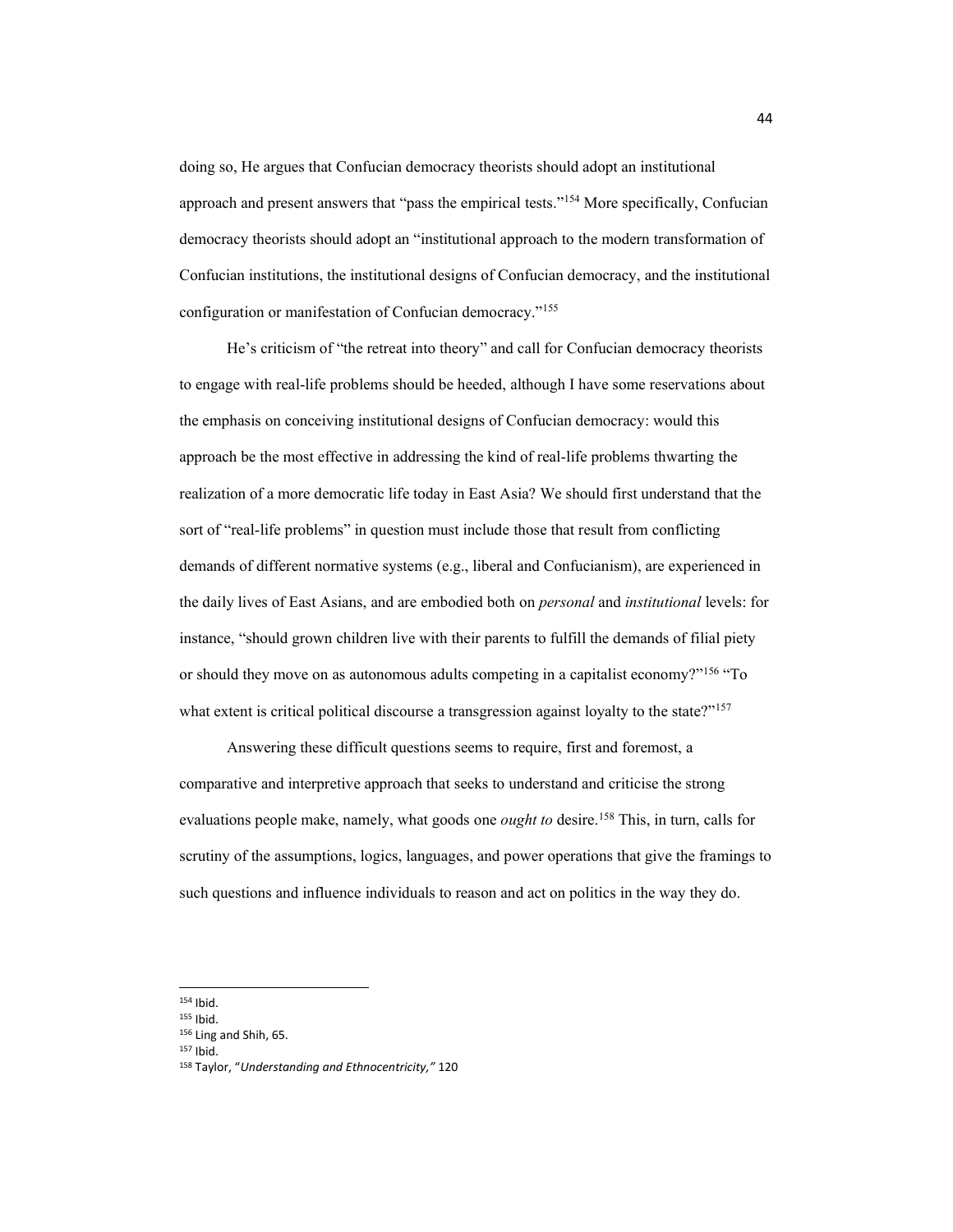Only on the basis of such efforts could we judge whether a certain "Confucian" institution could actually serve democratic purposes and understand why and how it does so.

In other words, to tackle the issue of "the retreat into theory," we must take the actors' experiences of politics in "Confucian societies" as our starting points. Moreover, we must think of democracy not merely as a coherent model of government derived from a certain theoretical paradigm, but as a concrete way of life and an existential relationality. Finally, we must understand that democracy is not achieved when a certain institutional arrangement is established. That is, we should refuse to make judgements in the following way: if and only if a certain political regime is established, a society could safely declare that it is democratic and rest assured.

This narrow, minimalist approach is bound to neglect sites of democratic practices that currently exist outside of the contexts named based on limited human experiences and parochial knowledge, and look past resources and occasions for performing democratic subjectivities that do not correspond to the supposed character of "the people fit for democracy."<sup>159</sup> Additionally, presupposing that democracy has a determinate and finished form, it closes democracy to potential democratic practices and subjectivities that are yet to come and underestimates the dangers that have wreaked havoc with and continue to haunt our democratic life, such as messianism, hyper-individualism, and populism.<sup>160</sup>

Theorists could not solely look at Confucianism, either. In East Asian societies today, Confucian scripts interact with multiple and boundary-crossing ideological and structural influences at different levels in shaping the meaning and (im)possibilities of "Chinese" and "China." Thus, Confucianism could at best function as a source of moral and civic education and should not be used to form the totalizing character of a constitutional order.<sup>161</sup>

<sup>159</sup> Wedeen, "The Politics of Deliberation: Qat Chews as Public Spheres in Yemen."

<sup>160</sup> Dallmayr, 49-59.

<sup>161</sup> Ibid., 103-120.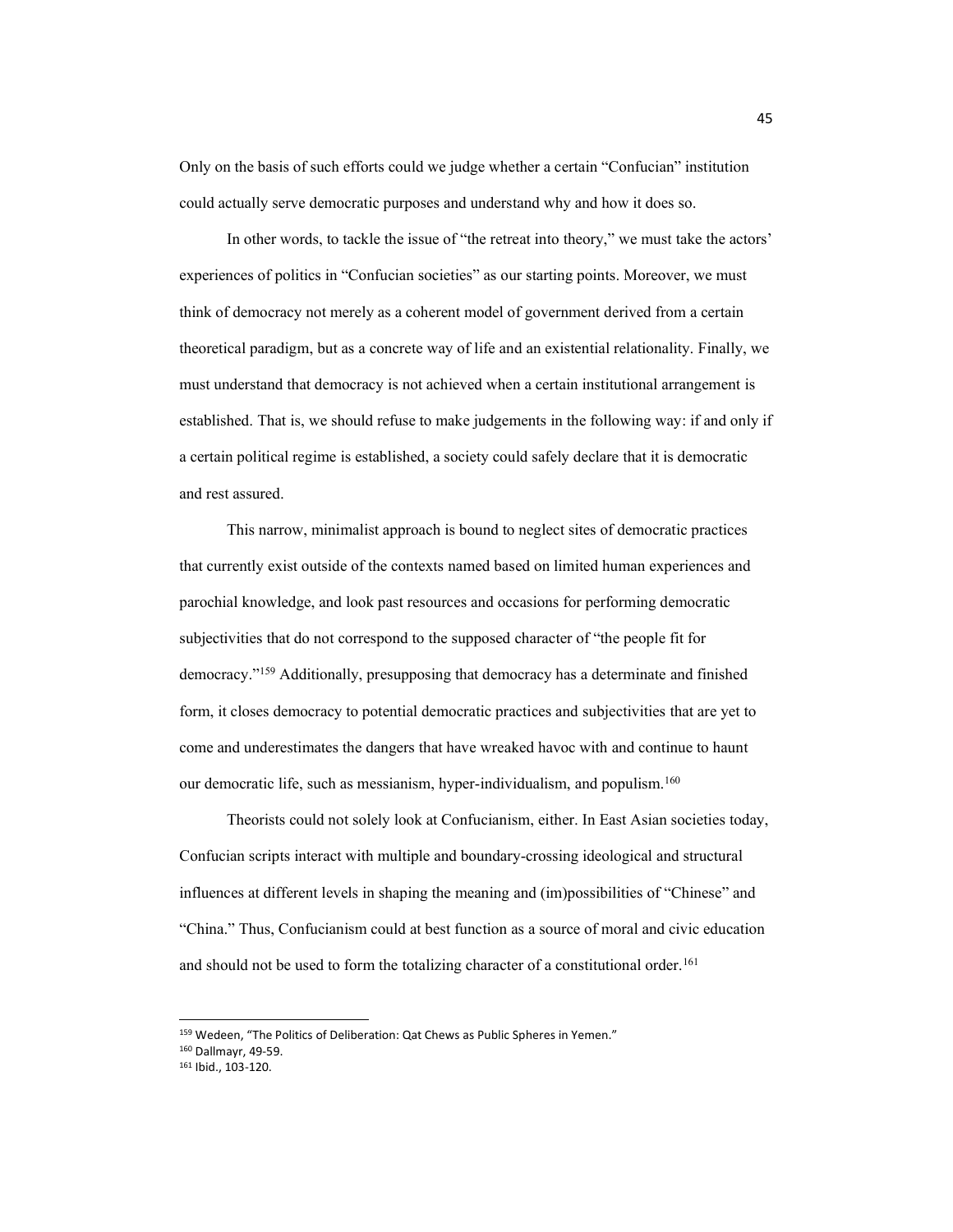To make these ideas clearer, Ling and Shih's study of Taiwanese politics at the end of the 20th century provides a case in point. In 1996, then-president Lee Teng-hui attempted to expand the power of presidency through an *ad hoc* committee called the National Development Council (NDC). The New Party, a Chinese nationalist, splinter party of the Kuomintang (KMT), protested against Lee's attempt on the basis that "the NDC was an extra-institutional (*tizhiwai*) organization that violated the principle of 'checks and balances' in government.<sup>"162</sup> However, the New Party's protest suffered widespread criticism  $$ newspaper editorials criticized the New Party for deliberately ruining the consensus and unity in Taiwan and for hating Taiwan and ideologically fixing on China. In contrast, support for Lee's power grab was cast in terms of selflessness, public-mindedness and common good.<sup>163</sup> Legislators were less concerned about issues of constitutionality than they were with "the international implications of Taiwan's democratization" – a democratic Taiwan could distinguish itself clearly in the international community against "China's 'rogue' status," a sentiment that "draws on an older tradition of anti-imperialist, Chinese nationalism."<sup>164</sup>

Ling and Shih point out that the liberal political institutions in Taiwan, although well established, were not seen and used by the elites and the masses to uphold constitutional rules, constrain the power of political leaders, or facilitate the formation and competition of citizen interest groups.<sup>165</sup> By and large, they functioned as a "liberal face" to the Confucian and nativist-nationalist rationales of power that inform political actions. For instance, within the Confucian context, electoral politics were energized "through top-down, state-initiated mobilizations" as self-promotion and "divisive" competition for material interests on the part of citizen interest groups are seen as "selfish" or "self-centered," and electoral victory was

<sup>164</sup> Ibid., 73.

<sup>162</sup> Ling and Shih, 70.

<sup>163</sup> Ibid., 71.

<sup>165</sup> Ibid., 77-81.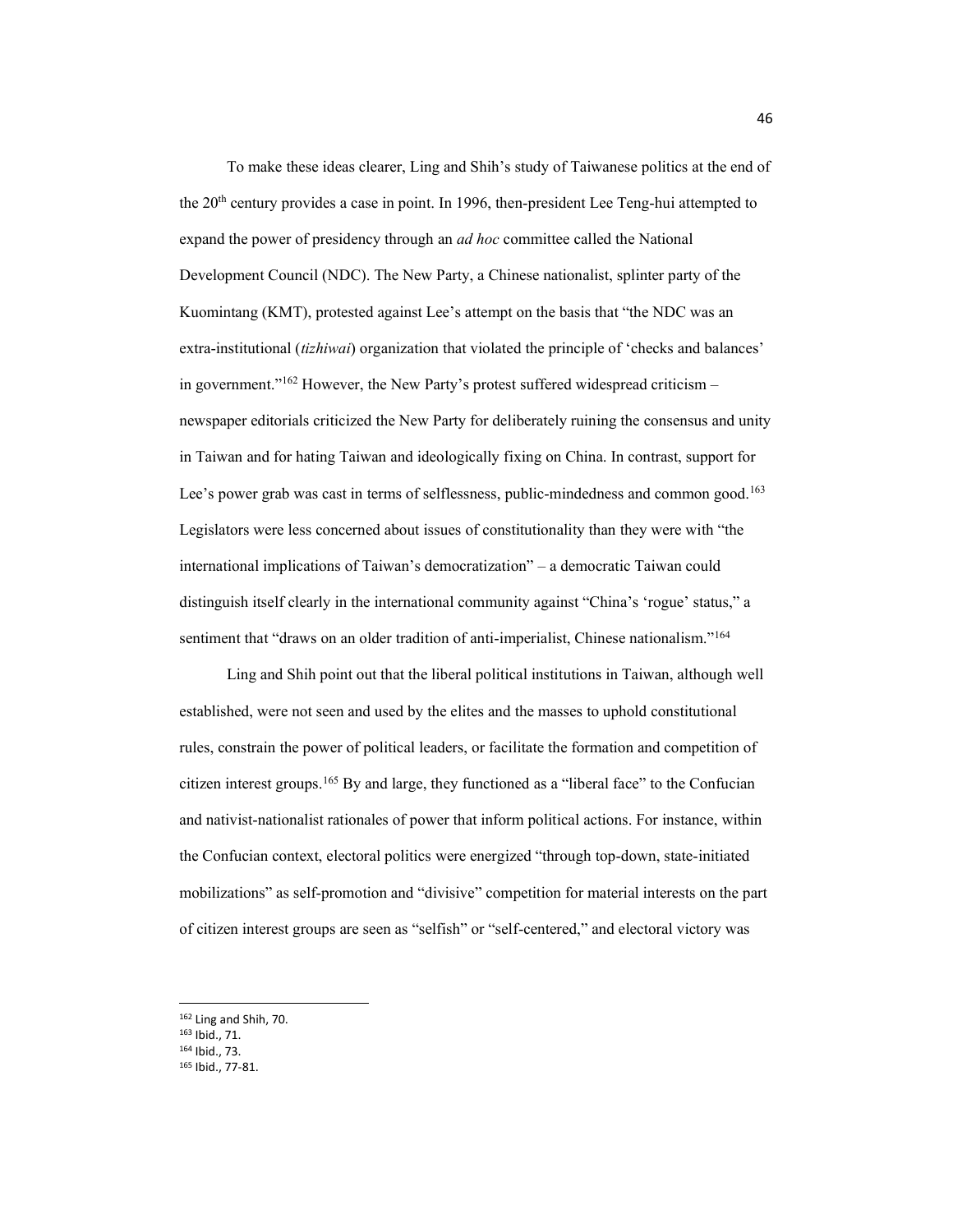seen to signify "the public's willingness to entrust power in a particular individual."<sup>166</sup> Democracy was supported "as the most popular (and internationally accepted) means of installing virtuous, benevolent elite rule."<sup>167</sup>

At the turn of the  $21<sup>st</sup>$  century, the identity of Taiwan's democracy seems murky, unsettled, contradictory and unfinished. Although the political system in Taiwan is equipped with robust liberal political institutions, it could still be "authoritarian in political action" due to the interplay of differing understandings of politics and the local configuration of power. At the same time, we could also see hope for democracy in such a dynamic space. As Ling and Shih argue, the "uneven, unwieldy nature of politics in postcolonial Taiwan" destabilizes the political discourse to consider more and alternative understandings of the common good."<sup>168</sup>

In our globalising world, democratic politics in postcolonial societies is located within a space where norms and traditions, moral sensibilities, self-understandings and practices, and institutions cut across cultural, national, and linguistic boundaries and dichotomies such as "local/global," "us/others," "West/East." These dynamics clash with and shade into one another in local struggles for power that involve model-defying ironies and paradoxes as well as prediction-confirming observations. Where an empiricist-scientific and Western-centric conception of democracy may see "deviations," "inferiorities," or "incompatibilities," on which basis hasty judgements of "failures of democratization" are pronounced, we could just as easily find hope for a differing and deferred democracy. We would also gain a clearer sense of the work cut-out for us as democrats and as theorists who strive to deparochialize democracy.

<sup>166</sup> Ibid., 78, 81.

<sup>167</sup> Ibid., 78.

<sup>168</sup> Ibid., 82.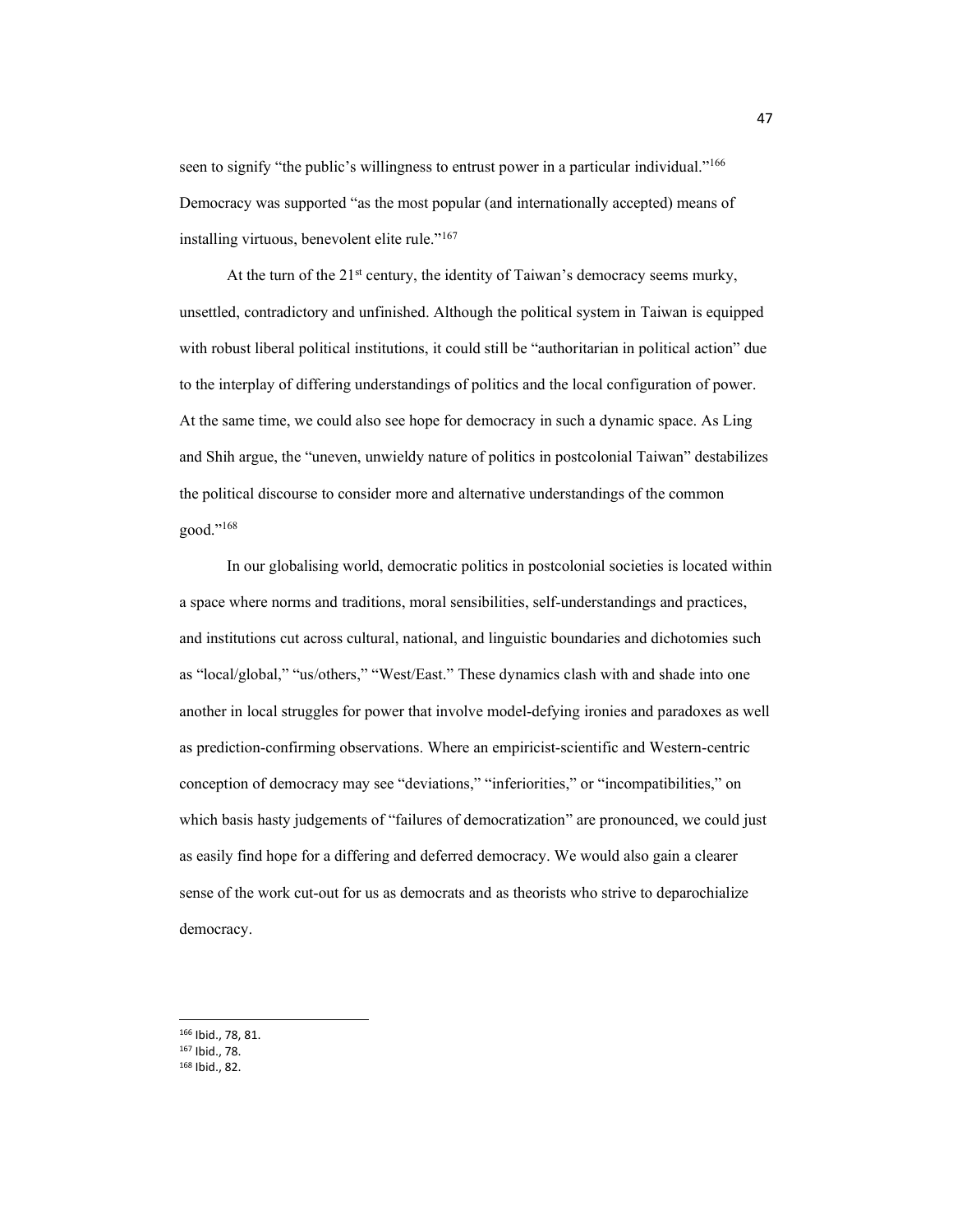But what could democracy mean if it does not simply mean a determined form of government? How could we think of democracy as unlimited, without a fixed epistemic concept or identity? And what does this thinking amount to? Furthermore, how could we encourage everyone, especially those who have been deemed "unfit for democracy," to join? For these questions, I now turn to Jacques Derrida and Fred Dallmayr and the idea of "democracy to come."

## *4.2 Democracy to Come: Here and Now*

Derrida proposes the syntagma "democracy to come" to gesture towards the unconditionality, a release from human mastery or control and an openness towards who or what comes to pass, within the concept of democracy. For Derrida, democracy to come is affected by a sense of aporia or apophasis that renders it indeterminate and interminable. Derrida gestures towards the apophatic character of democracy to come by invoking the notion of "khōra," "a spacing before any determination."<sup>169</sup> Democracy to come would be the spacing of the political in which "a call might be taken up and take hold: the call for a thinking of the event *to come*, of the democracy *to come*, of the reason *to come*."<sup>170</sup>

In this sense, democracy to come is *not* a regulative ideal that falls within the realm of the possible yet indefinitely deferred, something that is "within the power of someone, some 'I can," to realise or think of as realizable, nor is it a future already "assigned" by a regulative Idea.171 Instead, Derrida gestures towards the indecidability of democracy to come, its resistance to be defined once and for all by any sovereignty or sovereign power and be subjected to its attempt to present itself as a truly, existing democracy.<sup>172</sup> This is expressed in

<sup>169</sup> Jacques Derrida, *Rogues: Two Essays on Reason*, trans. Pascale-Anne Brault and Michael Naas (Stanford: Stanford University Press, 2005), 82.

<sup>170</sup> Ibid., 37.

<sup>171</sup> Ibid., 84.

<sup>172</sup> Ibid., 87-88.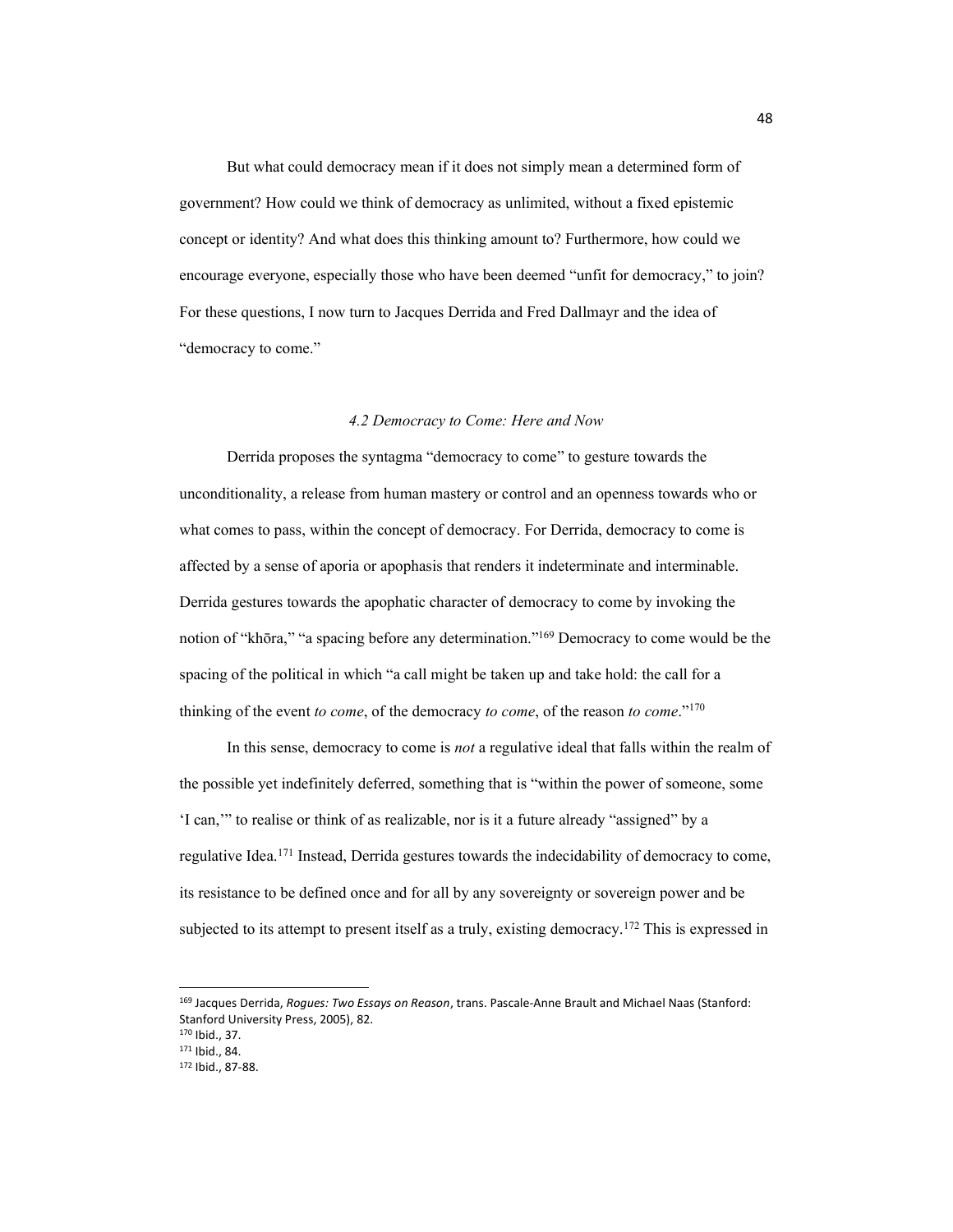the "to come," which signifies the coming of an event, which could not be foreseen, mastered, or engineered and remains foreign to "the order of my possibilities," that is, "the theoretical, the descriptive, the constative, and the performative." $173$ 

With the idea of "to come," paradoxically, Derrida also gestures towards "a responsibility and decision," "the absolute and unconditional urgency of the here and now" because democracy to come is not impossible in the purely negative sense; it is "undeniably" *real*," "sensible," could not be forever deferred but must be "claimed and taken up."<sup>174</sup> In Derrida's words, democracy to come "announces itself; it precedes me, swoops down upon and seizes me *here and now* in a nonvirtualizable way, in actuality and not potentiality."<sup>175</sup> This does not mean, however, that one could act in possession of a determinate knowledge of democracy to come, which renders any decision "annulled.<sup>"176</sup> Thus, we could only "call" for a democracy to come, although the coming of which is never guaranteed.

This call amounts to "the inheritance of promise," the *promise* of a democracy truly worthy of its name handed down in the heritage of "such and such a determination of democracy," understood *not* as "the democracy (national or international, state or trans-state) of the *future*" that is "certain to happen," but as "a promise that is kept in memory, that is handed down, inherited, claimed and taken up."<sup>177</sup> To inherit such a promise, democracy to come calls for "a militant and interminable political critique. A weapon aimed at the enemies of democracy." $178$  At the same time, it grants one the unconditional freedom "to criticize everything publicly, including the idea of democracy, its concept, its history, and its name." $179$  In answering the responsibility of the here and now, we simultaneously wait with a

- <sup>173</sup> Ibid., 84.
- <sup>174</sup> Ibid., 84, 85.
- <sup>175</sup> Ibid.
- <sup>176</sup> Ibid., 84-85.
- <sup>177</sup> Ibid., 85, 89.
- <sup>178</sup> Ibid., 86.
- <sup>179</sup> Ibid., 87.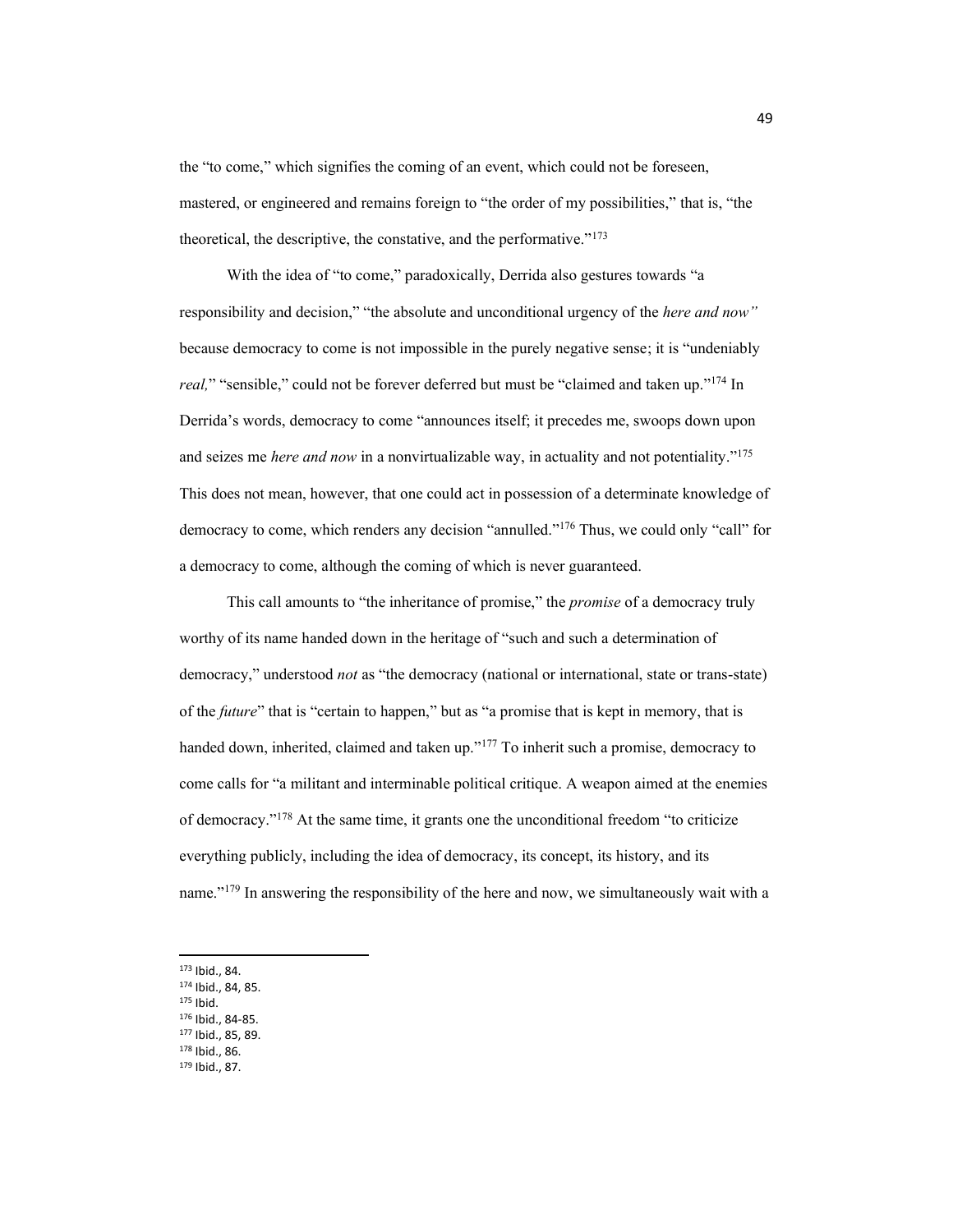"patient perhaps," with an unconditional hospitality that welcomes whomever or whatever comes to pass. 180

The idea of "democracy to come" is brought closer to the "here and now" by Fred Dallmayr who questions Derrida's argument on two issues. First, Dallmayr argues that we cannot just trust an event to come which could be emancipatory or destructive, "without some further clarification or elaboration"  $-$  a sort of aspiration that adumbrates the future like "the teachings of the Bhagavad Gita or the Buddhist sutras."<sup>181</sup> Second, although in agreement with the "unconditionality" and "eventfulness" of democracy to come, Dallmayr argues that human agents must at least "prepare the way" for its coming, which means being "sincerely committed to the quest for justice and peace, or a peace with justice." $182$ 

With these reservations, Dallmayr highlights the significance of "democrats to come" - people who willingly democratize themselves through deliberation and practices.<sup>183</sup> Thus, he places the emphasis on understanding "politics as relational praxis." Drawing on Montesquieu, Dallmayr highlights one of the "paradigmatic shifts" undergirding the transition of political regimes from monarchical to republican or democratic. Namely, the shift in "existential relationality," the animating spirit of political regimes, from "respect for distinctive merit" to "love of equality."<sup>184</sup> This "equality," understood as "relational symmetry" and "a concrete way of life or mode of conduct," is "synonymous with 'love of democracy."<sup>185</sup> In addition to the shift towards relational equality, the closely related philosophical shift from "static essentialism to the valorization of possibility or potentiality" renders this democratic equality "a possibility in need of nurturing care" rather than an a

- <sup>182</sup> Ibid., 39.
- <sup>183</sup> Ibid., 40.
- <sup>184</sup> Ibid., 5.
- <sup>185</sup> Ibid.

<sup>180</sup> Ibid., 88-91.

<sup>181</sup> Dallmayr, 39.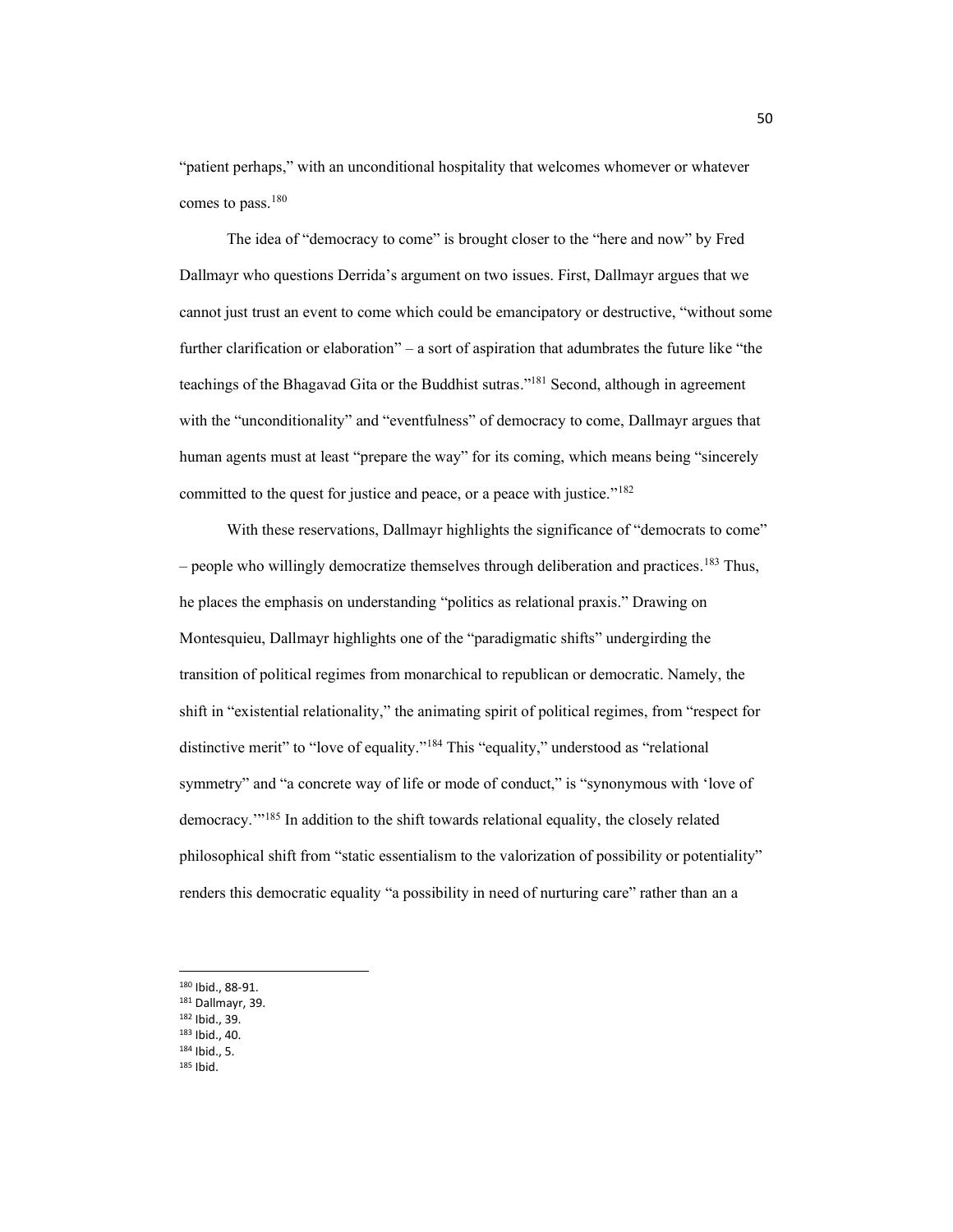priori condition. This means that "being equal" is not an essence or "law of nature," but a constant and concrete struggle.186

Drawing on Claude Lefort, Dallmayr argues that the combination of relationality and potentiality gives modern democracy its distinctive feature  $-$  "the present absence of 'the people': they are absent as a fixed entity or determinate substance, but they are present as a potentiality (*potentia*) and as an ever beckoning source of empowerment and legitimation."<sup>187</sup> The non-essentialized or non-positive character of "the people" is accented as a warning against two dangers or derailments of democracy: First, the danger of filling up the empty centre of democratic power and giving "the people" a unified, compact, and fixed embodiment as emblematized by totalitarianism.<sup>188</sup> Second, the danger of treating the empty centre of democracy as a factual void and disregard the role of "the people" as the source of legitimation. 189

The present absence of "the people" leads Dallmayr back to the "open-ended, unfinished character of both the 'people' and democracy," reformulated into the interplay of three constitutive elements of democracy – "the people as constituent power (*potentia*), the political rulers and agents (*potestas*) competing for power, and the goal or basic orientation of the political community (*telos, eudaimonia*).<sup>"190</sup> These three elements form a "stable/unstable" constellation or balance" that is "dynamic, precarious, and never static" as the excess of each  $-$  the occupation of the "empty space" by each  $-$  could lead to derailments of democracy.<sup>191</sup> Hence, Dallmayr sums up the meaning of democracy succinctly, "In a word, democracy means continuous striving and struggle."<sup>192</sup>

- <sup>186</sup> Ibid., 6.
- <sup>187</sup> Ibid., 7.
- <sup>188</sup> Ibid., 9.
- <sup>189</sup> Ibid.
- <sup>190</sup> Ibid., 14, 150.
- <sup>191</sup> Ibid., 19.
- <sup>192</sup> Ibid., 151.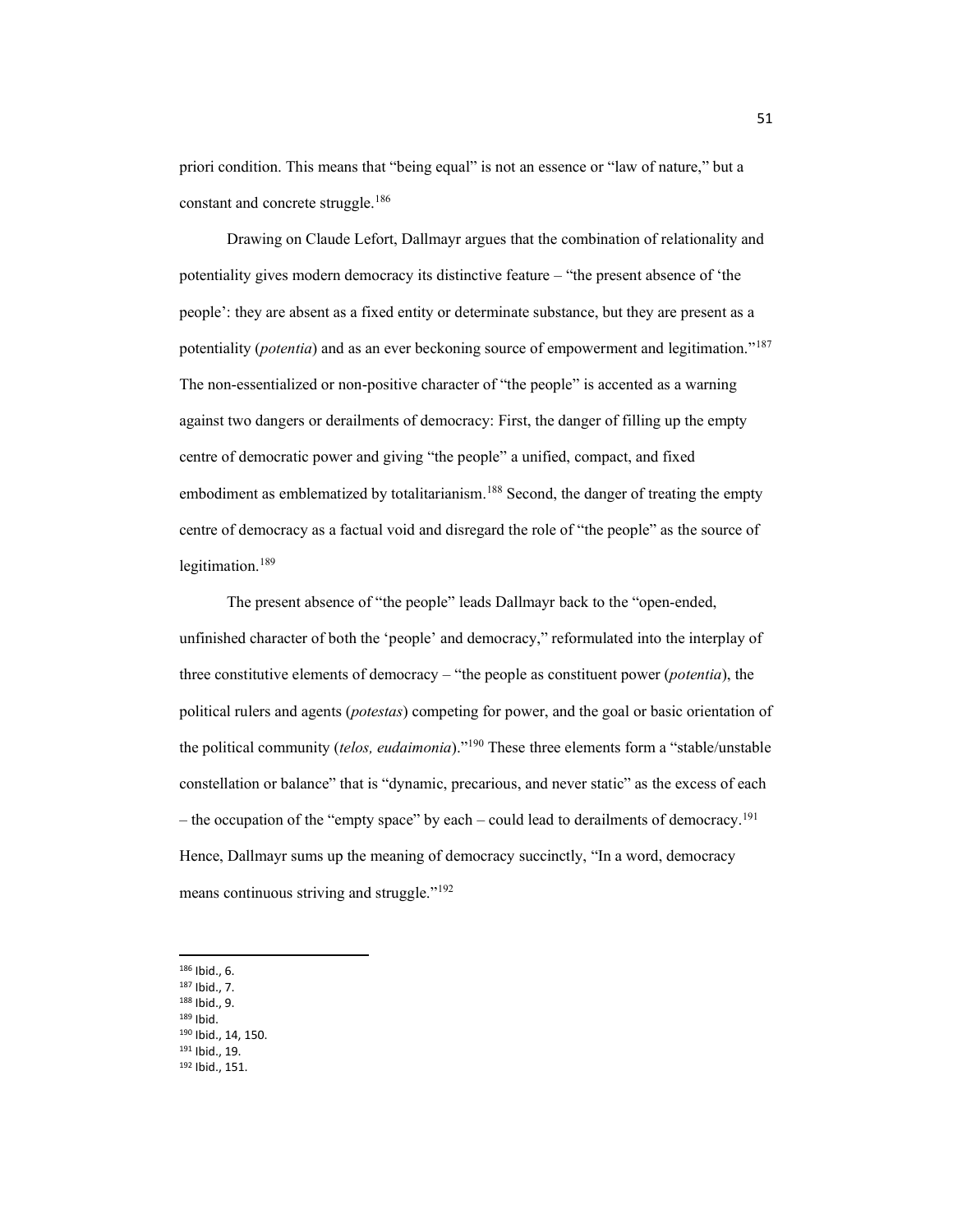Resonating with Derrida's notion of "the inheritance of promise" and rejecting the thesis of conversionism, Dallmayr holds that democracy and the love of equality must be "nurtured by different societies and cultures from within," with their own "philosophical, religious, cultural, pedagogical" and other kinds of resources or traditions. However, these resources or traditions must be "rethought and re-energized from within in a democratic spirit."<sup>193</sup>

These ideas, as I explain in the concluding section, are instructive for democratic struggles in China. Along with Dallmayr, and recognizing "the absolute and unconditional urgency of the *here and now*," I contend that instead of thinking of a "Confucian democracy" or a "China model" we should think of and work towards "democracy to come" in China. This would be simultaneously a call for *democrats* to come. Yet, to prepare the way for people to democratize themselves, we must first understand, critique and reinterpret the deliberations and practices conducted in the countless idioms in China  $- I$  say "idiom" because human thinking always occurs in an idiom- in the spirit of love of equality and in a commitment to the quest for a peace with justice. <sup>194</sup>

<sup>193</sup> Ibid. <sup>194</sup> Ibid., 40.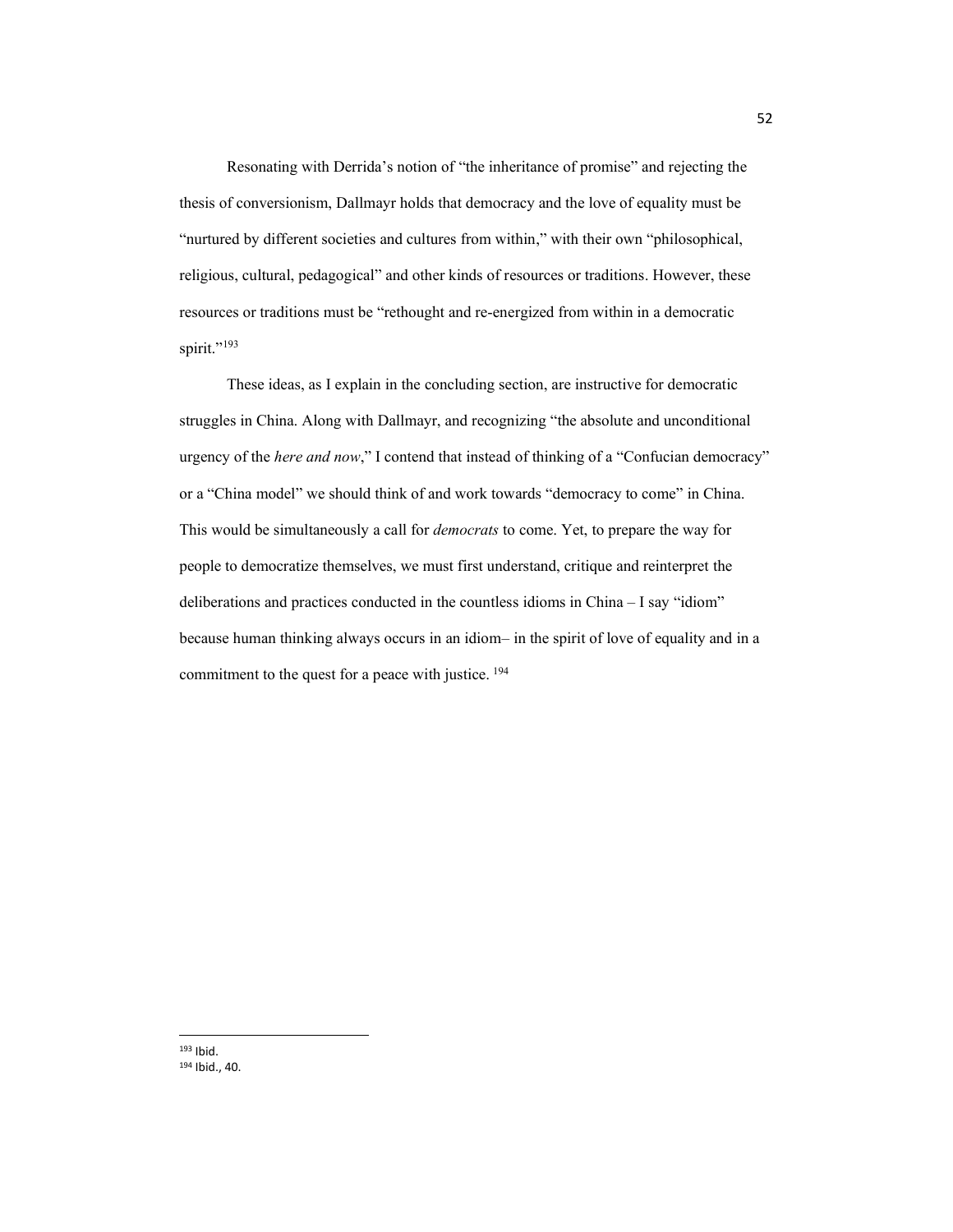## **5. Conclusion**

In conclusion, building on Dallmayr's points, I want to point towards two obstacles in the way of democracy to come in China. First, how could we make Confucian political thought a source for love of equality? I argue that we must start with criticizing the hierarchical positioning of "the emperor" and "the sage" or "the gentleman" above the "little men."<sup>195</sup> This leads me to my argument against the arrogation of "moral exemplarity" to the intellectual and political elites within and outside the CCP.

The practice of the emperor and the literati to assume a role of a prescient, selfless and dutiful exemplar and spokes*man* has a long history in Sinophone literary, philosophical, and political traditions. Glorias Davies's extensive and detailed study of the practice and writings of "patriotic worrying," or *youhuan*, finds abundant instructions of this moral sensibility, mentality and responsibility in Confucian classics and literati.<sup>196</sup> Youhuan could be translated as "crisis mentality," or following Perry Link, "the worrying mentality."<sup>197</sup> The term was widely used by Confucian literati, often to extol the moral responsibility of worrying on behalf of the people and one's prince. For instance, the Song-era official and poet Fan Zhongyan wrote in a poem: "Be the first to worry about the worries of the world, the last to take pleasure in its pleasure" (*xian tianxiazhi you er you, hou tianxiazhi le er le*).<sup>198</sup> The term "*tianxia*," or "all under heaven," makes appearances in Confucian axioms of the same spirit, for instance, "assuming personal responsibility for all under Heaven" and "assuming personal responsibility for the rights and wrongs of all teachings under Heaven" (*yi tianxia fengjiao wei jiren*), which are attributed to Mencius. 199

<sup>195</sup> Chih-yu Shih, "The West That Is Not in the West: Identifying the Self in Oriental Modernity," Cambridge *Review of International Affairs* 23, no. 4 (December 1, 2010): 537-60,

https://doi.org/10.1080/09557571.2010.523823.

<sup>196</sup> Gloria Davies, *Worrying about China: The Language of Chinese Inquiry* (Cambridge: Harvard University Press, 2009), 16.

<sup>197</sup> Perry Link, *Evening Chats in Beijing* (New York: Norton, 1992), 249 quoted in Ibid., 15.

<sup>&</sup>lt;sup>198</sup> Davies, 17.<br><sup>199</sup> Ibid., 18.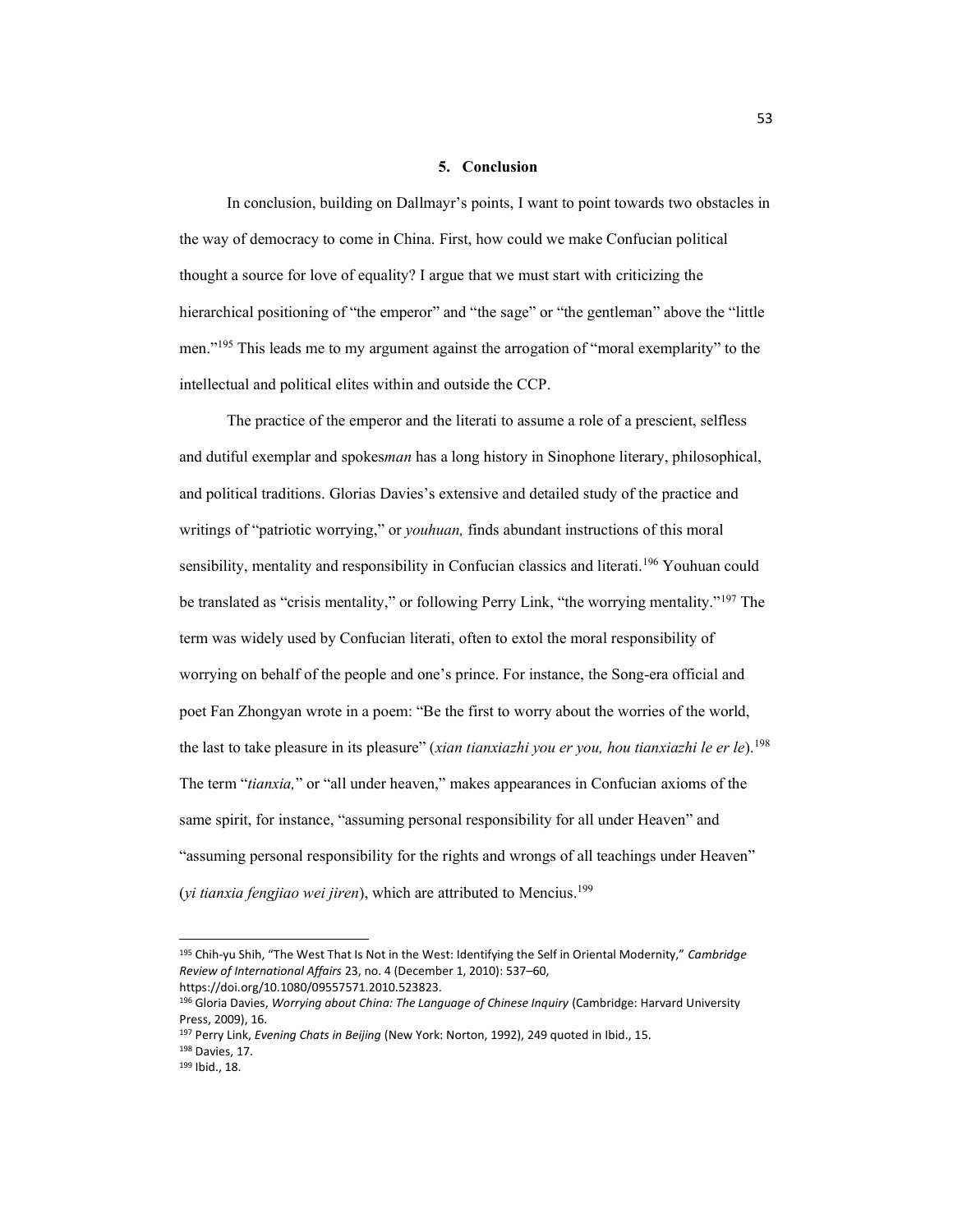One important point to note here is the "modern patriotic inflection" in the term "youhuan," made "after China's defeat in the Opium Wars of the 1840s," when the Qing empire was facing an existential threat at the hands of foreign imperial powers which were technologically and militarily more advanced.<sup>200</sup> One's act and object of worrying was sharpened from a general moral responsibility, a "selfless concern for the problems of one's time," into "a defense of the Confucian imperium."<sup>201</sup> This turn of events imbued "youhuan" with its patriotic inflection and firmly attached "China," as opposed to "tianxia," to the worrying act, in a pessimistic and despairing tone. As Davies writes, "As a praxis, worrying about China carries the moral obligation of first identifying and then solving perceived Chinese problems (*Zhongguo wenti*), whether social, political, cultural, historical, or economic, in relation to the unified public cause of achieving China's national perfection."202

³Chinese intellectuals´ arrogated this grand moral obligation to themselves. The category "Chinese intellectuals" itself is a claimed, "contemporary (but also transhistorical)" and "presumed collectivity of interests"; it draws on "earlier formulations such as the *shidaifu* (Confucian scholars who pass the imperial examinations), *zhishifenzi* (intellectuals), and dushuren (scholars).<sup>203</sup> The demonstrated mastery of the classical written language or *wenyan*, "the lingua franca of the Confucian imperium," allowed intellectuals such as Liang Qichao to perform the role of "an exemplary 'Chinese'" and enabled his writings to assume an authority position.204 This function of written language did not cease to exist when wenyan was replaced by "*baihua*," or "the modern Chinese vernacular." Baihua was inaugurated by May Fourth intellectuals, such as Lu Xun and Hu Shi, with the distinct purpose of replacing

- <sup>202</sup> Ibid., 7.
- <sup>203</sup> Ibid., 14
- <sup>204</sup> Ibid., 5.

<sup>200</sup> Ibid., 17.

<sup>201</sup> Ibid.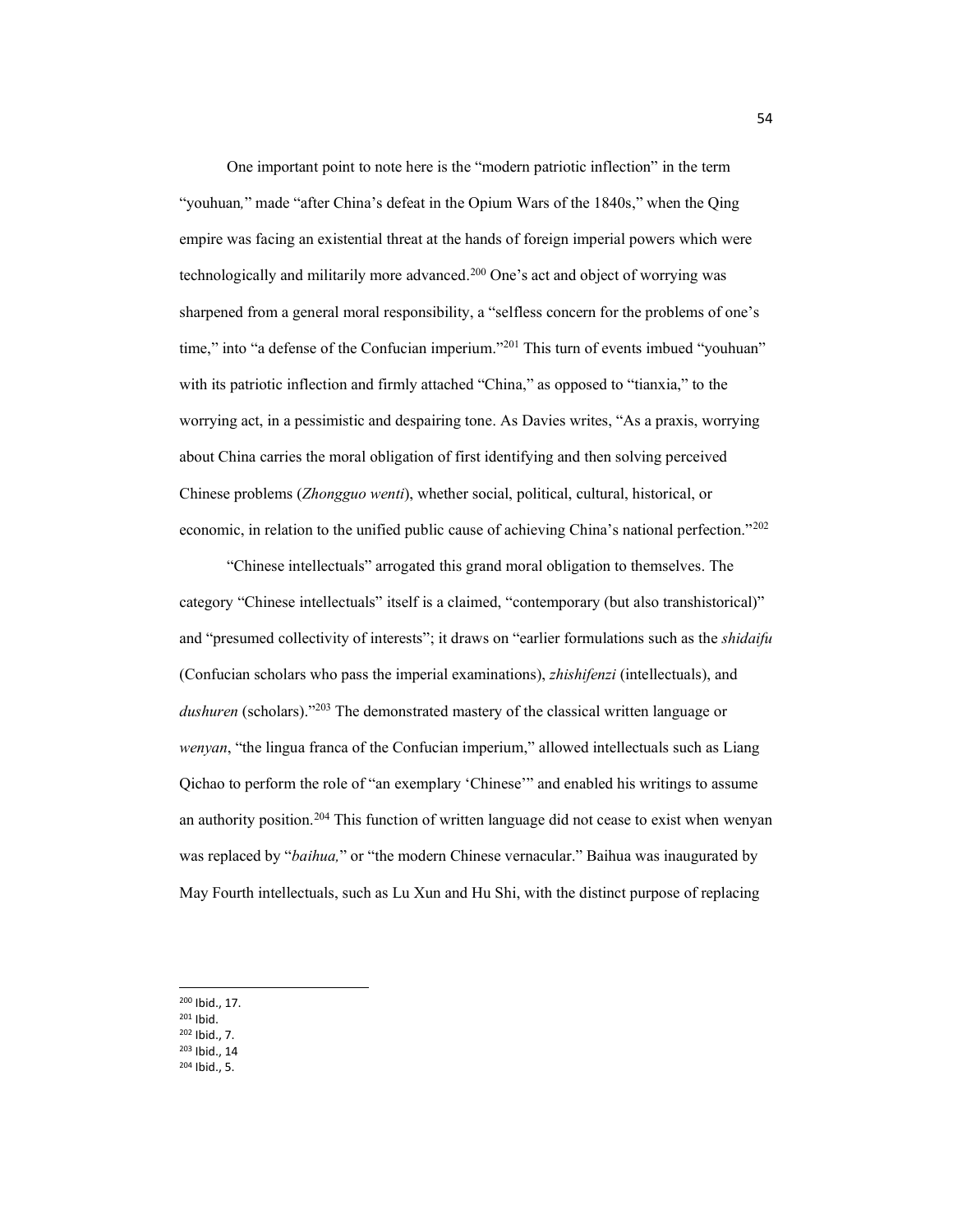wenyan, the elite written language of officials and literati. Baihua was meant as "a language" for 'the masses'" and as "the tool for creating a modern Chinese culture."<sup>205</sup>

However, the "rhetoric of national crisis" employed by advocates of baihua at its inauguration in the late 1910s and early 1920s has produced "heteronomic effects" on the users of baihua, which put them under the same "moral spell of Confucian axioms."<sup>206</sup> In an essay written in 1922, Lu Xun, for instance, figured the traditional Chinese culture and society as an "iron house having not a single window and virtually indestructible."<sup>207</sup> He assumed the identity of "an awakened or prescient member of the 'iron house'" who made the possibly futile decision to wake up those sleeping in the iron house, who were bound to die if not awakened to attempt to destroy the iron house together.<sup>208</sup> Thus, Davies writes, "to this day Sinophone critical discourse continues to affirm the civilizational and/or national representativeness of written Chinese, particularly with reference to the prose of an acknowledged exemplar."209

Davies rightly maintains that the practice of "patriotic worrying" must rid itself of the magisterial tone and the obligation of moral exemplarity arrogated to Chinese intellectuals, from which they derive undue legitimacy for their proposals to solve Chinese problems. This practice orients Sinophone critical inquiry toward "detecting merits and flaws within the national culture on the assumption that the intellectual  $\ldots$  is fit to judge how the quality of Chinese culture and 'the people' should be improved."<sup>210</sup> It gives Chinese intellectuals the mandate to being spokespeople for China, demanding them to "write as if they are

- <sup>205</sup> Ibid., 49-50.
- <sup>206</sup> Ibid., 52.
- <sup>207</sup> Ibid., 50.
- <sup>208</sup> Ibid.
- <sup>209</sup> Ibid., 7.
- <sup>210</sup> Ibid., 17.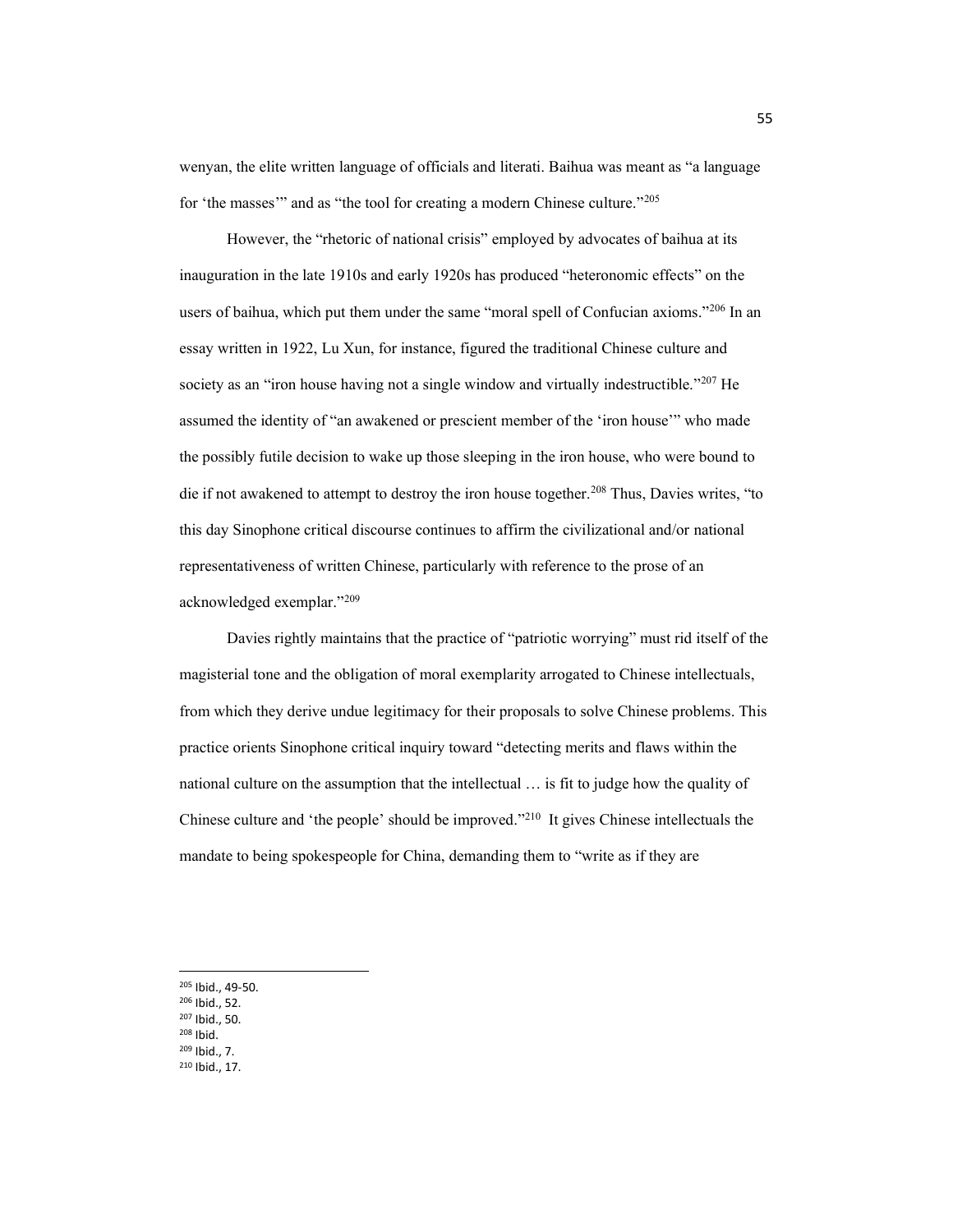representing the collective interests of the Chinese people rather than defending their own informed preferences."211

However, today the CCP, not the Chinese intellectuals, is the most adroit and powerful actor at exploiting the rhetoric of national crisis to depict itself as the time-tested and selfless leader of China anointed by history. The narrative of "the century of humiliation" depicts the CCP as the savior of the nation who successfully led the people eradicate the direct or indirect intrusion of imperial powers. More importantly, it allows the CCP to brush off criticism of its authoritarian rule, such as those directed at the genocide of Uyghurs and the suppression of democratic movement in Hong Kong, by blaming "the West" for fabricating lies and instigating a "peaceful evolution" in China.<sup>212</sup> Finally, stories that extol "benevolent" emperors who take care of the people in crises like drought and flooding fall squarely in line with the Confucian idea of a selfless prince towards whom people surrender to.<sup>213</sup> Against this background, the CCP's grand celebration of such achievements as the elimination of extreme rural poverty could be seen as a political act that declares its superior moral character and hence its legitimacy to rule.<sup>214</sup>

In short, the obligation of moral exemplarity supports a qualitative relationship that is opposed to the spirt of democracy  $-$  the symmetrical relationality, the love of equality. It silences or marginalises the countless individuals who they claim to speak for, seen as waiting to be protected or saved, rather than as equal participants in collective social and political life. Through this perspective, ordinary Chinese people are dismissed as insignificant "little men" and "aliens" incapable of "rectifying" themselves to obtain a selfless-moral

<sup>211</sup> Ibid., 20.

<sup>&</sup>lt;sup>212</sup> Ian Johnson, "A Most Adaptable Party," The New York Review, July 2021,

https://www.nybooks.com/articles/2021/07/01/chinese-communist-party-most-adaptable/.

<sup>&</sup>lt;sup>213</sup> Shih, "The West That Is Not in the West: Identifying the Self in Oriental Modernity," 544. <sup>214</sup> Johnson, "A Most Adaptable Party."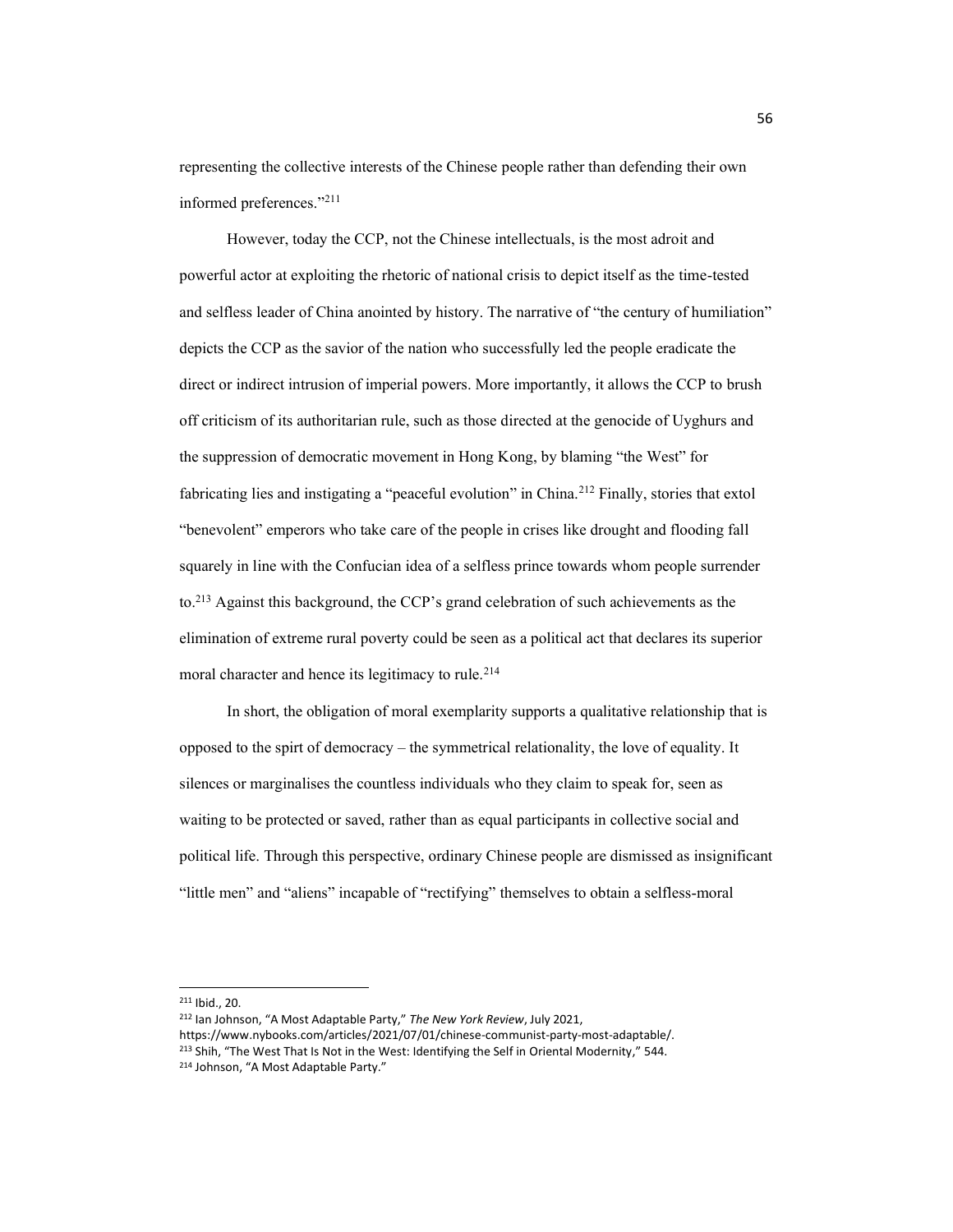character. <sup>215</sup> Hence, they occupy the lowest rung of the moral order and live at the periphery of the under-heaven.<sup>216</sup> In addition, to the extent that the performance of moral exemplarity generates a moral imperative of emulation and submission on the part of "little men" and "aliens," it dims the possibility for democrats to come and militates against the unconditional openness to whomever or whatever comes to pass.

The second obstacle lying in the way of democracy to come is related to the practice of "patriotic worrying" and to the politics of comparing "the West" and "China," specifically to the question of the impervious and reified boundaries between "Western" and "Chinese." The centric position occupied by "China" in Sinophone discourses is an obstacle for democracy to come. That is, it presents a "China" that is constantly determined and reappropriated but always reified as a thing out there in the world, whose interests and wellbeing demands individuals to perform moral duties and selfless sacrifices. For instance, the "emotive formulations" of China as the object "of a collective national quest of redemption" are so powerful that it is almost "unthinkable" to issue criticism against "patriotism and 'the Chinese nation' within the density of this language."<sup>217</sup> Consequently, elite invocations of *what "China" needs* have become an instrument of power and control, ripe for manipulation, which marginalises, if not eliminates yet, the (possibility of a) equal and inclusive dialogue of the common good.

May Fourth intellectuals who understood China's predicament as due to its "obsolete" traditions and norms and were eager to "modernize" China with Western knowledge of "science" and "democracy." In contrast, Davies explains that "the preoccupation of many

<sup>215</sup> According to what Shih calls "the Chinese under-heaven" worldview, one moves towards the moral centre, namely, the emperor who represents "China" and "those serving the emperor," and produces a "selfless state of mind" by means of "self-rectification" through practising "Confucian rituals" and moving towards selflessness "in accordance with the dynastic institution." Those who fail to do so, namely, "the little men," represent "a mass of inferior Others." See ibid.

 $216$ Ibid.

<sup>217</sup> Davies, 21.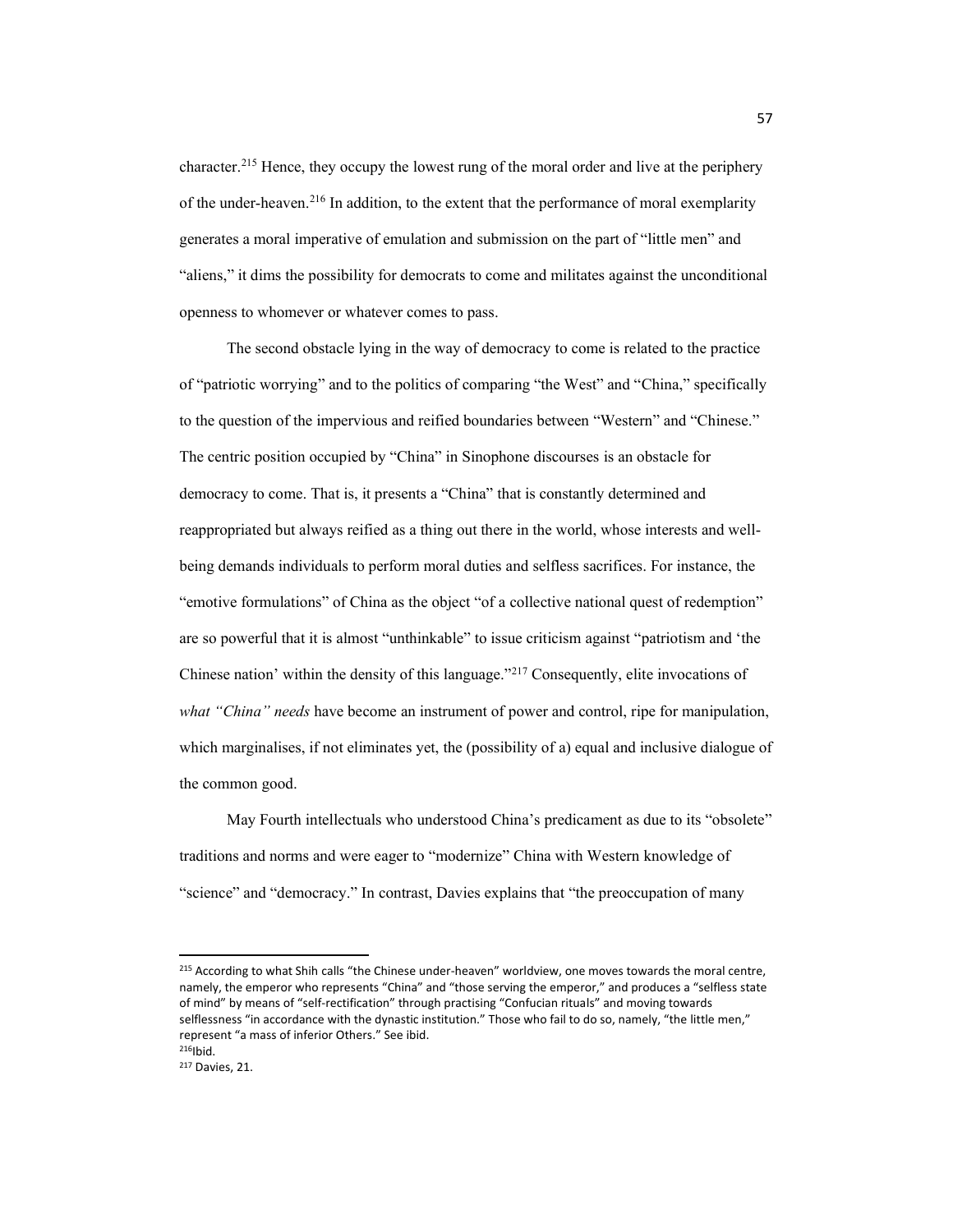present-day intellectuals is with recovering China's cultural integrity or even civilizational grandeur."<sup>218</sup> This tendency is manifest in attempts to secure "a proper foundation of Chinese thought," one that would one day restore China's cultural authority.<sup>219</sup>

The memory of "the century of humiliation" reverberates in this contemporary preoccupation. Davies argues that the development of Chinese intellectual discourse, at least since the  $19<sup>th</sup>$  century, was not afforded the relatively "pristine and uncontaminated historical nursery of intellectual development" in which contemporary Western intellectual discourse has grown up, "essentially in the company of itself," and "has evolved, as it were, undisturbed and from within."<sup>220</sup> Consequently, modern Chinese intellectual discourse "has always been forced into the position of having to either acknowledge or deny the preeminence of Western thought.<sup>"221</sup> This necessity leads to a "competition" between the position of "heightened alert and suspicion of the Other" and that of "the very hope that the other, the stranger, does indeed have something to offer that is of value to China."<sup>222</sup> Thus, the cultural and political rupture caused by the colonial and imperial invasion, destruction and exploitation, expressed through "the rhetoric of awakening to the pain and fear of cultural and spiritual loss," has contributed the maintenance of a sharp distinction between "the foreign" and "the Chinese" in Chinese intellectual discourse.<sup>223</sup>

Yet, Davies also notes "a general Sinophone preference for certitude in the use of language, $\frac{1}{224}$  a confidence in the transparent and stable relationship between words and meanings and in the capacity of language to encapsulate reality and what is out there. This view has generated axiomatic and essentialist accounts of Chinese culture in which "China"

- <sup>219</sup> Ibid., 41.
- <sup>220</sup> Ibid., 47.
- <sup>221</sup> Ibid.
- <sup>222</sup> Ibid., 48.
- <sup>223</sup> Ibid., 43.
- <sup>224</sup> Ibid., 26.

<sup>218</sup> Ibid., 9.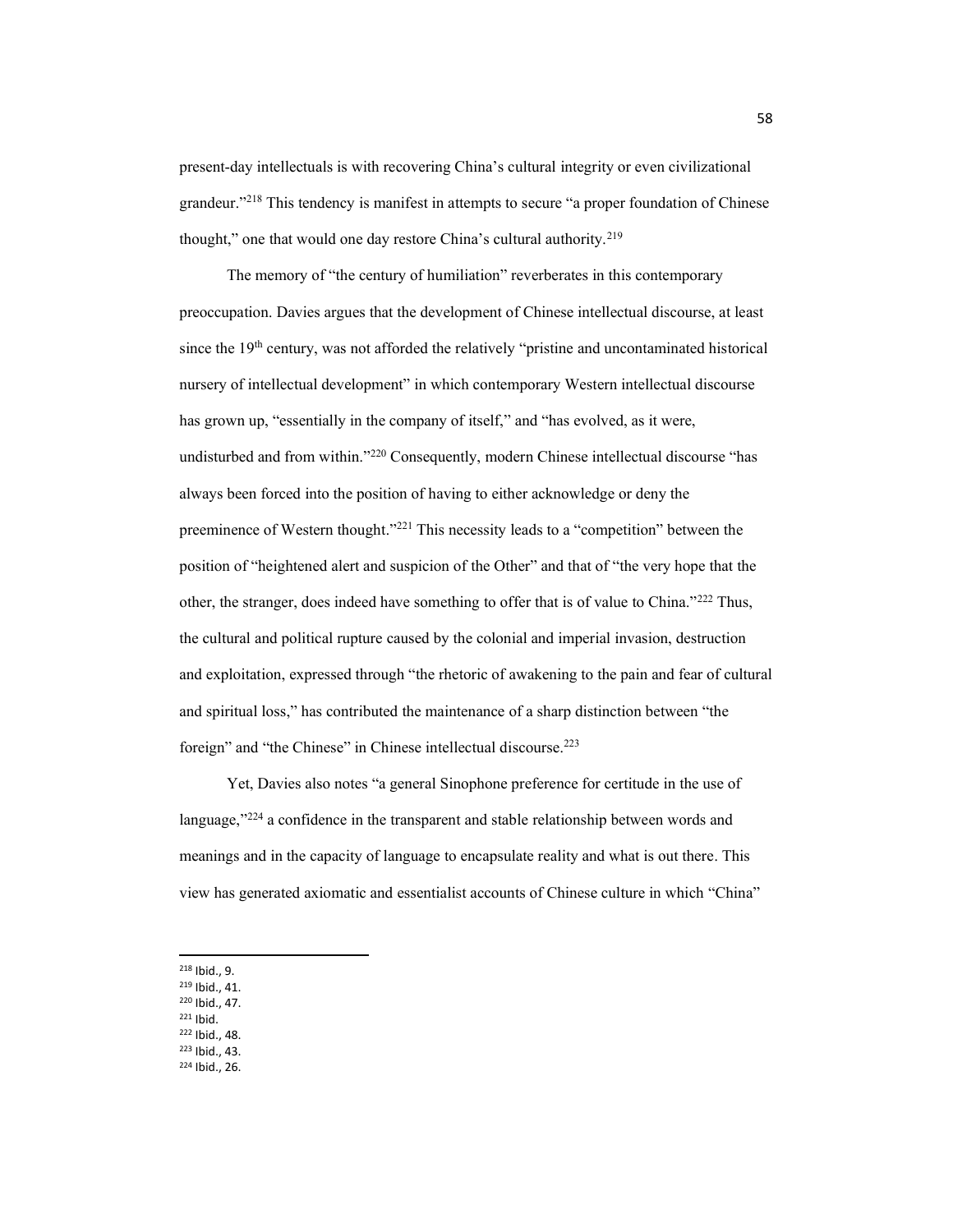is imagined "as something that is constitutive of the self" and gained a "metaphysical presence.<sup>"225</sup> Thus, accounts of what "being a Chinese" means and how "China" could be perfected is "imagined as corresponding to 'reality" and they are "ultimately defended by recourse to a presence outside language, as if it were 'in our very bones."<sup>226</sup>

Here we return to the large issue of the role of the CCP and the extent to which it has coopted the rhetoric of patriotic worrying, the practice of moral exemplarity and spokesmanship, and constructs of "China." It has constructed and reappropriated essentializing accounts that contrast "China" and "being Chinese" to "Western" with cunning and skill. Official propaganda since Mao has not ceased to exploit, as Xiaomei Chen describes, "a deeply rooted practice of alluding to the Occident as a contrasting 'Other' in order to define whatever one believes to be distinctly 'Chinese'" in order to "discipline, and ultimately to dominate, the Chinese self at home."  $227$ 

A recent example, as Timothy Cheek and David Ownby report, is Xi Jinping's revival of a "mystifying (or infuriating)" travesty of Marxism as the state ideology.<sup>228</sup> They are referring in particular to Xi Jinping's "thought on Socialism with Chinese Characteristics for a New Era." The formulation "Socialism with Chinese Characteristics" was not unfamiliar to Chinese people as it was used after Mao's death by Deng Xiaoping and party cadres under his tutelage to prioritize market reforms and economic growth over "ideological conformity." $229$  Unintentionally, Deng's reforms, in conjunction with modern technological inventions and globalization, diversified ways of being Chinese and Chinese intellectuals -"globe-trotting capitalists, alienated intellectuals, internet-addicted teenagers, scrappy

<sup>225</sup> Ibid., 20, 23.

<sup>226</sup> Ibid., 40.

<sup>227</sup> Chen, *Occidentalism: A Theory of Counter-Discourse in Post-Mao China,* 39, 5. <sup>228</sup> Timothy Cheek and David Ownby, "Make China Marxist Again," Dissent Magazine, 2018, https://www.dissentmagazine.org/article/making-china-marxist-again-xi-jinping-thought. <sup>229</sup> Ibid.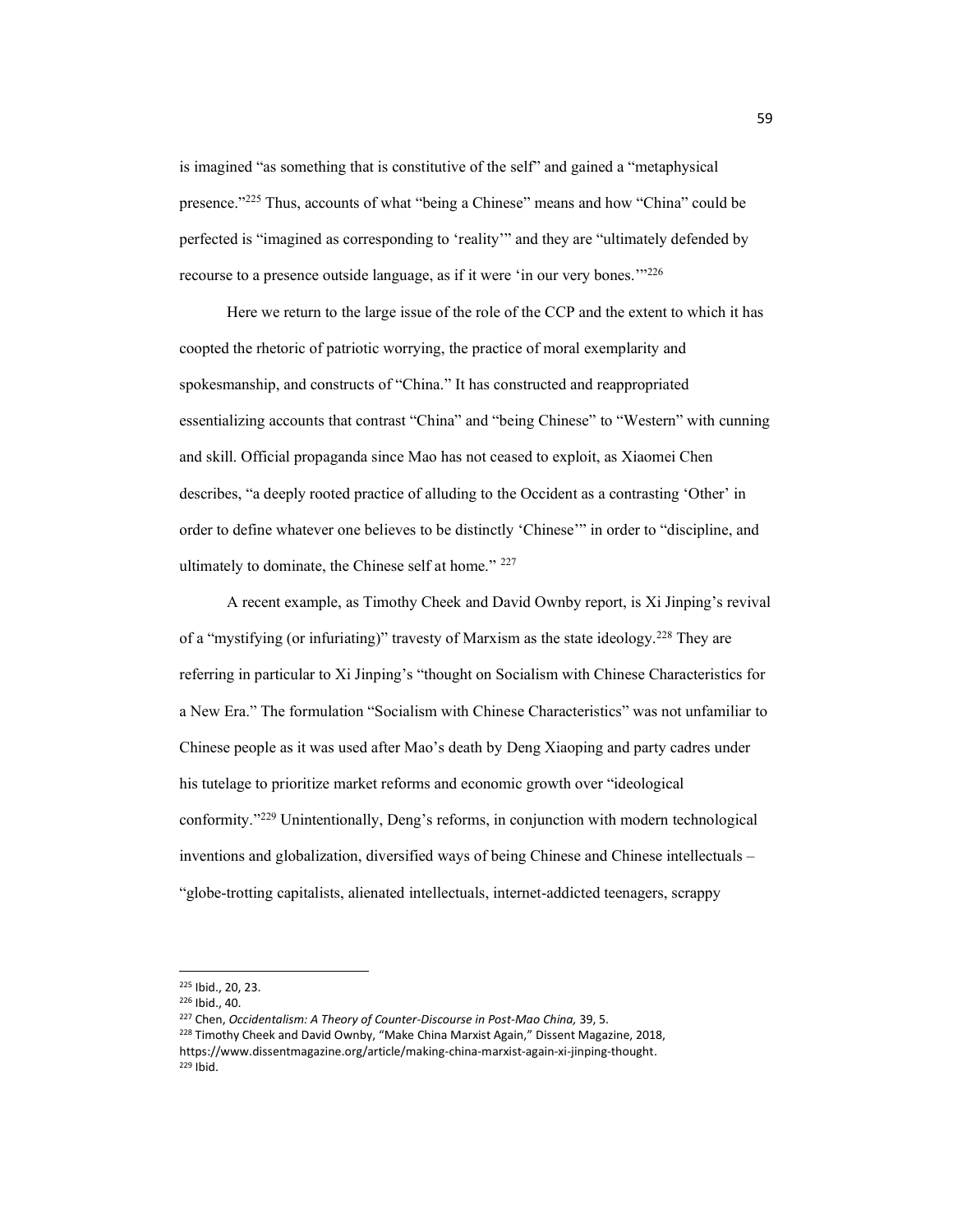entrepreneurs, and forgotten masses" and "liberals," "New Leftists," "New Confucians."<sup>230</sup> These new identities and practices not only look unruly to the somewhat atrophied "ideological state" first established by the CCP under Mao; they also "mak[e] it harder to sell Xi's version of the China Dream."231

Consequently, "Making China Marxist again" constitutes a response and an effort to "ensure that the CCP continues to determine the content and direction of China's 'rejuvenation' to the status of a world power abroad and a prosperous, civilized society at home." $232$  Here, we see clear tropes of "patriotic worrying," namely the perfection of the Chinese nation and the revival of Chinese civilizational grandeur and integrity, put to use for domestic domination. The Maoist practices that the CCP has revived, such as "criticism and self-criticism,' 'rectification,' and the 'mass line,'" also ring similar to the Confucian practice of self-discipline and self-rectification to obtain the exemplary and selfless status of "the gentlemen.<sup> $\frac{233}{23}$ </sup> The latter, again, is deemed to bear the greatest responsibility to maintain the well-being of the harmonious order. As Cheek and Ownby write, "A doctrine [Xi Jingping] Thought] that lays claim to fairness and public service reassures the average citizen that there is order under heaven."234

In summary, deparochializing the meaning of "democracy" is inextricably connected to democratic struggles in China, not least because of the intricate, uneven, and inextricable relationship between "Chinese" and "Western" traditions of political thought and practice in the past and present. Insights from comparative political theory help us untangle the

<sup>230</sup> Ibid.

<sup>231</sup> Ibid.

<sup>232</sup> Ibid.

<sup>&</sup>lt;sup>233</sup> Zheping Huang, "China's Most Popular App Is a Propaganda Tool Teaching Xi Jinping Thought," South China *Morning Post*, 2019, https://www.scmp.com/tech/apps-social/article/2186037/chinas-most-popular-apppropaganda-tool-teaching-xi-jinping-thought; AFP, "Top Chinese Officials Forced to Carry out Self-Criticisms as Xi Jinping Enforces Party Loyalty," Hong Kong Free Press, 2018, https://hongkongfp.com/2018/12/28/topchinese-officials-forced-carry-self-criticisms-xi-jinping-enforces-party-loyalty/.

<sup>234</sup> Timothy Cheek and David Ownby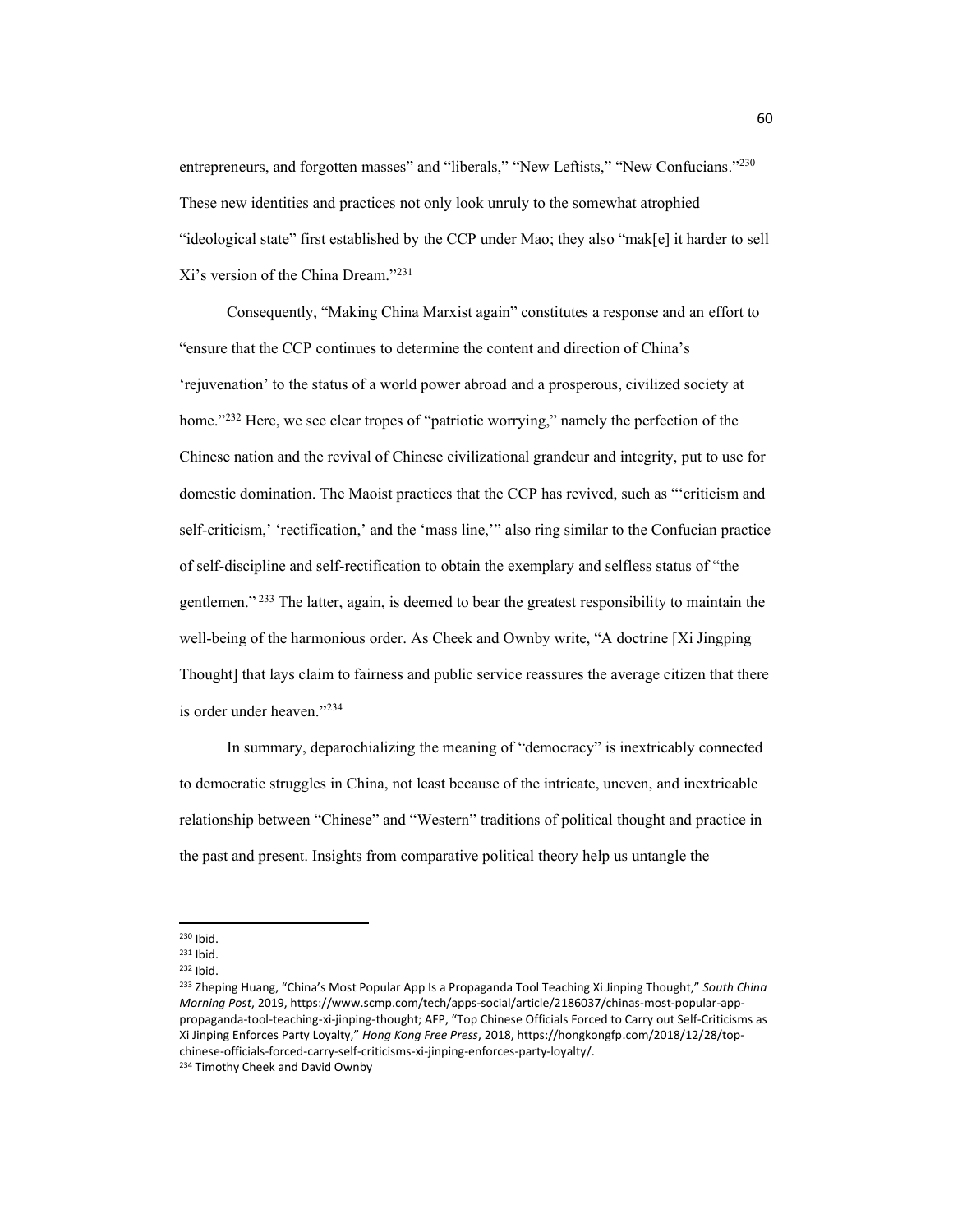superimposed acts of comparison, construction, appropriation, and reappropriation that have come to constitute this relationship and shape the political reality of China. Meanwhile, those insights help steer our analysis clear of crude, dichotomic, and ethnocentric judgements so that we could recognize the hybrid political reality of China. This reality appears unruly to any pristine and clean-cut theories of democracy as it is woven together with a variety of resources and shaped by an array of actors, with the CCP being the dominant among them in the present day. This hybridity could be reconciled with an understanding of democracy as unfinished and indeterminate, as an interminable political critique and the synonymous love of equality. To prepare the way for "democracy to come" and "democrats to come," we must nurture this love of equality and re-energize and reinterpret the political tradition of China. To start, we should critique the understandings, idioms, and practices within Chinese politics where "the people" are compared to and oppressed as inferior moral subjects to be saved and cared for by the CCP, whose subjectivities are constructed by the CCP's determination of the "correct" ways of "being Chinese."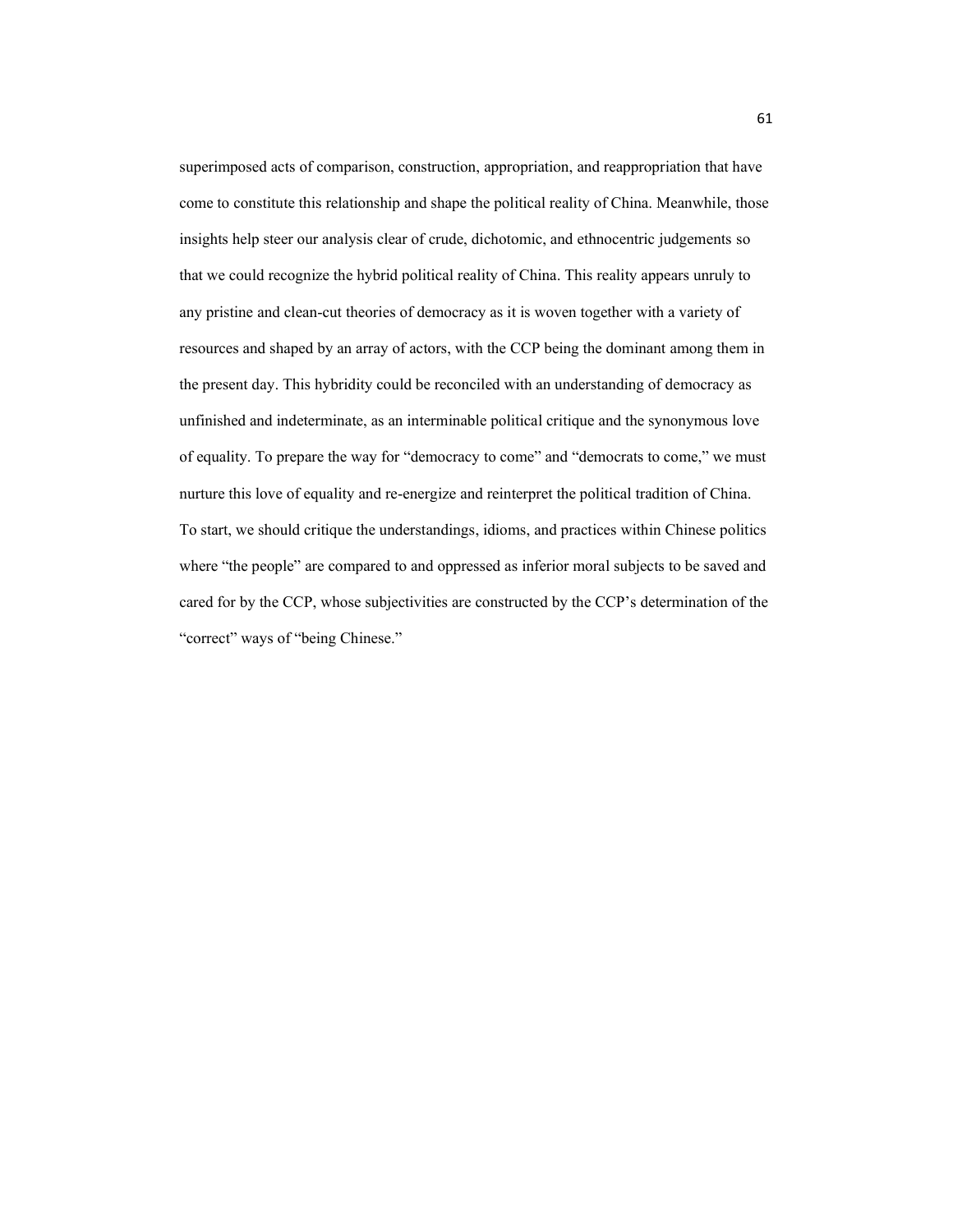#### **Bibliography**

- AFP. "Top Chinese Officials Forced to Carry out Self-Criticisms as Xi Jinping Enforces Party Loyalty." *Hong Kong Free Press*, 2018. https://hongkongfp.com/2018/12/28/top-chinese-officials-forced-carry-selfcriticisms-xi-jinping-enforces-party-loyalty/.
- Bell, Daniel A. *The China Model : Political Meritocracy and the Limits of Democracy.* Princeton, UNITED STATES: Princeton University Press, 2016. http://ebookcentral.proquest.com/lib/ubc/detail.action?docID=1936765.
- Bourdieu, Pierre. "Understanding." *Theory, Culture & Society* 13, no. 2 (1996/05/01 1996): 17-37. https://doi.org/10.1177/026327696013002002. https://doi.org/10.1177/026327696013002002.
- Cheek, Timothy, and David Ownby. "Make China Marxist Again." *Dissent Magazine*, 2018. https://www.dissentmagazine.org/article/making-china-marxist-again-xijinping-thought.
- Chen, Xiaomei. *Occidentalism: A Theory of Counter-Discourse in Post-Mao China.* New York: Oxford University Press, 1995.
- Cheung, Eric. "China Bans Foreign Teaching Materials in Public Schools." (2020). https://edition.cnn.com/2020/01/08/china/china-schools-foreign-ban-intl-hnkscli/index.html.
- Dallmayr, Fred. *Democracy to Come: Politics as Relational Praxis.* New York: Oxford University Press, 2017. doi:10.1093/acprof:oso/9780190670979.001.0001. https://oxford.universitypressscholarship.com/10.1093/acprof:oso/9780190670979.0 01.0001/acprof-9780190670979.
- Davies, Gloria. *Worrying About China: The Language of Chinese Inquiry.* Cambridge: Harvard University Press, 2009.
- Derrida, Jacques. *Rogues: Two Essays on Reason.* Translated by Pascale-Anne Brault and Michael Naas. Stanford: Stanford University Press, 2005.
- "Document 9: A Chinafile Translation." *ChinaFile*, November 8, 2013. https://www.chinafile.com/document-9-chinafile-translation.
- Gadamer, Hans-Georg. *Truth and Method.* Translated by Joel Weinsheimer and Danald G. Marshall. London and New York: Continuum, 2004.
- Gan, Nectar. "Trial by Fire: Three Years on from the Crackdown That Put China's Nascent Human Rights Law Movement to the Test." *South China Morning Post*, July 8 2018. https://www.scmp.com/news/china/policies-politics/article/2154278/trial-firethree-years-crackdown-put-chinas-nascent.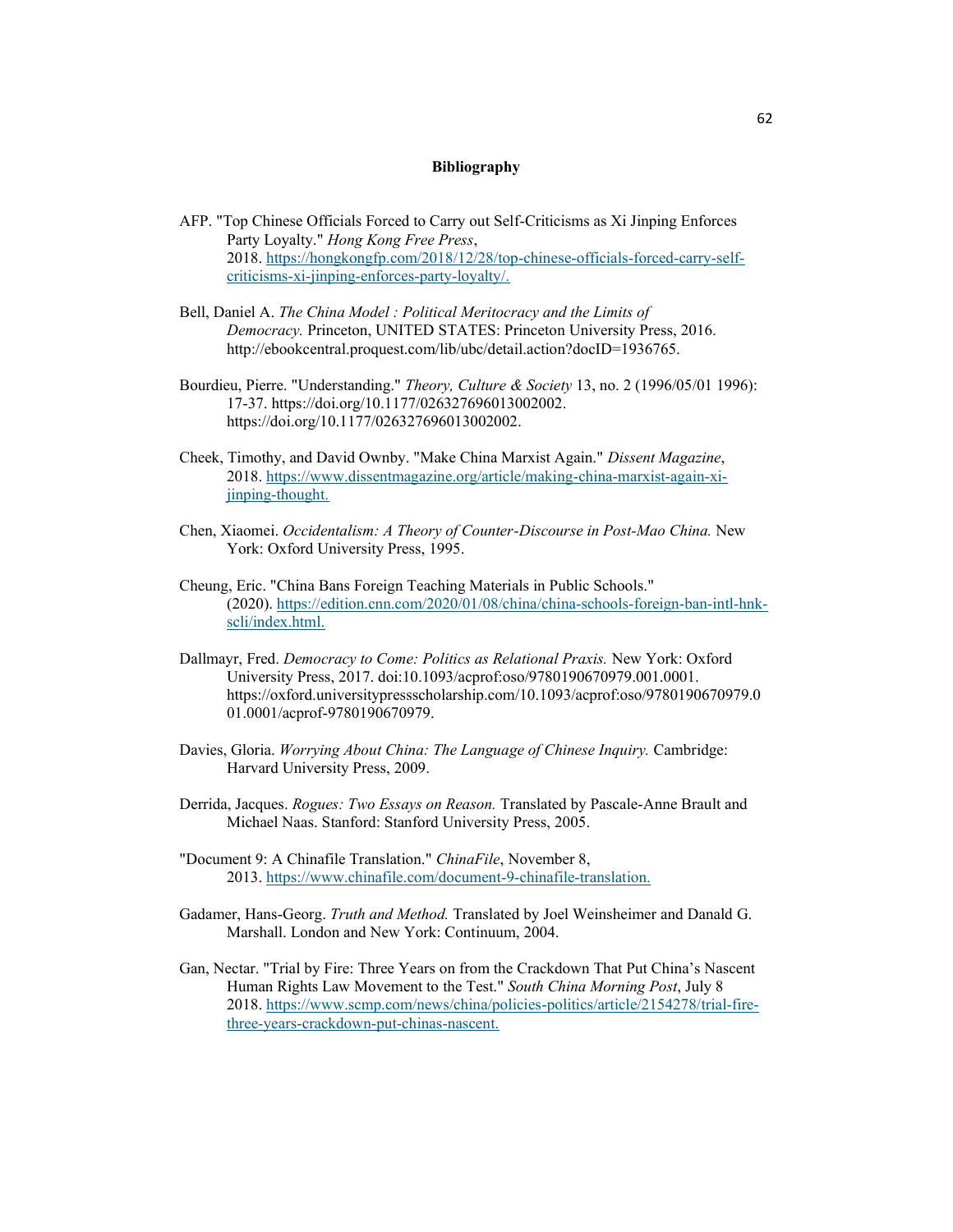- Geertz, Clifford. ""From the Native's Point of View": On the Nature of Anthropological Understanding." *Bulletin of the American Academy of Arts and Sciences* 28, no. 1 (1974): 26-45. https://doi.org/10.2307/3822971. http://www.jstor.org/stable/3822971.
- Godrej, Farah. "Towards a Cosmopolitan Political Thought: The Hermeneutics of Interpreting the Other." *Polity* 41, no. 2 (2009): 135-65. http://www.jstor.org/stable/40213498.
- Gunia, Amy. "Prison Sentence for Pastor Shows China Feels Threatened by Spread of Christianity, Experts Say." *Time*, January 2, 2020. https://time.com/5757591/wangyi-prison-sentence-china-christianity/.
- Guo, Rui. "China Leadership Critic Xu Zhangrun Sacked One Day after Release, Friends Say." *South China Morning Post*, July 14 2020. https://doi.org/https://www.scmp.com/news/china/politics/article/3093119/chin a-leadership-critic-xu-zhangrun-sacked-one-day-after.
- He, Baogang. "Whither Confucian Democracy Studies." *Political Theory* 49, no. 2 (2021/04/01 2020): 339-47. https://doi.org/10.1177/0090591720966252. https://doi.org/10.1177/0090591720966252.
- He, Baogang, and Mark E. Warren. "Can Meritocracy Replace Democracy? A Conceptual Framework." *Philosophy & Social Criticism* 46, no. 9 (2020/11/01 2020): 1093-112. https://doi.org/10.1177/0191453720948388. https://doi.org/10.1177/0191453720948388.
- Huang, Zheping. "China's Most Popular App Is a Propaganda Tool Teaching Xi Jinping Thought." *South China Morning Post*, 2019. https://www.scmp.com/tech/appssocial/article/2186037/chinas-most-popular-app-propaganda-tool-teaching-xijinping-thought.
- Idris, Murad. "Political Theory and the Politics of Comparison." *Political Theory* (2016): 0090591716659812. https://doi.org/10.1177/0090591716659812. https://doi.org/10.1177/0090591716659812.
- Jenco, Leigh. *Changing Referents: Learning across Space and Time in China and the West.* New York: Oxford University Press, 2015. doi:10.1093/acprof:oso/9780190263812.001.0001. https://oxford.universitypressscholarship.com/10.1093/acprof:oso/9780190263812.0 01.0001/acprof-9780190263812.

-. "Recentering Political Theory, Revisited: On Mobile Locality, General Applicability, and the Future of Comparative Political Theory." In *Deparochializing Political Theory*, edited by Melissa S. Williams, 60-92. Cambridge: Cambridge University Press, 2020.

²²². ""What Does Heaven Ever Say?" A Methods-Centered Approach to Cross-Cultural Engagement." *The American Political Science Review* 101, no. 4 (2007): 741-55. http://www.jstor.org/stable/27644482.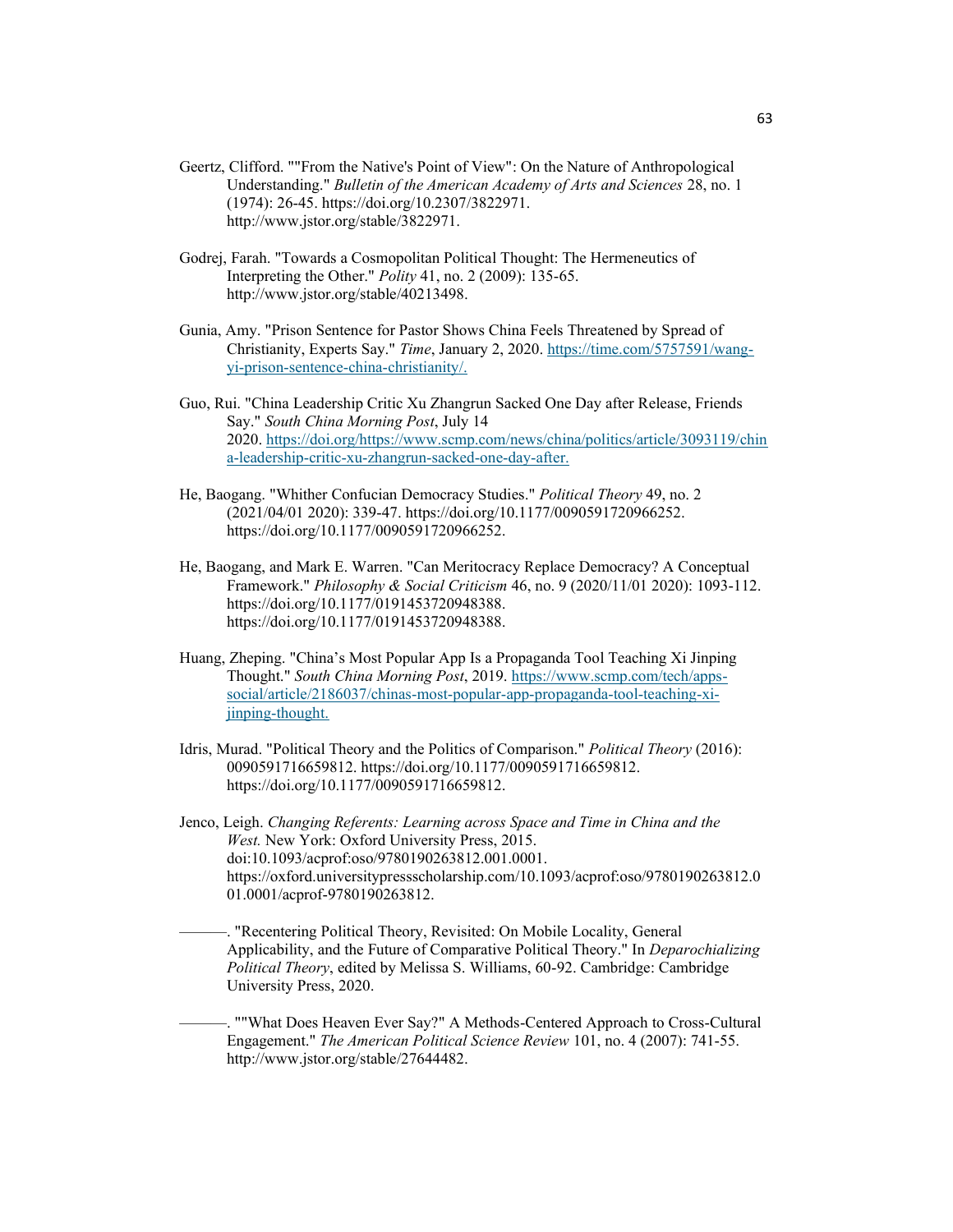- Jiang, Yi-Huah. "Confucian Political Theory in Contemporary China." *Annual Review of Political Science* 21, no. 1 (2018/05/11 2018): 155-73. https://doi.org/10.1146/annurev-polisci-041916-020230. https://doi.org/10.1146/annurev-polisci-041916-020230.
- Johnson, Ian. "A Most Adaptable Party." *The New York Review*, July, 2021. https://www.nybooks.com/articles/2021/07/01/chinese-communist-party-mostadaptable/.
- Lau, Mimi, and Echo Xie. "Coronavirus: Chinese Writer Hit by Nationalist Backlash over Diary About Wuhan Lockdown." *South China Morning Post*, April 18 2020. https://www.scmp.com/news/china/politics/article/3080531/coronaviruschinese-writer-hit-nationalist-backlash-over-diary.
- Li, Raymond. "Seven Subjects Off Limits for Teaching, Chinese Universities Told." *South China Morning Post*, May 10, 2013. https://www.scmp.com/news/china/article/1234453/seven-subjects-limitsteaching-chinese-universities-told.
- Ling, L. H. M., and Chih-yu Shih. "Confucianism with a Liberal Face: The Meaning of Democratic Politics in Postcolonial Taiwan." *The Review of Politics* 60, no. 1 (1998): 55-82. http://www.jstor.org/stable/1408330.
- Link, Perry. *Evening Chats in Beijing.* New York: Norton, 1992.
- Nathan, Andrew J. "Chinese Democracy: The Lessons of Failure." *Journal of Contemporary China* 2, no. 4 (1993/09/01 1993): 3-13. https://doi.org/10.1080/10670569308724182. https://doi.org/10.1080/10670569308724182.
- Sandercock, Leonie, and Giovanni Attili. "Unsettling a Settler Society: Film, Phronesis and Collaborative Planning in Small-Town Canada." In *Real Social Science: Applied Phronesis*, edited by Bent Flyvbjerg, Sanford Schram and Todd Landman, 137-66. Cambridge: Cambridge University Press, 2012.
- Schumpeter, Joseph. *Capitalism, Socialism and Democracy.* 5th ed. London and New York: Routledge, 1994.
- Shih, Chih-yu. "The West That Is Not in the West: Identifying the Self in Oriental Modernity." *Cambridge Review of International Affairs* 23, no. 4 (2010/12/01 2010): 537-60. https://doi.org/10.1080/09557571.2010.523823. https://doi.org/10.1080/09557571.2010.523823.
- Spivak, Gayatri Chakravorty. "History." In *A Critique of Postcolonial Reason*. Cambridge: Harvard University Press, 1999.
- Su, Xinqi. "Wife of Chinese Activist Locked up over June 4 Liquor Labels on a Mission to Ensure He Is Not Forgotten." *South China Morning Post*, September 8 2018. https://www.scmp.com/news/hong-kong/politics/article/2163328/mainlandchinese-woman-mission-ensure-husband-locked-2016.